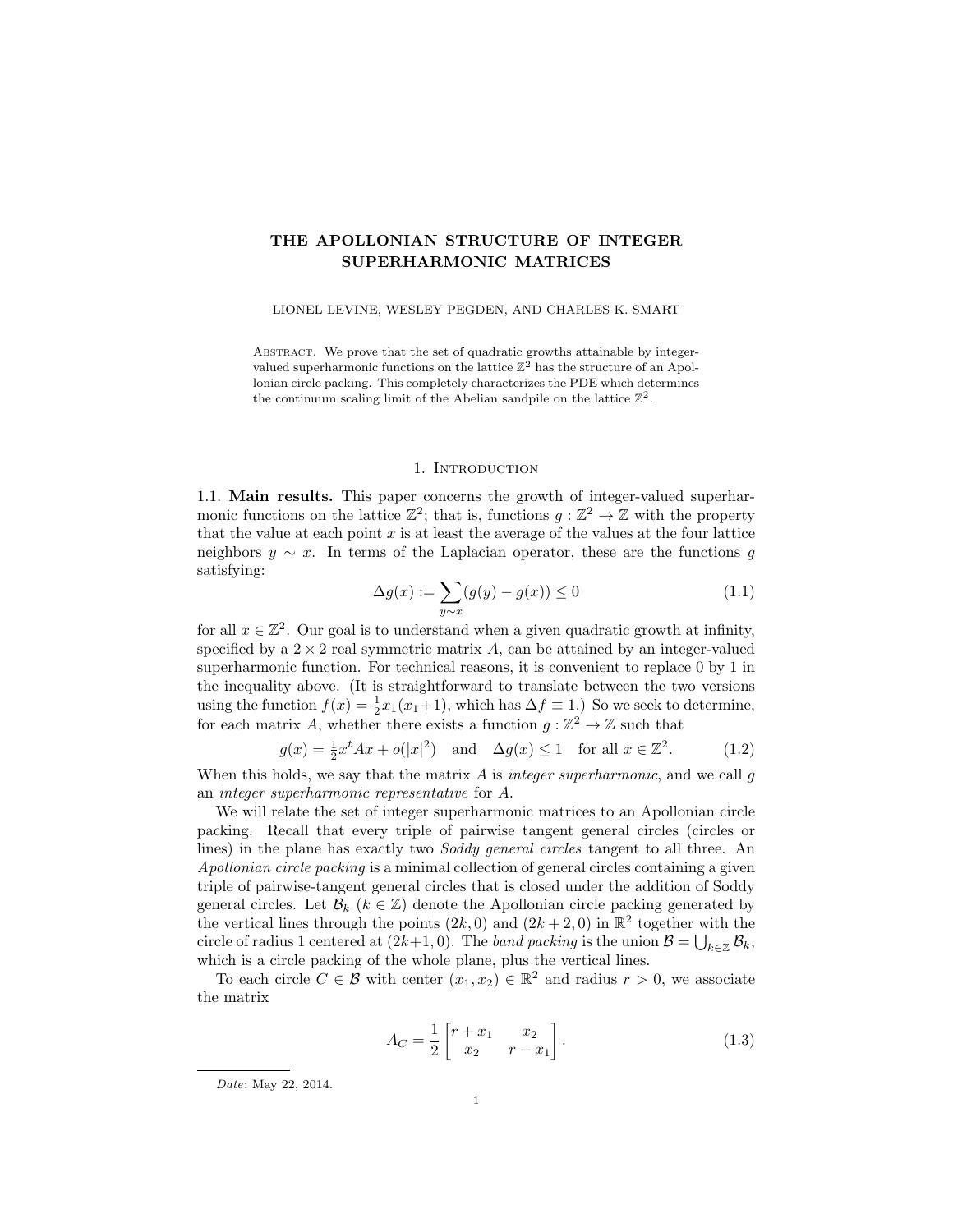

<span id="page-1-1"></span>FIGURE 1.1. One  $2\mathbb{Z}^2$ -period of the boundary of the set of integer superharmonic matrices, as characterized by Theorem [1.1.](#page-1-0)

We use the semi-definite order on the space  $S_2$  of  $2 \times 2$  real symmetric matrices, which sets  $A \leq B$  if and only if  $B - A$  is positive semidefinite. Our main result relates integer superharmonic matrices to the band packing.

<span id="page-1-0"></span>**Theorem 1.1.**  $A \in S_2$  is integer superharmonic if and only if either  $A \leq A_C$  for some circle  $C \in \mathcal{B}$ , or trace(A)  $\leq 2$ .

This theorem implies that the boundary of the set of integer superharmonic matrices looks like the surface displayed in Figure [1.1:](#page-1-1) it is a union of slope-1 cones whose bases are the circles  $C \in \mathcal{B}$  and whose peaks are the matrices  $A_C$ . Here we have identified  $S_2$  with  $\mathbb{R}^3$  with coordinates  $(x_1, x_2, r)$ , and  $\mathcal B$  lies in the  $r = 0$ plane. Note that this embedding of  $S_2$  with  $\mathbb{R}^3$  has the property that the downset of a matrix A is the slope-1 downward cone in  $\mathbb{R}^3$  whose vertex corresponds to A. In particular, the intersection of the cone

$$
\{A \in S_2 \mid A \le A_C\}
$$

with the  $r = 0$  plane is the closed disk bounded by C. Note that the condition trace(A)  $\leq$  2 in the Theorem pulls in a Cantor set of matrices in the trace(A) = 2 plane which are in the topological closure of the downset of the set of matrices  $A_C$  $(C \in \mathcal{B})$ , but not in the set itself.

To prove Theorem [1.1](#page-1-0) we will recursively construct an integer superharmonic representative  $g_C$  for each matrix  $A_C$  ( $C \in \mathcal{B}$ ). Let

<span id="page-1-2"></span>
$$
L_C = \{ v \in \mathbb{Z}^2 \mid A_C v \in \mathbb{Z}^2 \}. \tag{1.4}
$$

By the extended Descartes circle theorem of Lagarias, Mallows and Wilks [\[14\]](#page-48-0), each  $A_C$  has rational entries, so  $L_C$  is a full-rank sublattice of  $\mathbb{Z}^2$ .

The following theorem, from which Theorem [1.1](#page-1-0) will follow, encapsulates the essential properties of the  $g_C$ 's we construct.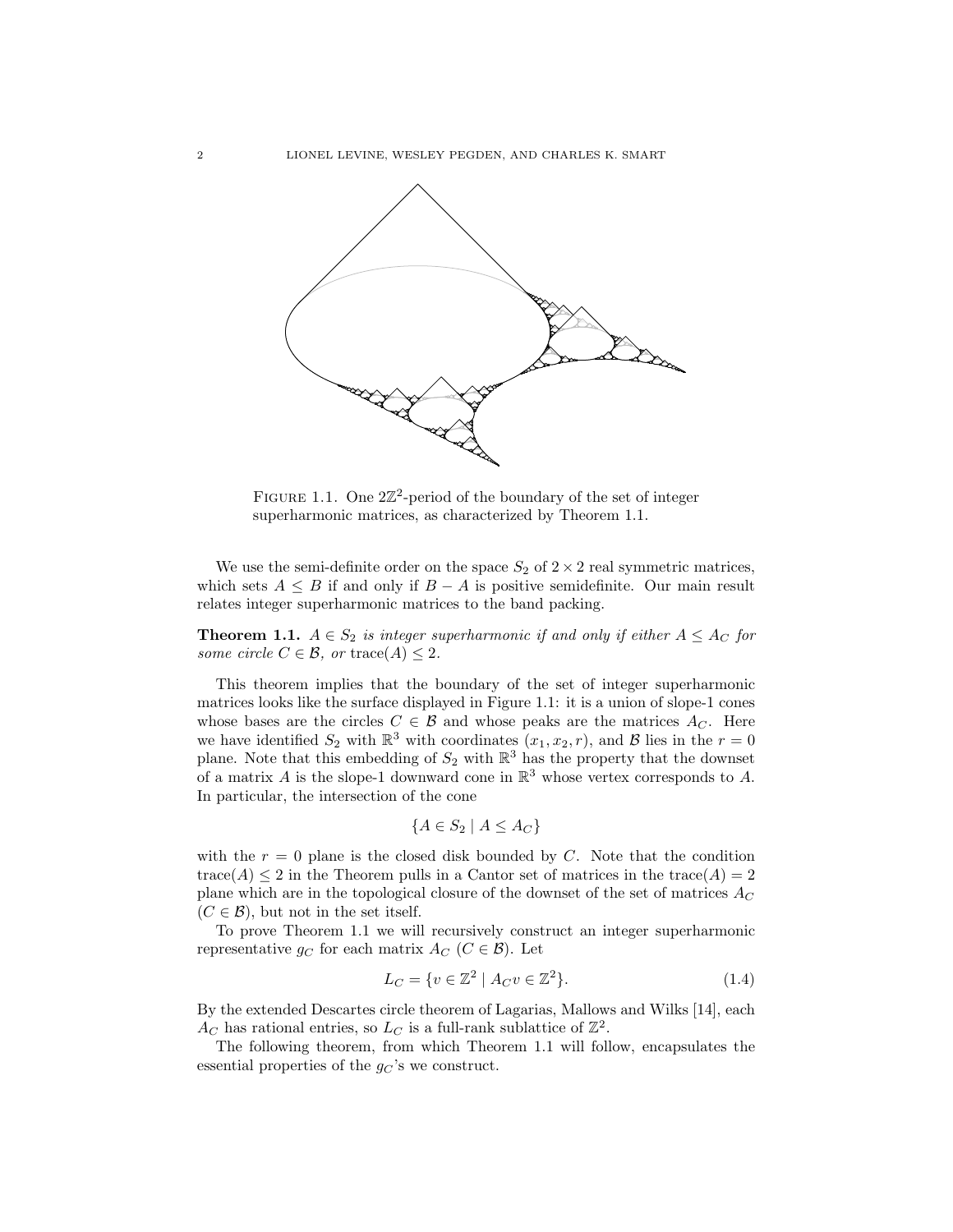

<span id="page-2-2"></span>FIGURE 1.2. The periodic pattern  $\Delta g_C$  of the integer superharmonic representative Theorem [1.2,](#page-2-0) shown for five different circles C. Black, patterned, and white cells correspond to sites  $x \in \mathbb{Z}^2$ where  $\Delta g_C(x)$  equals 1, 0, and -2, respectively. (In general, -1 can also occur as a value.) In each case the fundamental tile  $T_C$  is identified by a white outline. Clockwise from the top left is  $\Delta g_C$ for the circle  $(153, 17, 120)$ , its three parents  $(4, 1, 4)$ ,  $(9, 1, 6)$ , and  $(76, 7, 60)$ , and its Soddy precursor  $(25, 1, 20)$ . The circles themselves are drawn in Figure [1.3.](#page-3-0)

<span id="page-2-0"></span>**Theorem 1.2.** For each circle  $C \in \mathcal{B}$ , there exists an integer superharmonic representative  $g_C$  for  $A_C$  which satisfies the periodicity condition

<span id="page-2-1"></span>
$$
g_C(x + v) = g_C(x) + x^t A_C v + g_C(v)
$$
\n(1.5)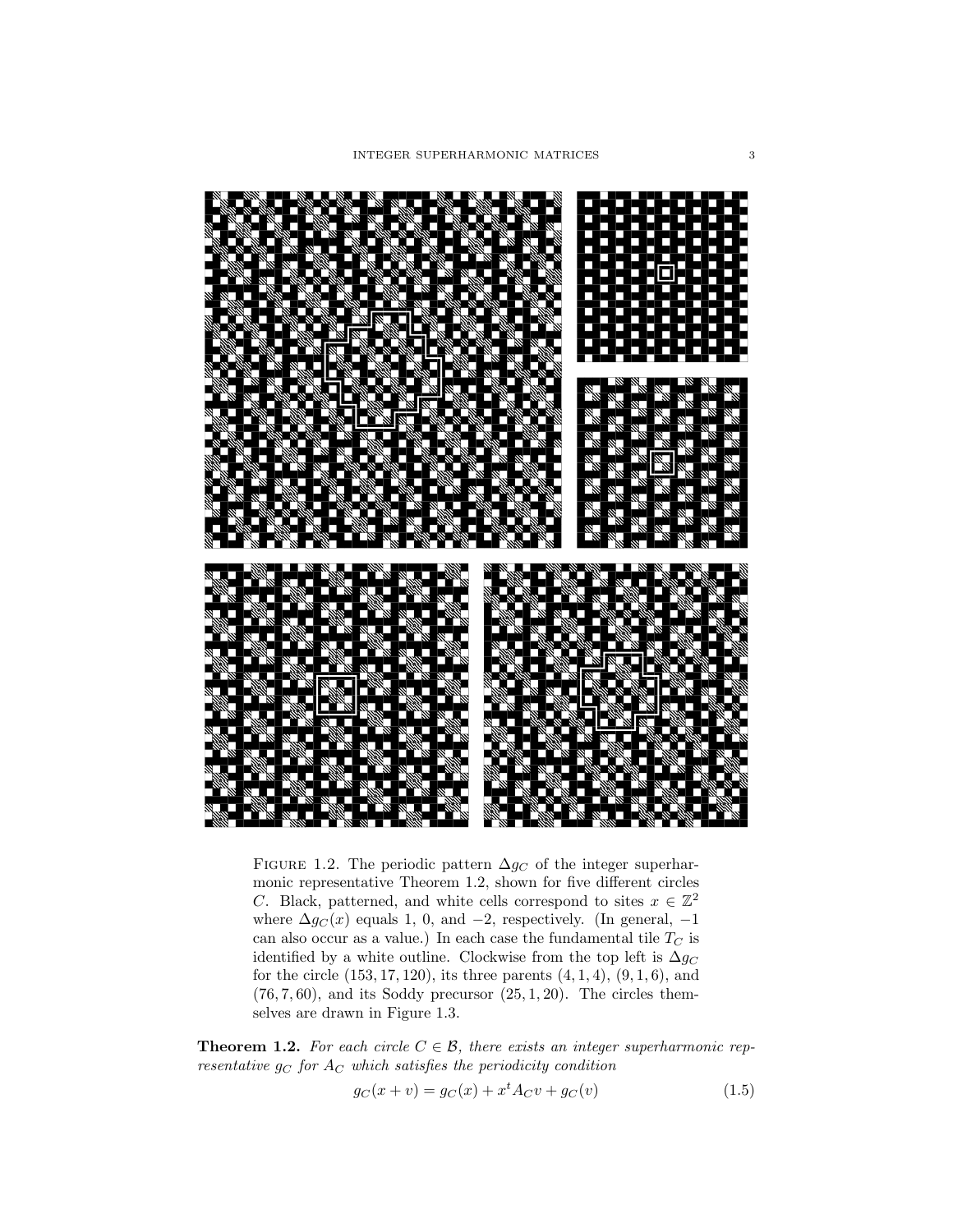

<span id="page-3-0"></span>FIGURE 1.3. The child circle  $C_0 = (153, 17, 120)$  and its parents  $C_1 = (76, 7, 60), C_2 = (4, 1, 4), \text{ and } C_3 = (9, 1, 6) \text{ in } \mathcal{B}.$  The other Soddy circle  $C_4 = (25, 1, 20) \in \mathcal{B}$  for the parents of  $C_0$  is the Soddy precursor of  $C_0$ . The triples of integers are curvature coordinates, defined in Section [1.3.](#page-4-0)

for all  $v \in L_C$  and  $x \in \mathbb{Z}^2$ . Moreover,  $g_C$  is maximal in the sense that  $g - g_C$  is bounded whenever  $g : \mathbb{Z}^2 \to \mathbb{Z}$  satisfies  $\Delta g \leq 1$  and  $g \geq g_C$ .

We can always choose some  $b \in \mathbb{R}^2$  so that  $g(v_i) + b \cdot v_i = g(-v_i) - b \cdot v_i$  for two basis vectors  $v_1, v_2$  of  $L_C$ . In particular, choosing  $g(v - v) = g(0) = 0$ , this implies with [\(1.5\)](#page-2-1) that  $g_C(x) - \frac{1}{2}x^t A_C x - b^t x$  is  $L_C$ -periodic for some  $b \in \mathbb{R}^2$ . In particular, g witnesses that  $A_C \in \Gamma$ . We call an integer superharmonic representative with this property an *odometer* for  $A_C$ . The construction of  $g_C$  is explicit but rather elaborate. In Section [2](#page-5-0) we outline the steps of this construction and give the derivation of Theorem [1.1](#page-1-0) from Theorem [1.2.](#page-2-0) We now briefly survey a few connections to our work.

<span id="page-3-3"></span>[1.2](#page-2-2). Hexagonal tilings of the plane by 90° symmetric tiles. Figure 1.2 shows the Laplacians  $\Delta g_C$  for a triple of circles in B and their two Soddy circles. In each case  $\Delta g_C$  is periodic and we have outlined a fundamental domain  $T_C$  on whose boundary  $\Delta g_C = 1$ . A major component of our paper is the construction of these  $T_{\text{C}}$ , which turn out to have a remarkable tiling property.

To state it precisely, for  $x \in \mathbb{Z}^2$  write  $s_x = \{x_1, x_1 + 1\} \times \{x_2, x_2 + 1\} \subseteq \mathbb{Z}^2$  and  $\bar{s}_x = [x_1, x_1 + 1] \times [x_2, x_2 + 1] \subseteq \mathbb{R}^2$ . If T is a set of squares  $s_x$ , we call T a tile if the set

<span id="page-3-2"></span>
$$
I(T) := \bigcup_{s_x \in T} \bar{s}_x \subseteq \mathbb{R}^2 \tag{1.6}
$$

is a topological disk. A *tiling* of  $\mathbb{Z}^2$  is a collection of tiles  $\mathcal T$  such that every square  $s_x$   $(x \in \mathbb{Z}^2)$  belongs to exactly one tile from  $\mathcal{T}$ .

<span id="page-3-1"></span>**Theorem 1.3.** For every circle  $C \in \mathcal{B}$ , there is a tile  $T_C \subseteq \mathbb{Z}^2$  with  $90^{\circ}$  rotational symmetry, such that  $T_C + L_C$  is a tiling of  $\mathbb{Z}^2$ . Moreover, except when C has radius 1, each tile in  $T_C + L_C$  borders exactly 6 other tiles.

The tiles  $T<sub>C</sub>$  have the peculiar feature of being more symmetric than their plane tilings (which are only 180◦ symmetric). We expect this to be a strong restriction.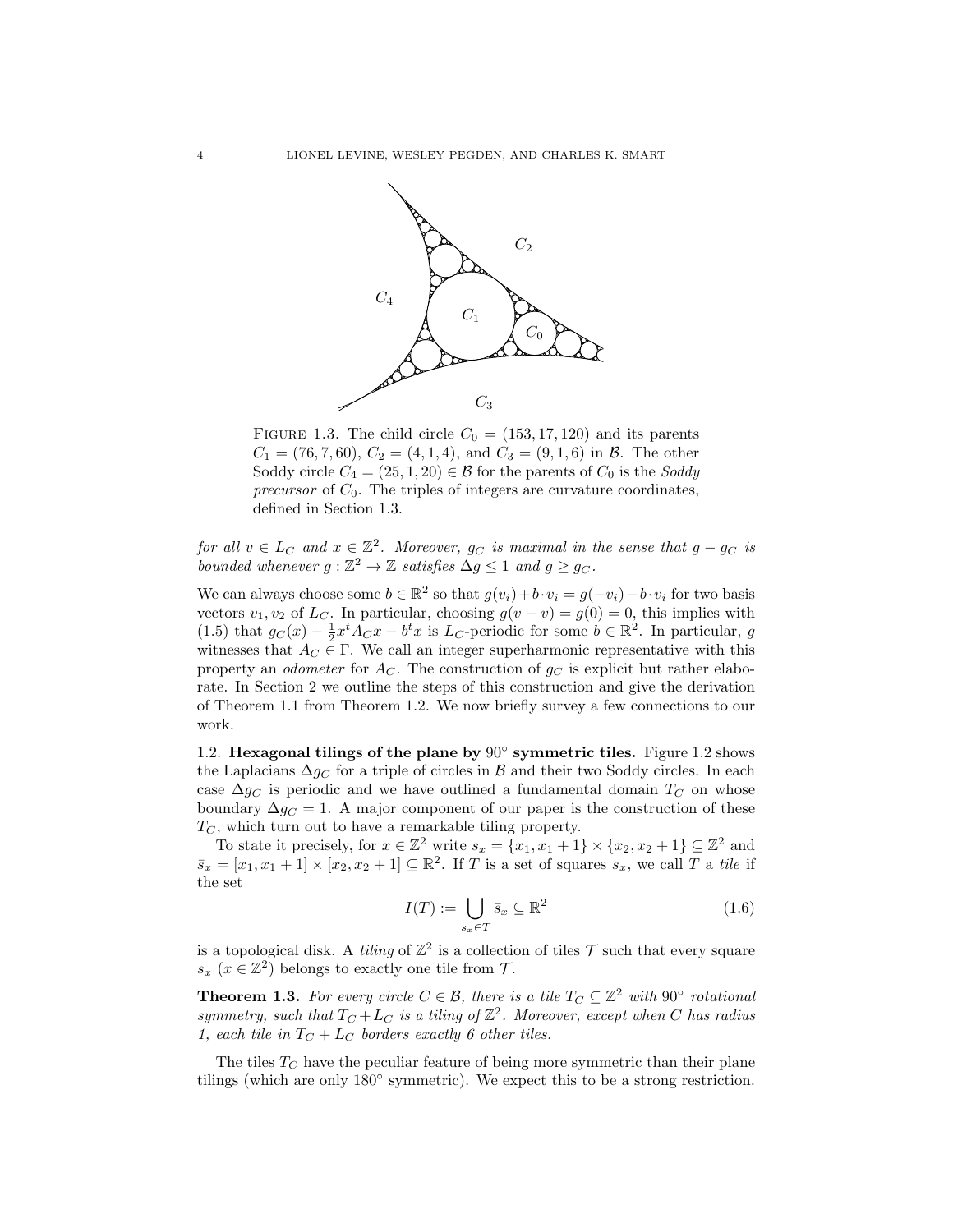

<span id="page-4-2"></span>FIGURE 1.4. The tile of the circle  $(153, 17, 120)$ , decomposed into the tiles of its parents and Soddy precursor.

In particular, call a tiling regular if it has the form  $T + L$  for some tile T and lattice  $L \subseteq \mathbb{Z}^2$ , and *hexagonal* if each tile borders exactly 6 other tiles. For regular tilings  $\mathcal{T}, \mathcal{T}'$  of  $\mathbb{Z}^2$ , write  $\mathcal{T}' \prec \mathcal{T}$  if each tile in  $T \in \mathcal{T}$  is a union of tiles from  $\mathcal{T}'$ , and call the regular tiling  $\mathcal{T}$  primitive if  $\mathcal{T}' \prec \mathcal{T}$  implies that either  $\mathcal{T}' = \mathcal{T}$ , or  $\mathcal{T}'$  is the tiling of  $\mathbb{Z}^2$  by squares  $s_x$ .

Conjecture 1.4. If  $\mathcal T$  is a primitive, regular, hexagonal tiling of  $\mathbb{Z}^2$  by 90° symmetric tiles, then  $\mathcal{T} = T_C + L_C + v$  for some  $C \in \mathcal{B}$  and some  $v \in \mathbb{Z}^2$ .

<span id="page-4-0"></span>1.3. Apollonian circle packings. Our proof of Theorem [1.2](#page-2-0) is a recursive construction which mimics the recursive structure of Apollonian circle packings. Identifying a circle with center  $(x_1, x_2) \in \mathbb{R}^2$  and radius  $\frac{1}{c} \in \mathbb{R}$  with its *curvature* coordinates  $(c, cx_1, cx_2)$  (some care must be taken in the case of lines), the Soddy circles  $C_0$  and  $C_4$  of a pairwise tangent triple of circles  $C_1, C_2, C_3$  satisfy the linear equality

<span id="page-4-1"></span>
$$
C_0 + C_4 = 2(C_1 + C_2 + C_3). \tag{1.7}
$$

This is a consequence of the Extended Descartes Theorem of Lagarias, Mallows, and Wilks  $[14]$ , and can be used, for example, to prove that every circle in  $\beta$  has integer curvature coordinates. Pairwise tangent circles  $C_1, C_2, C_3, C_4$  constitute a Descartes quadruple. Under permutation of indices, [\(1.7\)](#page-4-1) gives four different ways of producing a new Descartes quadruple sharing three circles in common with the original. These four transformations correspond to the four generators of the Apollonian group of Graham, Lagarias, Mallows, Wilks, and Yan [\[11\]](#page-48-1), which acts on the Descartes quadruples of a circle packing. Our proof works by explicitly determining the action of the same Apollonian group on the set of maximal superharmonic representatives, by giving an operation on our family of integer superharmonic representatives analogous to the operation [\(1.7\)](#page-4-1) for circles. In particular, referring to Figure [1.4,](#page-4-2) the example tile  $T_0$  is seen to decompose into 2 copies each of  $T_1, T_2, T_3$ , with the copies of  $T_1$  overlapping on a copy of  $T_4$ ; note, for example, that the tile areas must therefore satisfy  $|T_0| + |T_4| = 2(|T_1| + |T_2| + |T_3|).$ 

It follows from [\(1.7\)](#page-4-1) that if the three generating general circles of an Apollonian circle packing have integer curvatures, then every general circle in the packing has integer curvature. In such a packing, the question of which integers arise as curvatures has attracted intense interest over the last decade [\[2,](#page-47-0) [3,](#page-47-1) [11,](#page-48-1) [12,](#page-48-2) [23\]](#page-48-3); see [\[10\]](#page-48-4) for a survey.

Theorem [1.1](#page-1-0) can be regarded as a new characterization of the circles appearing in the band packing: the circles in  $\beta$  correspond to integer superharmonic matrices that are maximal in the semidefinite order. In constructing  $g_C$  and  $T_C$  by an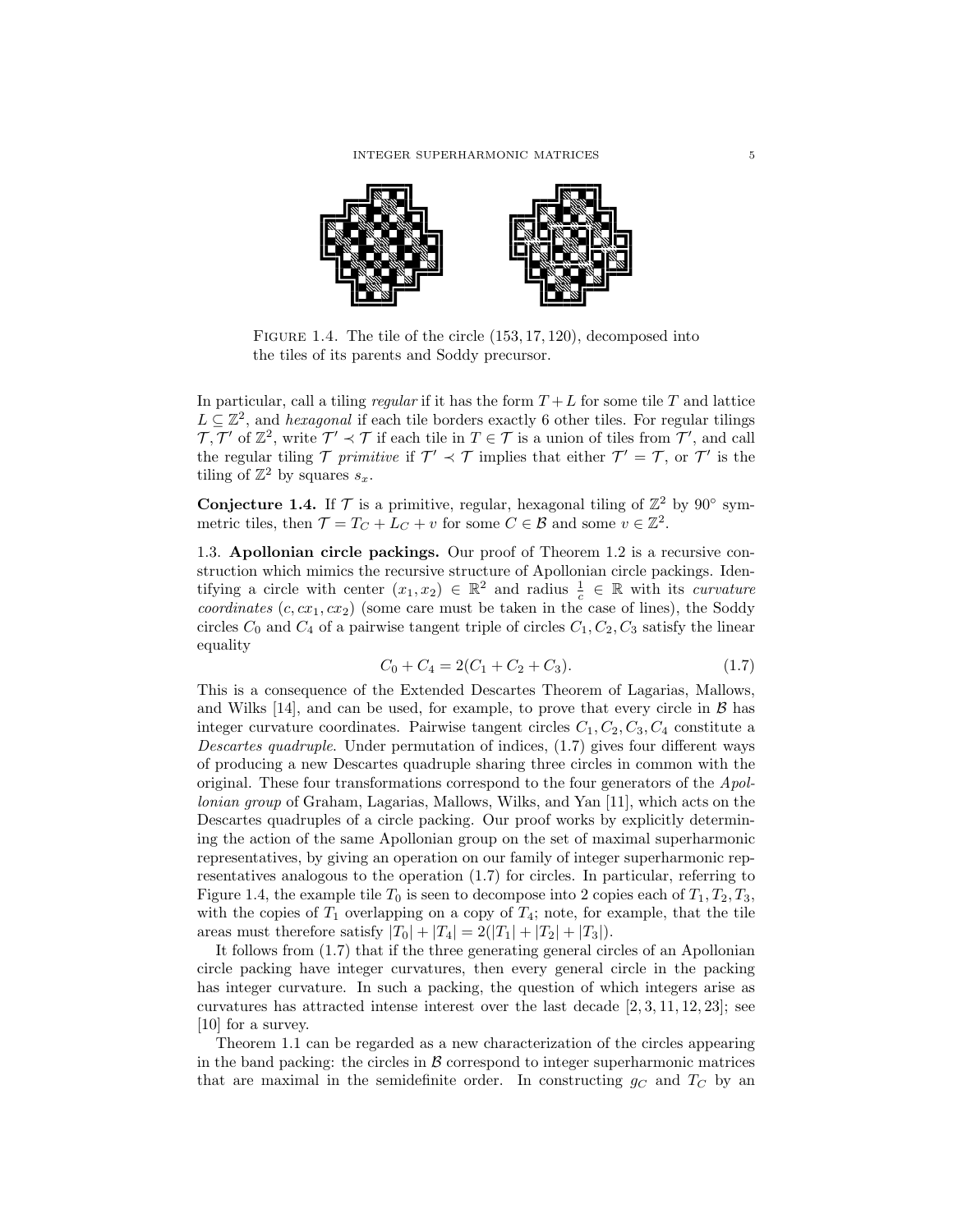analogue of the Descartes rule [\(1.7\)](#page-4-1), we follow ideas of Stange [\[24\]](#page-48-5), who associates circles to "lax lattices" and proves a Descartes rule relating the bases of lattices corresponding to four mutually tangent general circles. Our proof also associates to each circle in  $\beta$  more detailed arithmetic information: Theorems [1.2](#page-2-0) and [1.3](#page-3-1) associate to each circle  $C \in \mathcal{B}$  an integer superharmonic representative  $g_C : \mathbb{Z}^2 \to \mathbb{Z}$ and a fundamental tile  $T_C$ . The curvature of C can be recovered as the area of  $T_C$ .

1.4. Abelian sandpile. We briefly describe the Abelian sandpile model of Bak, Tang, and Wiesenfeld [\[1\]](#page-47-2) that motivated our work. Put n chips at the origin of  $\mathbb{Z}^2$ . In the sandpile model, a vertex having at least 4 chips topples by sending one chip to each lattice neighbor. Dhar [\[6\]](#page-48-6) observed that the final configuration of chips does not depend on the order of topplings. This final configuration  $s_n$  displays impressive large-scale patterns [\[4,](#page-48-7) [7,](#page-48-8) [17,](#page-48-9) [22\]](#page-48-10) and has been proposed by Dhar and Sadhu as a model of "proportionate growth"  $[8]$ : as *n* increases, patterns inside  $s_n$  scale up in proportion to the size of the whole. The second and third authors [\[20\]](#page-48-12) have shown that as  $n \to \infty$  the sandpile  $s_n$  has a scaling limit on  $\mathbb{R}^d$ . The sandpile PDE that describes this limit depends on the set of integer superharmonic  $d \times d$  matrices. In the companion paper [\[15\]](#page-48-13) we use Theorem [1.1](#page-1-0) to construct exact solutions to the sandpile PDE. An intriguing open problem is to describe the set of integer superharmonic matrices and analyze the associated sandpile processes for periodically embedded graphs other than  $\mathbb{Z}^2$ . (See [\[19\]](#page-48-14).)

The weak-\* limiting sandpile  $s : \mathbb{R}^2 \to \mathbb{R}$  appears to have the curious property that it is locally constant on an open neighborhood of the origin. Regions of constancy in s correspond to regions of periodicity in  $s_n$ . Ostojic [\[17\]](#page-48-9) proposed classifying which periodic patterns occur in  $s_n$ . Caracciolo, Paoletti, and Sportiello [\[4\]](#page-48-7) and Paoletti [\[18\]](#page-48-15) give an experimental protocol that recursively generates 2 dimensional periodic "backgrounds" and 1-dimensional periodic "strings." While this protocol makes no explicit reference to Apollonian circle packings, we believe that the 2-dimensional backgrounds it generates are precisely the Laplacians  $\Delta g_C$ for  $C \in \mathcal{B}$ . Moreover, periodic regions in  $s_n$  empirically correspond to the Laplacians  $\Delta g_C$  of our odometers  $g_C$  ( $C \in \mathcal{B}$ ), up to error sets of asymptotically negligible size.

1.5. Supplementary Materials. One view of this paper is as a proof that a certain recursive algorithm is correct. That is, we verify that a recursive construction produces odometers. We explicitly coded this algorithm in Matlab/Octave code and this is available on the second author's website and the arXiv. We have also included a larger version of the appendix in the arXiv submission.

Acknowledgments. We appreciate several useful discussions with Guglielmo Paoletti, Scott Sheffield, Andrea Sportiello, Katherine Stange, András Szenes, and David Wilson. The authors were partially supported by NSF grants [DMS-1004696,](http://nsf.gov/awardsearch/showAward?AWD_ID=1004696) [DMS-1004595,](http://www.nsf.gov/awardsearch/showAward?AWD_ID=1004595) and [DMS-1243606,](http://www.nsf.gov/awardsearch/showAward?AWD_ID=1243606) respectively.

## 2. Overview of the proof

<span id="page-5-0"></span>Here we outline the main elements of the proof of Theorem [1.2,](#page-2-0) and derive Theorem [1.1](#page-1-0) from Theorem [1.2.](#page-2-0) The example in Figure [1.4](#page-4-2) motivates the following recursive strategy for constructing the odometers  $q_C$ :

<span id="page-5-1"></span>(1) Construct fundamental domains (tiles)  $T_C$  for each circle  $C \in \mathcal{B}$  such that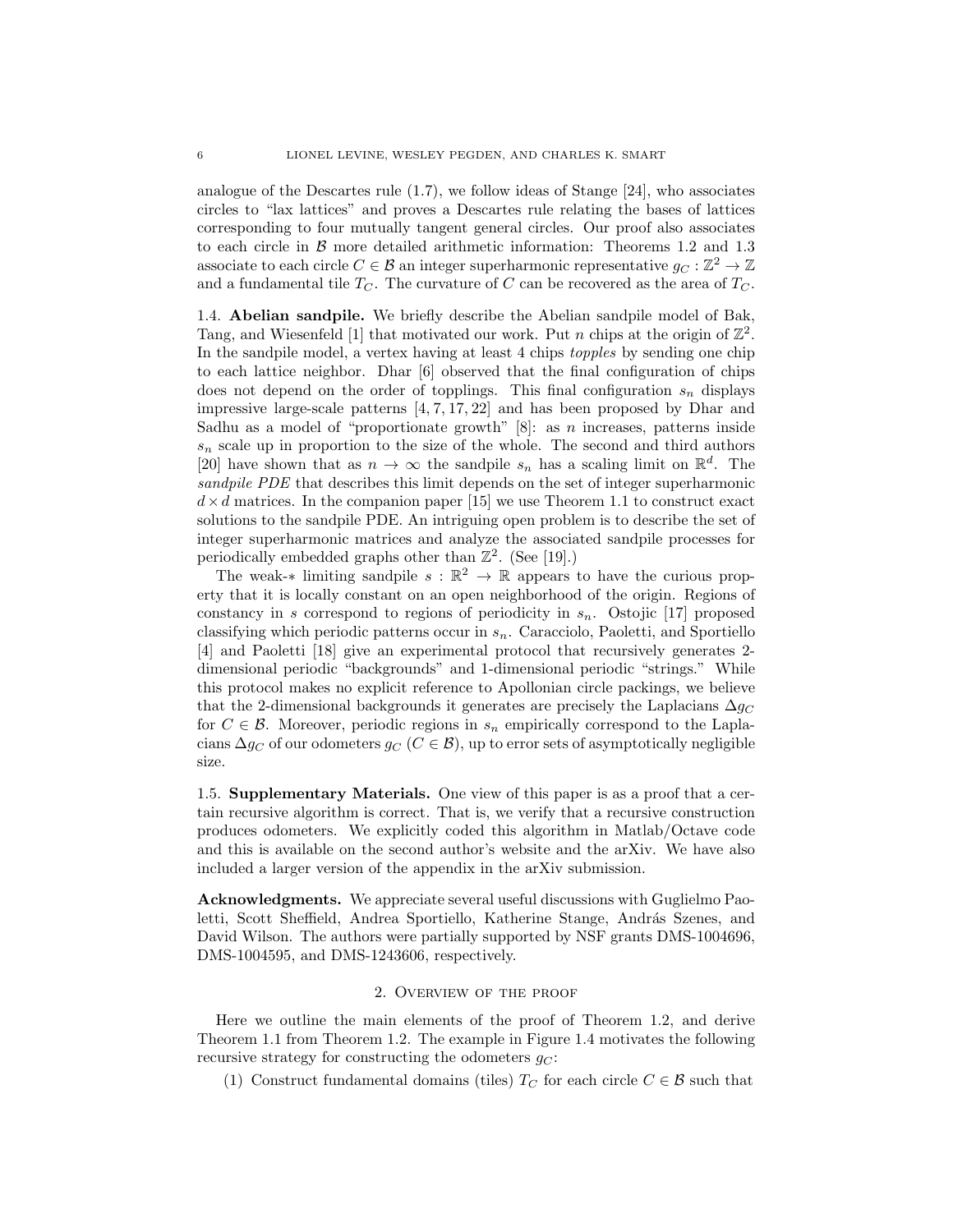- (a)  $T_C$  tiles the plane periodically; and
- (b)  $T_C$  decomposes into copies of smaller tiles  $T_{C'}$  with specified overlaps.
- <span id="page-6-0"></span>(2) Use the decomposition of  $T_C$  to recursively define a tile odometer on  $T_C$ .
- (3) Extend the tile odometer to  $\mathbb{Z}^2$  via the periodicity condition [\(1.5\)](#page-2-1), and check that the resulting extension  $g_C$  satisfies  $\Delta g_C \leq 1$  and is maximal in the sense stated in Theorem [1.2.](#page-2-0)

In Section [4,](#page-9-0) we carry out this strategy completely for two especially simple classes of circles.

For the general case of Step [1,](#page-5-1) we begin by associating to each pair of tangent circles  $C, C' \in \mathcal{B}$  a pair of Gaussian integers  $v(C, C'), a(C, C') \in \mathbb{Z}[i]$ , in Section [5.](#page-16-0) The  $v(C, C')$ 's will generate our tiling lattices, while the  $a(C, C')$ 's will describe affine relationships among tile odometers. Recursive relations for these  $v$ 's and  $a$ 's, collected in Lemma [5.1,](#page-18-0) are used extensively throughout the paper.

In Section [7](#page-24-0) we construct the tile  $T_C$  recursively by gluing copies of tiles of the parent circles of C as pictured in Figure [1.4,](#page-4-2) using the vectors  $v(C, C')$  to specify the relative locations of the subtiles. The difficulty now lies in checking that the resulting set is in fact a topological disk and tiles the plane. This is proved in Lemma [7.3,](#page-27-0) which recursively establishes certain compatibility relations for tiles corresponding to tangent circles in  $\beta$ . The argument uses a technical lemma, proved in Section [6,](#page-21-0) which allows one to prove that a collection of tiles forms a tiling from its local intersection properties.

Section [9](#page-37-0) carries out Step [2](#page-6-0) by constructing a tile odometer (an integer-valued function on  $T_C$ ) for each  $C \in \mathcal{B}$ . The recursive construction of the tile odometers mirrors that of the tiles (compare Definitions [7.1](#page-25-0) and [9.3\)](#page-37-1) using the additional data of the Gaussian integers  $a(C, C')$ , but we must check that it is well-defined where subtiles intersect. A crucial difference between the tiles and the tile odometers is that the former have 90° rotational symmetry, a fact which is exploited in the proof of the key Lemma [7.3.](#page-27-0) As tile odometers are merely 180◦ symmetric, we require an extra ingredient to assert compatibility of some pairs of tile odometers. In particular, we show in Section [8](#page-34-0) that tile boundaries can be suitably decomposed into smaller tiles, a fact which is used in the induction to verify some of the compatible tile odometer pairs.

The final step is carried out in Section [10.](#page-43-0) In Lemma [10.1](#page-44-0) we use the compatibility relations among tile odometers to show that each tile odometer has a well-defined extension  $g_C : \mathbb{Z}^2 \to \mathbb{Z}$  satisfying [\(1.5\)](#page-2-1). We then show  $\Delta g_C \leq 1$  by giving an explicit description of the values of the Laplacian  $\Delta g_C$  on subtile intersections (Lemma [10.3\)](#page-45-0). In Lemma [10.5,](#page-46-0) we use this same explicit description of  $\Delta g_C$  to prove maximality (the fact that  $\Delta g_C \equiv 1$  on the boundary of  $T_C$  will be crucial here). The proof of Theorem [1.2](#page-2-0) is completed by showing that the lattice  $L_C$  of [\(1.4\)](#page-1-2) is the same as the lattice  $\Lambda_C$  generated by the vectors  $v(C, C_i)$ , where  $C_1, C_2, C_3$  are the parent circles of C. Strangely, our proof of this elementary statement depends on everything else in this paper, as it uses the structure of the constructed odometers. It seems reasonable to expect that a self-contained proof that  $L_C = \Lambda_C$  can be found.

## 3. Integer functions on the lattice

In this section we establish properties of integer functions on  $\mathbb{Z}^2$ . In particular, we prove that Γ is both downward and topologically closed and derive Theorem [1.1](#page-1-0)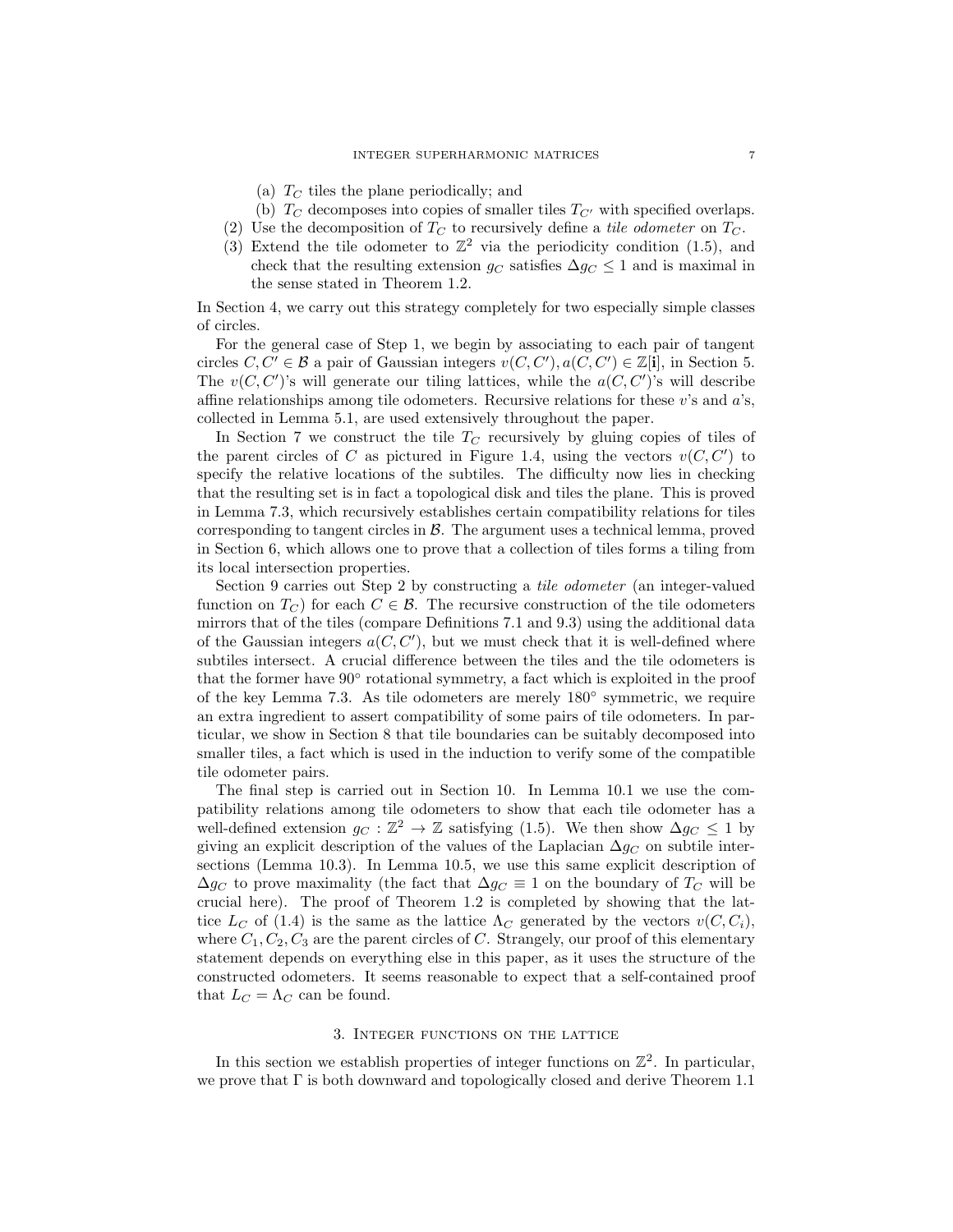from Theorem [1.2.](#page-2-0) Two key properties of the set of integer superharmonic matrices are used for this derivation: that the set is downward closed, and that the set is topologically closed. To begin, we recall some basic properties of the Laplacian.

**Proposition 3.1.** The Laplacian agrees with its continuum analogue on quadratic polynomials, is linear, and it monotone. That is, the following properties hold.

- (1) If  $A \in \mathbb{R}^{2 \times 2}_{sym}$ ,  $b \in \mathbb{R}^2$ ,  $c \in \mathbb{R}$  and  $u(x) = \frac{1}{2}x \cdot Ax$ , then  $\Delta u \equiv \text{trace } A$ .
- (2)  $\Delta(u + v) = \Delta u + \Delta v$ .
- (3)  $\Delta \max\{u, v\} \leq \max\{\Delta u, \Delta v\}$ , where max is point-wise.

In particular, this proposition tells us the adding and affine function  $u(x) = b \cdot x +$ c does not change the Laplacian. We next prove that quadratic polynomials with non-negative definite Hessians can be approximated by integer-valued functions with non-negative Laplacians.

**Lemma 3.2.** If  $A \in S_2$  satisfies  $A \ge 0$ , then there exists  $g: \mathbb{Z}^2 \to \mathbb{Z}$  such that

$$
\Delta g(x) \ge 0
$$
 and  $g(x) = \frac{1}{2}x^t A x + O(1 + |x|)$ 

for all  $x \in \mathbb{Z}^2$ .

Together with the linearity of the Laplacian, this lemma establishes that the set of integer superharmonic matrices is downward closed in the semidefinite order by giving a suitable integer approximation of the difference  $x \mapsto \frac{1}{2}x^t(B-A)x$ .

*Proof.* Define 
$$
q(x) = \frac{1}{2}x^t A x
$$
 and

<span id="page-7-0"></span>
$$
g(x) = \sup_{p \in \mathbb{Z}^2} \inf_{y \in \mathbb{Z}^2} \left[ q(y) + |y| \right] + p \cdot (x - y). \tag{3.1}
$$

If we set  $p = |Dq(x)|$  in the supremum, then we obtain

$$
g(x) \ge \inf_{y \in \mathbb{Z}^2} q(y) + |y| + \lfloor Dq(x) \rfloor \cdot (x - y) - 1
$$
  
 
$$
\ge \inf_{y \in \mathbb{Z}^2} q(y) + Dq(x) \cdot (x - y) - |x| - 1
$$
  
 
$$
\ge q(x) - |x| - 1,
$$

where we used the triangle inequality in the second step and the convexity of  $q$  in the third. If we set  $y = x$  in the infimum, then we obtain

$$
g(x) \le \sup_{p \in \mathbb{Z}^2} q(x) + |x| + 1 = q(x) + |x| + 1.
$$

Finally, since  $g$  is a pointwise supremum of affine functions (since the  $y$  value realizing the infemum in [\(3.1\)](#page-7-0) is independent of x), we obtain  $\Delta g \geq 0$  by the monotonicity of  $\Delta$ .

For topological closure, we will use the following consequence of a discrete Harnack inequality [\[13\]](#page-48-16):

**Proposition 3.3.** There is a  $C > 0$  such that, if  $u : \mathbb{Z}^2 \to \mathbb{R}$ ,  $u(x) \geq 0$ , and  $\Delta u(x) \leq 1$ , then  $u(x) \leq C(u(0) + |x|^2)$ ).  $\qquad \qquad \Box$ 

We can now prove:

<span id="page-7-1"></span>Lemma 3.4. The set of integer superharmonic matrices is topologically closed.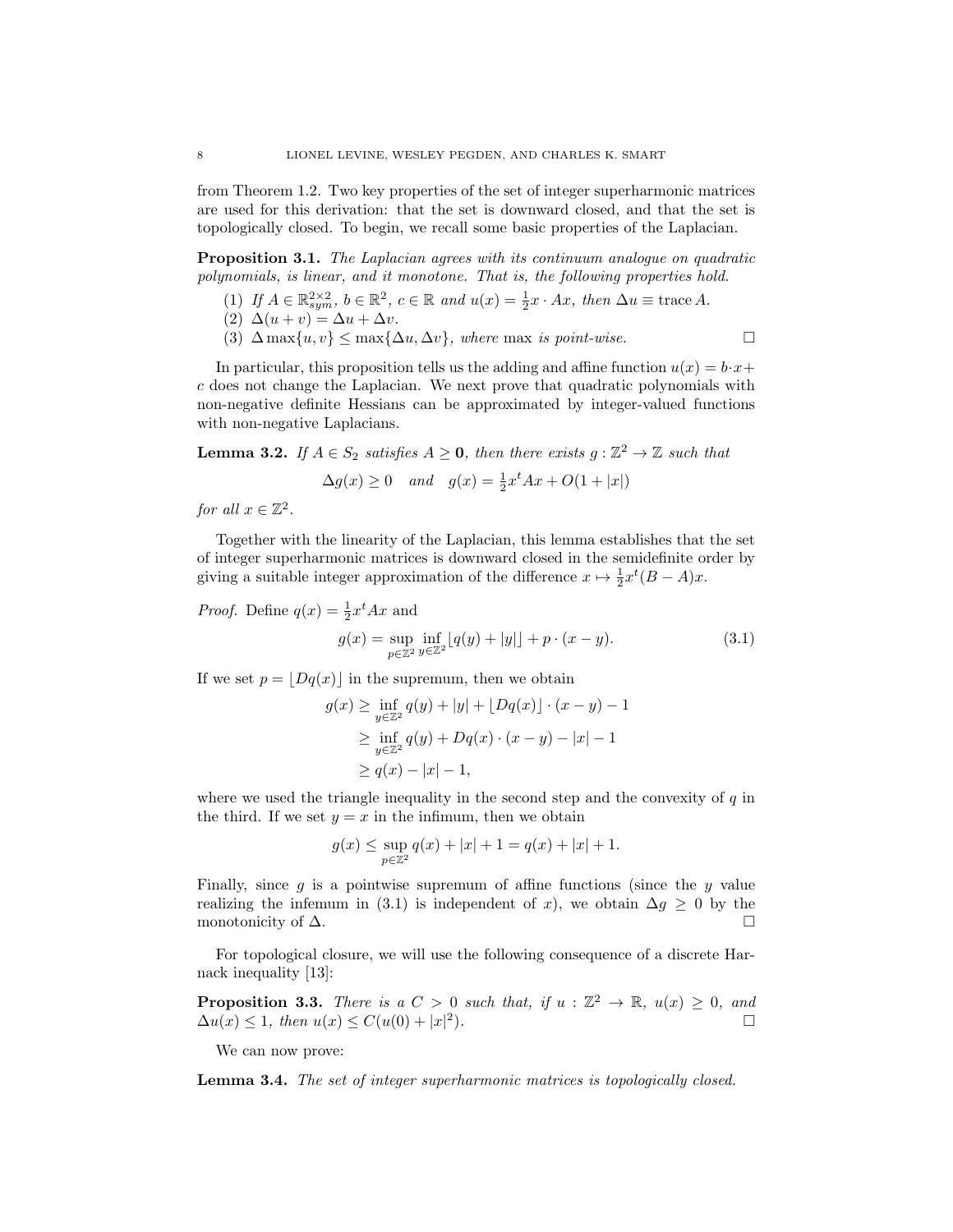*Proof.* Suppose  $A_k \in \Gamma$  and  $\lim_{k \to \infty} A_k = A$ . We must show  $A \in \Gamma$ . Step 1. We find  $u_k : \mathbb{Z}^2 \to \mathbb{Z}$  and  $b_k \in \mathbb{R}^2$  such that

$$
\Delta u_k(x) \le 1, \quad u_k(x) \ge \frac{1}{2}x \cdot A_k x + b_k \cdot x, \quad u_k(0) \le 1, \quad |b_k| \le 1.
$$

Replacing  $A_k$  with  $A_k - \frac{1}{k}I$  and adding a constant to each  $u_k$ , we may assume that  $u_k(x) \geq \frac{1}{2}x \cdot A_k x$ . In fact, we may assume that  $0 \leq u_k(x_k) - \frac{1}{2}x_k \cdot Ax_k \leq 1$  holds for some  $x_k \in \mathbb{Z}^2$ . Replacing u by  $x \mapsto u(x+x_k) - \frac{1}{2}x_k \cdot Ax_k$  and setting  $b_k = A_k x_k$ , we obtain the first three properties. Subtracting from  $u_k$  the integer harmonic linear function  $x \mapsto b_kx$ , for some integer rounding  $b_k$  of  $b_k$ , we may replace  $b_k$  by  $b_k - b_k$ to obtain the fourth property.

Step 2. We conclude by showing the  $u_k$  are precompact. Since  $|A_k|$  is bounded independently of  $k$ , the Harnack inequality implies that

$$
v_k(x) = u_k(x) - \frac{1}{2}x \cdot A_k x - b_k \cdot x
$$

satisfies

$$
|v_k(x)| \le C(1+|x|^2).
$$

Combined with the boundedness of  $|A_k|$  and  $|b_k|$ , we obtain

$$
|u_k(x)| \le C(1+|x|^2).
$$

In particular, for fixed  $x \in \mathbb{Z}^2$ , there are only finitely many possibilities for  $u_k(x)$ . By compactness, we may assume that  $u_k \to u$  pointwise as  $k \to \infty$ . Since the  $u_k$ are integer-valued, this means that  $k \mapsto u_k$  is eventually constant on any finite set  $X \subseteq \mathbb{Z}^2$ . Since  $\Delta u(x)$  only depends on nearest neighbors, we obtain in the limit

$$
\Delta u(x) \le 1.
$$

By compactness, we may assume  $b_k \to b$  and obtain in the limit

$$
u(x) \ge \frac{1}{2}x \cdot Ax + b \cdot x.
$$

It follows that  $A \in \Gamma$ .

We are now ready to derive Theorem [1.1](#page-1-0) from Theorem [1.2.](#page-2-0)

Proof of Theorem [1.1.](#page-1-0) The downward closure of integer superharmonic matrices now makes the implication ( $A \leq A_C \implies A$  superharmonic) from Theorem [1.1](#page-1-0) an immediate consequence of Theorem [1.2.](#page-2-0) The implication (trace(A)  $\leq 2 \implies$ A superharmonic) follows from Lemma [3.4,](#page-7-1) since the circle packing  $\beta$  is dense in the points exterior to its circles.

For the "only if" direction, observe that points of tangency are dense on each circle of the band packing  $\beta$ . In particular, any circle in the plane is either enclosed by some circle of  $\beta$  or strictly encloses some circle of  $\beta$ . Therefore any matrix  $A \in S_2$  with trace(A) > 2 satisfies either  $A \leq A_C$  for some  $C \in \mathcal{B}$  or  $A_C < A$  (that is,  $A - A_C$  is positive definite) for some  $C \in \mathcal{B}$ . In the latter case, the existence of an integer superharmonic representative  $g$  for  $A$  would contradict the maximality of g<sub>C</sub>: by [\(1.2\)](#page-0-0), some constant offset  $g+c$  of g would satisfy  $g+c \ge g_c$ , but  $A_c < A$ implies that  $g + c - g_C$  is unbounded.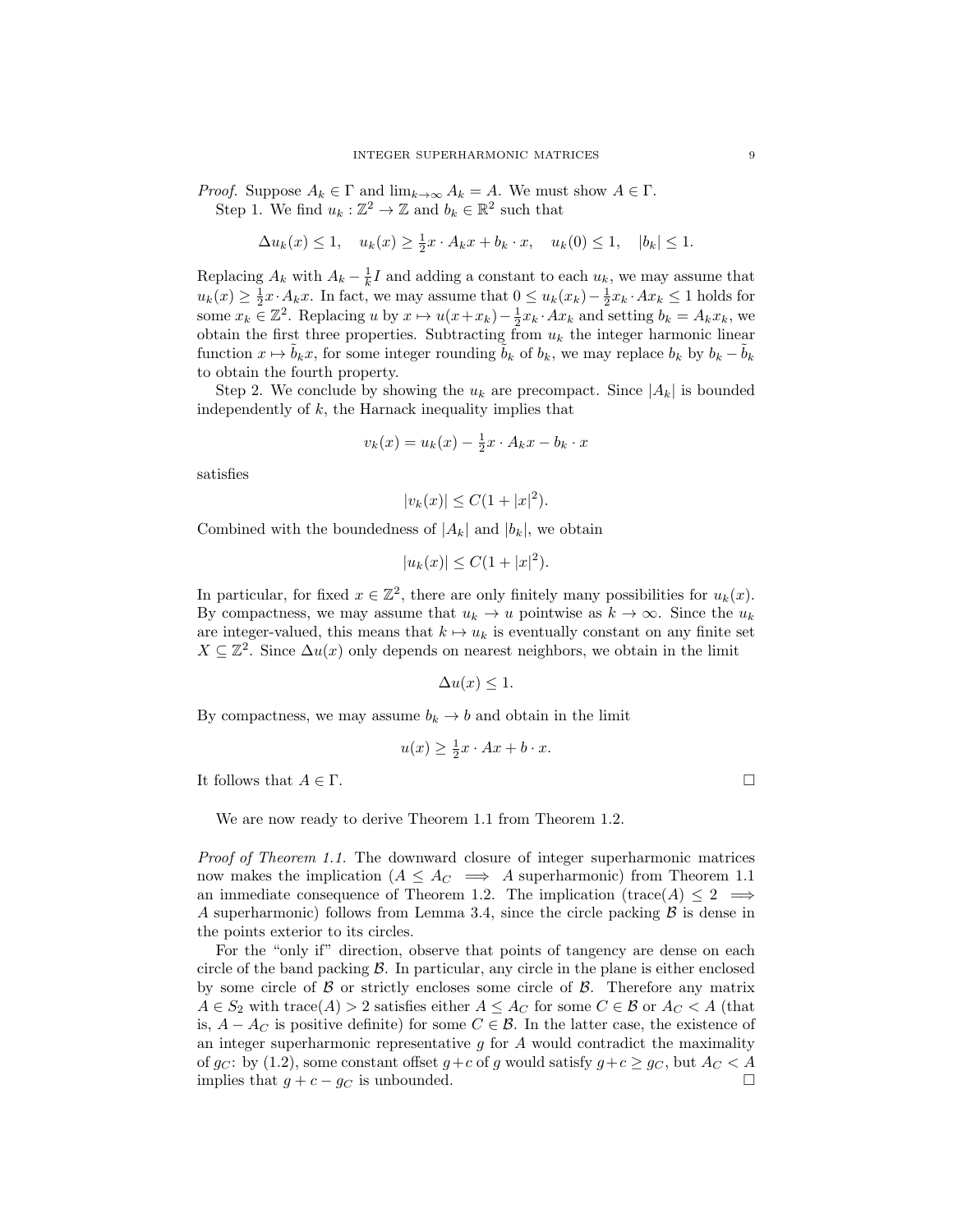#### 4. Two Degenerate Cases

<span id="page-9-0"></span>4.1. Explicit constructions. Before defining odometers for general circles, we consider two subfamilies of  $\beta$ , the Ford and Diamond circles. The odometers for these subfamilies have simpler structure than the general case, and this allows us to give a more explicit description of their construction. The purpose of carrying this out is twofold. First, these cases, particularly the Ford circles, serve as a concrete illustration of our general construction that avoids most of the technical complexity. Second, by taking these subfamilies as our base-case in the general construction, we avoid several tedious degeneracies. In particular, the general construction operates quite smoothly when the circle under consideration has parents with distinct non-zero curvatures; this condition fails precisely when the circle is either Ford or Diamond.

<span id="page-9-1"></span>4.2. The Ford circles. It is a classical fact that the reduced fractions, namely, the pairs of integers  $(p, q) \in \mathbb{Z}^2$  such that  $q \ge 1$  and  $gcd(q, p) = 1$ , are in algebraic bijection with the circles in  $\mathcal{B}_0$  that are tangent to the vertical line through the origin. In curvature coordinates, this bijection is given by

$$
(p,q)\mapsto (q^2,1,2pq)
$$

and the circles are called the Ford circles. We write  $C_{pq}$  for the Ford circle associated to the reduced fraction  $(p, q)$ .

The tangency structure of the Ford circles is famously simple. If  $q \geq 2$ , then the parents of the Ford circle  $C_{pq}$  in the packing  $\mathcal{B}_0$  (Figure [5.1\)](#page-17-0) are the vertical line through the origin, and the unique Ford parents  $C_{pq}^1 := C_{p_1q_1}$  and  $C_{pq}^2 := C_{p_2q_2}$ determined by the constraints  $p_1q - q_1p = 1$ ,  $p_2q - q_2p = -1$ ,  $0 \le q_1 < q$  and  $0 < q_2 \leq q$ . The Ford parents are the only Ford circles tangent to  $C_{pq}$  having smaller curvature (except that when  $q = 1$ , we have  $q_1 = 0$  and thus the Ford parents are not both Ford circles). We observe that the definition of parents implies  $(p, q) = (p_1, q_1) + (p_2, q_2)$  and  $p_1/q_1 > p/q > p_2/q_2$ , which gives the classical relationship between the Ford circles and the Farey fractions. This connection between the circles and Farey fractions was used by Ford [\[9\]](#page-48-17) (and later, by Nichols [\[16\]](#page-48-18)) to prove results about Diophantine approximation.

The odometer  $g_{pq}: \mathbb{Z}^2 \to \mathbb{Z}$  associated to the Ford circle  $C_{pq}$  also enjoys a simple description. To understand the structure of  $g_{pq}$ , we consider the Ford circle  $C_{3,8}$  and its parents  $C_{2,5}$  and  $C_{1,3}$ . These circles have the tangency structure and periodic odometer Laplacians  $\Delta g_{pq}$  displayed in Figure [4.1.](#page-10-0)

Examining the patterns in Figure [4.1,](#page-10-0) we see that  $[1, q]^2$  is a fundamental domain for the periodic Laplacian  $\Delta g_{pq}$ . Moreover, the fundamental tile of  $\Delta g_{3,8}$ decomposes (with a few errors on points of overlap) into two copies each of the fundamental tiles of  $\Delta g_{1,3}$  and  $\Delta g_{2,5}$ .

These observations lead to the following construction. For a general Ford circle  $C_{pq}$ , we define an odometer  $g_{pq} : \mathbb{Z}^2 \to \mathbb{Z}$  by specifying its values on the domain  $[0, q]^2 \subseteq \mathbb{Z}^2$  and then extending periodically. The values of  $g_{pq}$  on  $[0, q]^2$ are determined recursively by copying data from the parent odometers  $g_{p_1q_1}$  and  $g_{p_2q_2}$  onto the subdomains  $E_1 := [0, q_1]^2$ ,  $E_2 := [q_2, q]^2$ ,  $E_3 := [q_1, q] \times [0, q_2]$ , and  $E_4 := [0, q_2] \times [q_1, q]$ . These subdomains always have one of the three overlapping structures displayed in Figure [4.2,](#page-10-1) depending on the relative sizes of  $q_1$  and  $q_2$ . This construction is encoded precisely in the following lemma. Note that our conditions below are redundant, since one only needs two translations to generate a lattice.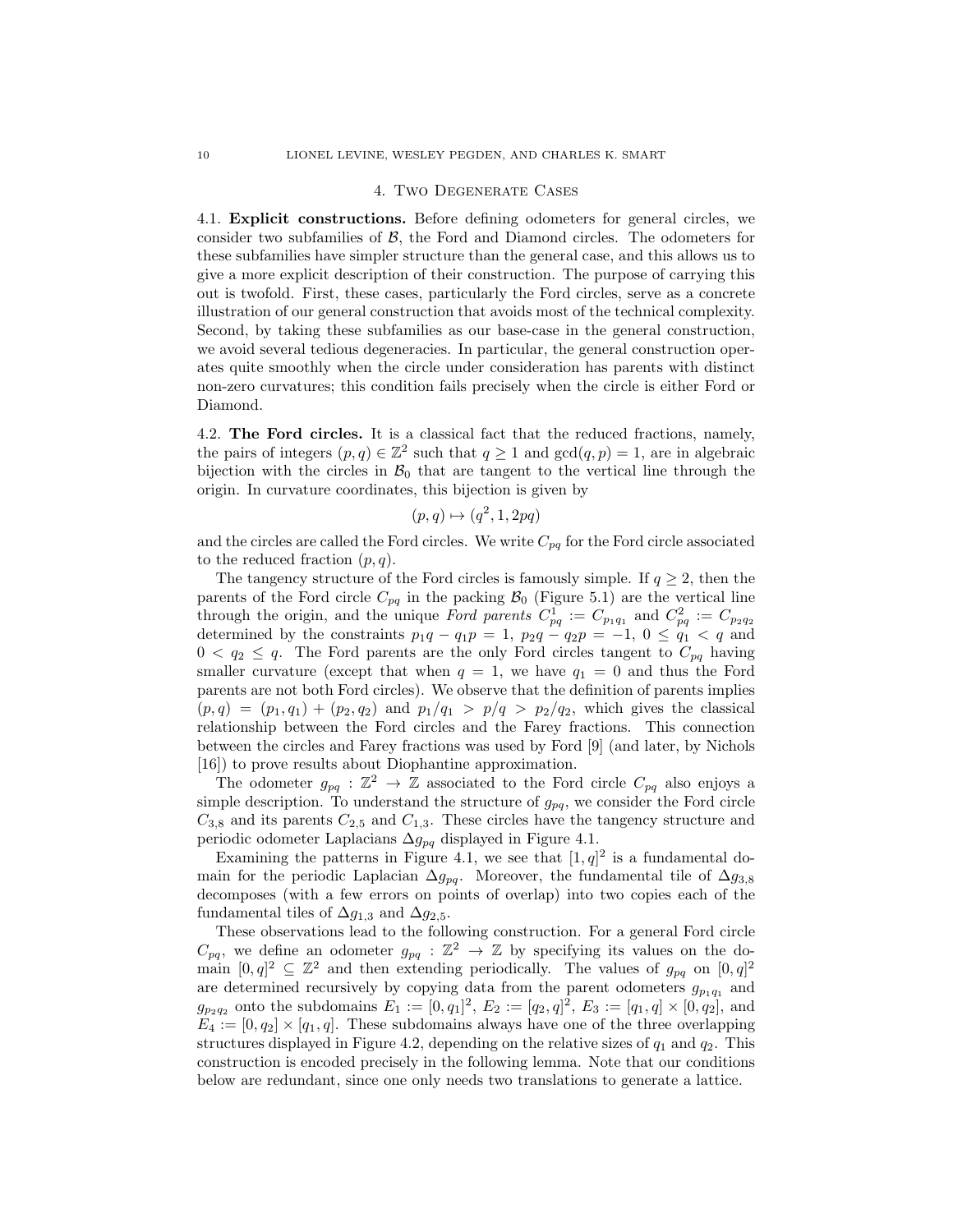

<span id="page-10-0"></span>FIGURE 4.1. The Ford circles  $C_{1,3}$ ,  $C_{2,5}$ , and  $C_{3,8}$  and several periods of the Laplacian of their odometers  $g_{pq} : \mathbb{Z}^2 \to \mathbb{Z}$ .

| $ E_{\rm Z}$<br>$\mathbf{r} = \mathbf{r} = -\mathbf{r} + \mathbf{r}$<br>- | $ E_4$ $-$<br>Γο                                                                                                                                                                                                                                                                                                                                                                                                                                                                                        | $  E_4$ $ -$<br>$- F_{D}$<br>$\sim$                       |
|---------------------------------------------------------------------------|---------------------------------------------------------------------------------------------------------------------------------------------------------------------------------------------------------------------------------------------------------------------------------------------------------------------------------------------------------------------------------------------------------------------------------------------------------------------------------------------------------|-----------------------------------------------------------|
| $- E_1$ – $-$<br>$E_3$ = $-$                                              | $F_{22}$ –<br>$- -F_{11}$<br>$\frac{1}{2} \left( \frac{1}{2} \right) \left( \frac{1}{2} \right) \left( \frac{1}{2} \right) \left( \frac{1}{2} \right) \left( \frac{1}{2} \right) \left( \frac{1}{2} \right) \left( \frac{1}{2} \right) \left( \frac{1}{2} \right) \left( \frac{1}{2} \right) \left( \frac{1}{2} \right) \left( \frac{1}{2} \right) \left( \frac{1}{2} \right) \left( \frac{1}{2} \right) \left( \frac{1}{2} \right) \left( \frac{1}{2} \right) \left( \frac{1}{2} \right) \left( \frac$ | $\vdash \, ^+E_1$ $\vdash$ $\lnot$ $\lnot$<br>$+ - E_3 -$ |

<span id="page-10-1"></span>FIGURE 4.2. The three possible overlapping structures of the subtiles  $E_i$  of a Ford tile  $[0, q]^2$ . (We are drawing outlines in the dual lattice; so for example,  $E_1 \cap E_3$  is a just a line of points in  $\mathbb{Z}^2$ .)

<span id="page-10-2"></span>**Lemma 4.1.** There is a unique family of functions  $g_{pq}: \mathbb{Z}^2 \to \mathbb{Z}$ , indexed by the Ford circles  $C_{pq}$ , satisfying

| $g_{pq}(x) = \lceil \frac{p}{q} x_1 x_2 \rceil$              | <i>for</i> $x \in [0, q]^2 \setminus [2, q-2]^2$ |
|--------------------------------------------------------------|--------------------------------------------------|
| $g_{pq}(x+(0,-q)) = g_{pq}(x) + (-p,0) \cdot x$              | for $x \in \mathbb{Z}^2$                         |
| $g_{pq}(x+(q,q_1)) = g_{pq}(x) + (p_1,p) \cdot x + q_1p$     | for $x \in \mathbb{Z}^2$                         |
| $g_{pq}(x+(-q, q_2)) = g_{pq}(x) + (p_2, -p) \cdot x - qp_2$ | for $x \in \mathbb{Z}^2$                         |
|                                                              |                                                  |

and, when  $q \geq 2$ ,

$$
g_{pq}(x) = g_{p_1q_1}(x)
$$
  
\n
$$
g_{pq}(x) = g_{p_1q_1}(x - (q_2, q_2)) + (p_2, p_2) \cdot x - p_2q_2 + 1
$$
  
\n
$$
g_{pq}(x) = g_{p_2q_2}(x - (q_1, 0)) + (0, p_1) \cdot x
$$
  
\n
$$
g_{pq}(x) = g_{p_2q_2}(x - (0, q_1)) + (p_1, 0) \cdot x
$$
  
\nfor  $x \in E_3$   
\nfor  $x \in E_4$ ,

where  $E_1 := [0, q_1]^2$ ,  $E_2 := [q_2, q]^2$ ,  $E_3 := [q_1, q] \times [0, q_2]$ , and  $E_4 := [0, q_2] \times [q_1, q]$ .

*Proof.* We prove by induction on  $q \geq 1$  that there is a function  $g_{pq} : \mathbb{Z}^2 \to \mathbb{Z}$ satisfying the above conditions. For  $p \in \mathbb{Z}$ , we observe that

$$
g_{p,1}(x) := \frac{1}{2}x_1(x_1 - 1) + px_1x_2
$$

satisfies the first four rules. Thus, we may assume that  $q \geq 2$  and the induction hypothesis holds when  $q' < q$ .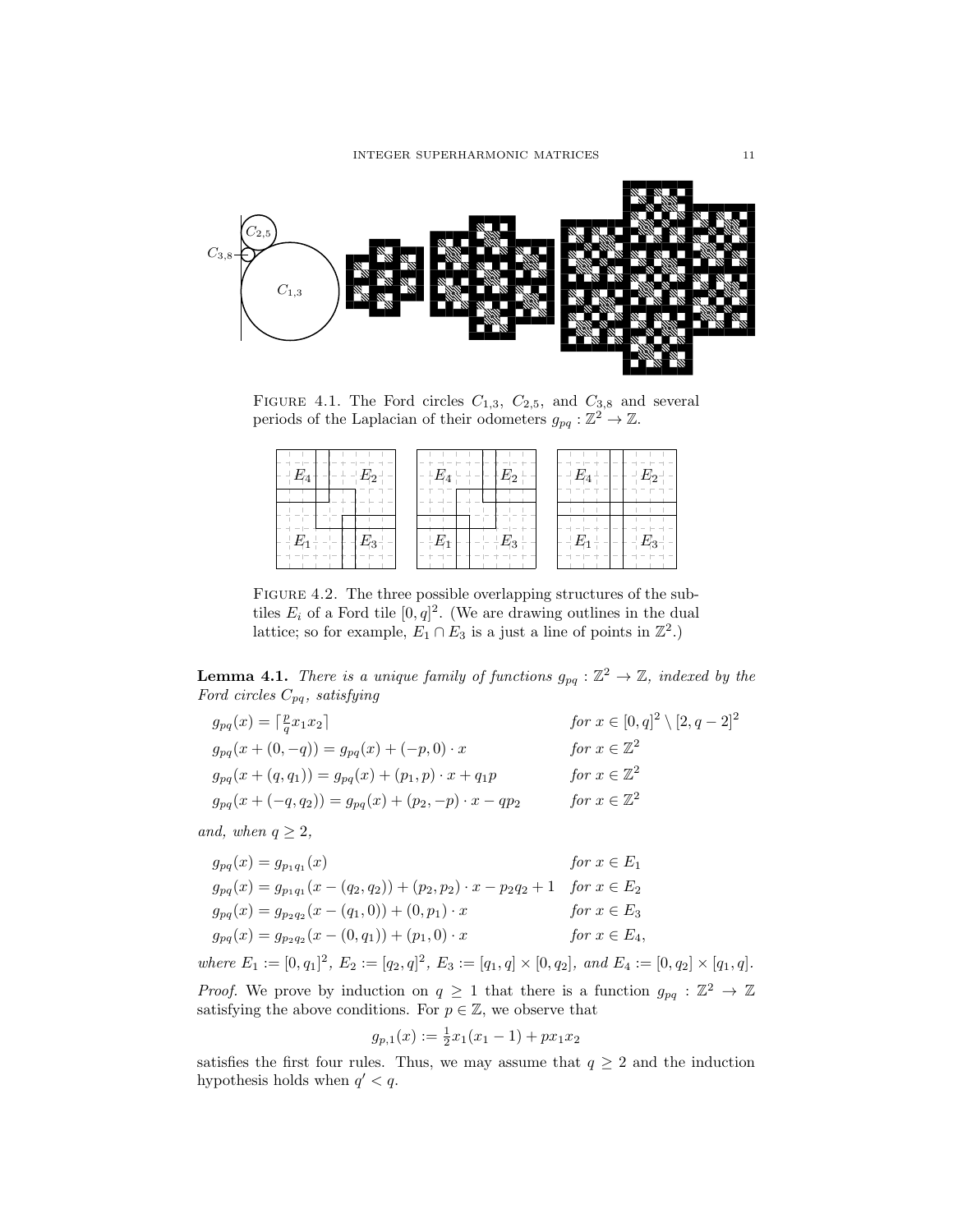We first observe that any map  $g_{pq} : [0, q]^2 \to \mathbb{Z}$  that satisfies the first condition has a unique extension to all of  $\mathbb{Z}^2$  that satisfies the next three conditions. Since the translations of  $[0, q]^2$  by the lattice  $L_{pq}$  generated by  $\{(0, -q), (q, q_1), (-q, q_2)\}\$ cover  $\mathbb{Z}^2$ , the three translation conditions prescribe values for  $g_{pq}$  on the rest of  $\mathbb{Z}^2$ . Since  $[0, q-1]^2 + L_{pq}$  is a partition of  $\mathbb{Z}^2$  and the composition of the three translations is the identity, it suffices to check the consistency of the translation conditions on the set  $[0, q]^2 \setminus [1, q-1]^2$ . This follows from the first condition.

Thus, to construct  $g_{pq}$ , it suffices to check the consistency of the first and the last four conditions, which specify the values of  $g_{pq}$  on  $[0, q]^2$ . We observe that the first condition prescribes values on the doubled boundary set  $B := [0, q]^2 \setminus [2, q-2]^2$ and the last four conditions prescribe values on the sets  $E_i$  described above. We must check that the consistency of these five prescriptions.

Case 1: consistency for the intersections  $E_1 \cap E_3$ ,  $E_1 \cap E_4$ ,  $E_2 \cap E_3$ , and  $E_2 \cap E_4$ . To check the first intersection, we must verify that

$$
g_{p_1q_1}(x) = g_{p_2q_2}(x - (q_1, 0)) + (0, p_1) \cdot x,
$$

for  $x \in E_1 \cap E_3 = \{q_1\} \cap [0, \min\{q_1, q_2\}]$ . Applying the inductive version of the first condition, this reduces to

$$
\frac{p_1}{q_1}x_1x_2 = \frac{p_2}{q_2}(x_1 - q_1)x_2 + p_1x_2.
$$

Since  $x_1 = q_1$ , this is easily seen to be true. The other three intersections can by checked by symmetric arguments.

Case 2: consistency for the intersections  $E_1 \cap E_2$  and  $E_3 \cap E_4$ . To check the first intersection, we must verify that

$$
g_{p_1q_1}(x) = g_{p_1q_1}(x - (q_2, q_2)) + (p_2, p_2) \cdot x - p_2q_2 + 1,
$$

for all  $x \in E_1 \cap E_2 = [q_2, q_1]^2$ . This is non-trivial if and only if  $q_1 \ge q_2$ , in which case  $C_{p_2q_2}$  is a parent of  $C_{p_1q_1}$ . Let  $C_{p_3q_3}$  denote the other parent. Since  $p_3/q_3 > p_1/q_1 > p_2/q_2$ , the inductive version of the last four conditions gives

$$
g_{p_1q_1}(x) = g_{p_3q_3}(x - (q_2, q_2)) + (p_2, p_2) \cdot x - p_2q_2 + 1
$$

and, since  $q_3 = q_1 - q_2$ ,

$$
g_{p_1q_1}(x - (q_2, q_2)) = g_{p_3q_3}(x - (q_2, q_2)),
$$

for all  $x \in [q_2, q_1]^2$ . Substituting this into the above equation, we easily see that equality holds. The other intersection can be checked by a symmetric argument.

Case 3: consistency for the intersections  $B \cap E_i$ . When  $i = 1$ , this amounts to verifying

$$
g_{p_1q_1}(x) = \lceil \frac{p}{q} x_1 x_2 \rceil
$$

for  $x \in [0, q_1] \times [0, 1]$ . By induction, this reduces to checking

$$
\lceil \tfrac{p_1}{q_1} x_1 x_2 \rceil = \lceil \tfrac{p}{q} x_1 x_2 \rceil,
$$

for  $x \in [0, q_1] \times [0, 1]$ . When  $x_1 x_2 = 0$ , this is trivial, so we may assume  $x_1 > 0$  and  $x_2 = 1$ . Since  $gcd(p, q) = 1$ , we see that the distance between  $\frac{p}{q}x_1$  and the nearest integer is at least  $\frac{1}{q}$ . Using the relation  $qp_1 - pq_1 = 1$ , we see that  $|\frac{p}{q}x_1 - \frac{p_1}{q_1}x_1|$  $\frac{1}{q_1}|x_1| \leq \frac{1}{q}$  and therefore  $\lceil \frac{p_1}{q_1}x_1x_2 \rceil = \lceil \frac{p}{q}x_1x_2 \rceil$ , as desired. The other intersections can be checked by symmetric arguments.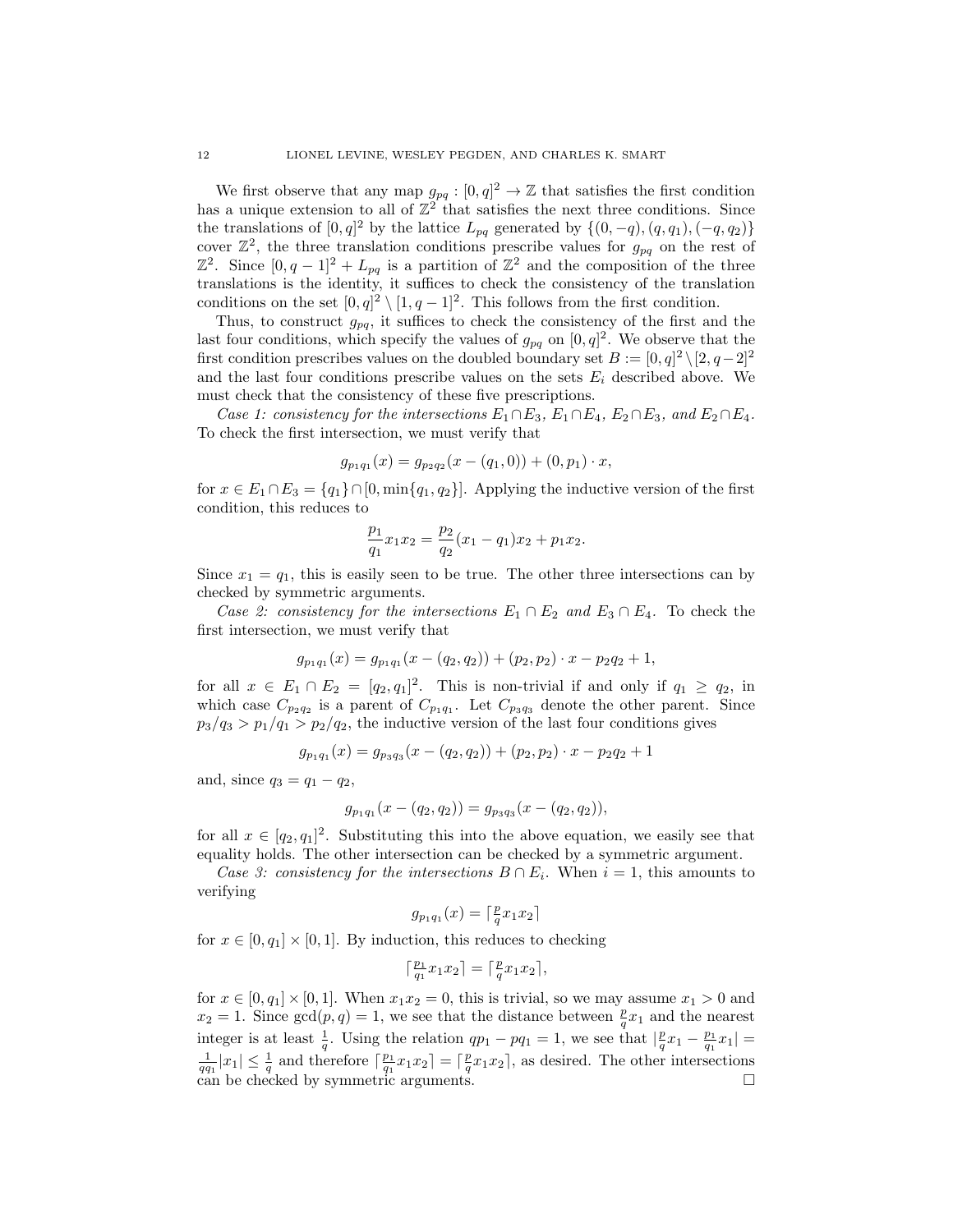In contrast to our construction of general circle odometers in later sections, the description of the Ford circle odometers  $g_{pq}$  in Lemma [4.1](#page-10-2) has two enormous advantages: the fundamental tiles are square shaped and, more importantly, there is a closed formula for the odometer on the outer two layers of the fundamental tile. This renders geometric questions about the fundamental tile moot and makes it possible to compute the Laplacian  $\Delta g_{pq}$  in a relatively straightforward manner.

Define the *boundary* of a subset  $X \subseteq \mathbb{Z}^2$  to be

 $\partial X = \{x \in X : |x - y| < 2 \text{ for some } y \in \mathbb{Z}^2 \setminus X\},\$ 

and call  $X \setminus \partial X$  the *interior* of X. Thus,  $\partial X$  consists of the points in X whose and can  $\Lambda \setminus \overline{OA}$  the *interior* of  $\Lambda$ . Thus,  $\overline{OA}$  consists of the points in  $\Lambda$  whose<br>distance to  $\mathbb{Z}^2 \setminus \overline{X}$  is 1 or  $\sqrt{2}$ . In the case of a square  $[0, q]^2$ , we have  $\partial [0, q]^2$  =  $[0, q]^2 \setminus [1, q-1]^2$ .

<span id="page-12-0"></span>**Lemma 4.2.** The Laplacian  $\Delta g_{pq} : \mathbb{Z}^2 \to \mathbb{Z}$  satisfies

$$
\Delta g_{pq}(x) = \Delta g_{pq}(x + (0, q)) = \Delta g_{pq}(x + (q, q_1)) \quad \text{for } x \in \mathbb{Z}^2
$$

and

$$
\Delta g_{pq}(x) = 1 \quad \text{for } x \in \partial [0, q]^2.
$$

Moreover, if  $q \ge 2$  and  $x \in [1, q-1]^2$  lies in 2, 3, or 4 of the boundaries  $\partial E_i$ , then  $\Delta g_{pq}(x) = 1, 0, or -2, respectively.$ 

Proof. To obtain the periodicity conditions, we simply compute the Laplacian of the periodicity conditions in Lemma [4.1,](#page-10-2) recalling that the Laplacian of an affine function vanishes.

We next check  $\Delta g_{pq}(x) = 1$  for  $x \in [0, q]^2 \setminus [1, q-1]^2$ . We claim that, for  $0 \leq a \leq q$ ,

$$
g_{pq}(a, 0) = g_{pq}(0, a) = 0,
$$
  
\n
$$
g_{pq}(a, 1) = g_{pq}(1, a) = \lceil \frac{p}{q} a \rceil,
$$

and

 $g_{pq}(a, -1) = g_{pq}(-1, a) = -\lfloor \frac{p}{q}a \rfloor.$ 

The first two are immediate from Lemma [4.1,](#page-10-2) so we check the third. Using the periodicity, we compute

$$
g_{pq}(a,-1) = g_{pq}(a,q-1) - (p,0) \cdot (a,-1) = \lceil \frac{p}{q}a(q-1) \rceil - pa = -\lfloor \frac{p}{q}a \rfloor.
$$

Similarly, we compute

$$
g_{pq}(-1, a) = g_{pq}(q - 1, a + q_1) - (p_1, p) \cdot (-1, a) - q_1 p
$$
  
=  $\lceil \frac{p}{q}(q - 1)(a + q_1) \rceil + p_1 - pa - q_1 p$   
=  $-\lfloor \frac{p}{q}(a + q_1) \rfloor + p_1$   
=  $-\lfloor \frac{p}{q}a - \frac{1}{q} \rfloor$   
=  $-\lfloor \frac{p}{q}a \rfloor$ ,

for  $0 \le a \le q_2$  and

$$
g_{pq}(-1, a) = g_{pq}(q - 1, a - q_2) - (-p_2, p) \cdot (-1, a) + p_2 q
$$
  
=  $\lceil \frac{p}{q}(q - 1)(q - q_2) \rceil + p_2 - pa + p_2 q$   
=  $-\lfloor \frac{p}{q}(a - q_2) \rfloor + p_2$   
=  $-\lfloor \frac{p}{q}a - \frac{1}{q} \rfloor$   
=  $-\lfloor \frac{p}{q}a \rfloor$ ,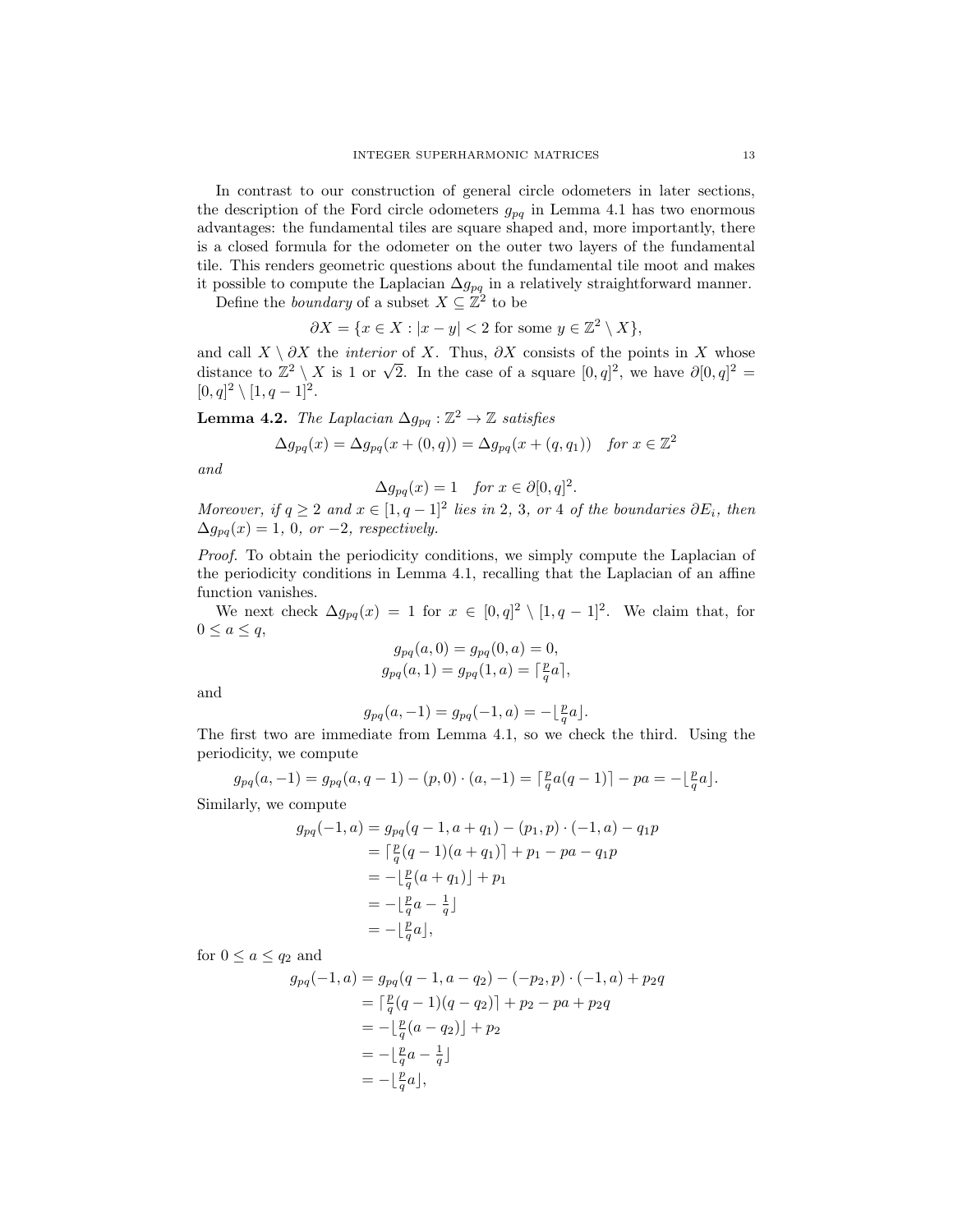for  $q_2 \leq a \leq q$ . Using  $gcd(p, q) = 1$ , we then obtain

$$
\Delta g_{pq}(0, a) = \Delta g_{pq}(a, 0) = \lceil \frac{p}{q}a \rceil - \lfloor \frac{p}{q}a \rfloor = 1
$$

for  $0 \le a < q$ . That  $\Delta g_{pq} = 1$  on the rest of  $[0, q]^2 \setminus [1, q-1]^2$  follows by periodicity.

The moreover clause can be handled similarly, using Lemma [4.1](#page-10-2) to explicitly evaluate the Laplacian at the intersections of the boundaries of the sets. For example, suppose that  $x \in (E_1 \cap E_3) \setminus (E_2 \cup E_4)$ . In this case,  $x = (q_1, h)$  for some  $0 < h < \min\{q_1, q_2\}$ . Using  $g_{pq} = g_{p_1q_1}$  on  $E_1$ , we compute

$$
g_{pq}(x + (0, k)) = \lceil \frac{p_1}{q_1} q_1(h + k) \rceil = p_1(h + k) \text{ for } k = -1, 0, 1,
$$

and

$$
g_{pq}(x-(1,0)) = \lceil \frac{p_1}{q_1}(q_1-1)h \rceil = p_1h - \lfloor \frac{p_1}{q_1}h \rfloor.
$$

Using  $q_{pq}(y) = g_{p_2q_2}(y - (q_1, 0)) + (0, p_1) \cdot x$  for  $y \in E_3$ , we compute

$$
g_{pq}(x + (1,0)) = g_{p_2q_2}(1,h) + p_1h
$$
  
=  $\lceil \frac{p_2}{q_2}h \rceil + p_1h$   
=  $\lceil \frac{p_1}{q_1}h - \frac{1}{q_1q_2}h \rceil + p_1h$   
=  $\lceil \frac{p_1}{q_1}h \rceil + p_1h$ .

Putting these together, we obtain  $\Delta g_{pq}(x) = 1$ .

The above lemma tells us how to compute  $\Delta g_{pq}$ . Indeed, suppose we wish to compute  $\Delta g_{pq}(x)$  for some  $x \in \mathbb{Z}^2$ . We first reduce to the case  $x \in [0, q]^2$ using the periodicity of  $\Delta g_{pq}$ . Now, if x lies on the boundary of  $[0, q]^2$  or least two of the boundaries of the  $E_i$ , then we can read off  $\Delta g_{pq}(x)$  from Lemma [4.2.](#page-12-0) Otherwise,  $x$  lies in the interior of one of the  $E_i$ , and we can proceed recursively to the corresponding parent  $\Delta g_{p_i q_i}(x) = \Delta g_{pq}(x)$ .

Following this line of reasoning, we prove Theorem [1.2](#page-2-0) in the special case of the Ford circles. Observe that the peak associated to the Ford circle  $(p, q)$  is the matrix

$$
A_{pq} := \frac{1}{q^2} \begin{bmatrix} 1 & pq \\ pq & 0 \end{bmatrix}
$$

,

which has lattice  $L_{pq} := \{x \in \mathbb{Z}^2 : A_{pq}x \in \mathbb{Z}^2\}$  generated by  $\{(0, -q), (q, q_1)\}.$ 

Call  $X \subset \mathbb{Z}^2$  connected if for all  $x, y \in X$  there is a sequence  $x = x_0, \ldots, x_k = y$ with  $x_i \in X$  and  $|x_i - x_{i-1}| = 1$  for all  $i = 1, ..., k$ . Call a bounded set X simply connected if  $\mathbb{Z}^2 \setminus X$  is connected.

<span id="page-13-0"></span>**Proposition 4.3.** For every Ford circle  $C_{pq}$ , the odometer  $g_{pq} : \mathbb{Z}^2 \to \mathbb{Z}$  satisfies

$$
\Delta g_{pq}(x) \le 1 \quad and \quad g_{pq}(x+v) = g_{pq}(x) + x \cdot A_{pq}v + g_{pq}(v),
$$

for all  $x \in \mathbb{Z}^2$  and  $v \in L_{pq}$ . Moreover, the only infinite connected subset  $X \subseteq \mathbb{Z}^2$ such that  $\Delta(g_{pq} + \mathbf{1}_X) \leq 1$  is  $X = \mathbb{Z}^2$ .

Proof. The periodicity condition is immediate from Lemma [4.1,](#page-10-2) after we observe  $A_{pq}(0,q) = (p,0), A_{pq}(q,q_1) = (p_1,p), g_{pq}(0,q) = 0, \text{ and } g_{pq}(q,q_1) = q_1p.$  That  $\Delta g_{pq} \leq 1$  is immediate from Lemma [4.2.](#page-12-0)

To check the moreover clause, we suppose  $X \subseteq \mathbb{Z}^2$  is infinite and connected and let  $X^C = \mathbb{Z}^2 \setminus X$  denote its complement. If  $\tilde{X}$  is the complement of any connected component of  $X^C$ , then  $\Delta \mathbf{1}_{\tilde{X}} \leq \Delta \mathbf{1}_X$ . In particular, we may assume that both X and its complement  $X^C$  are connected.

$$
\Box
$$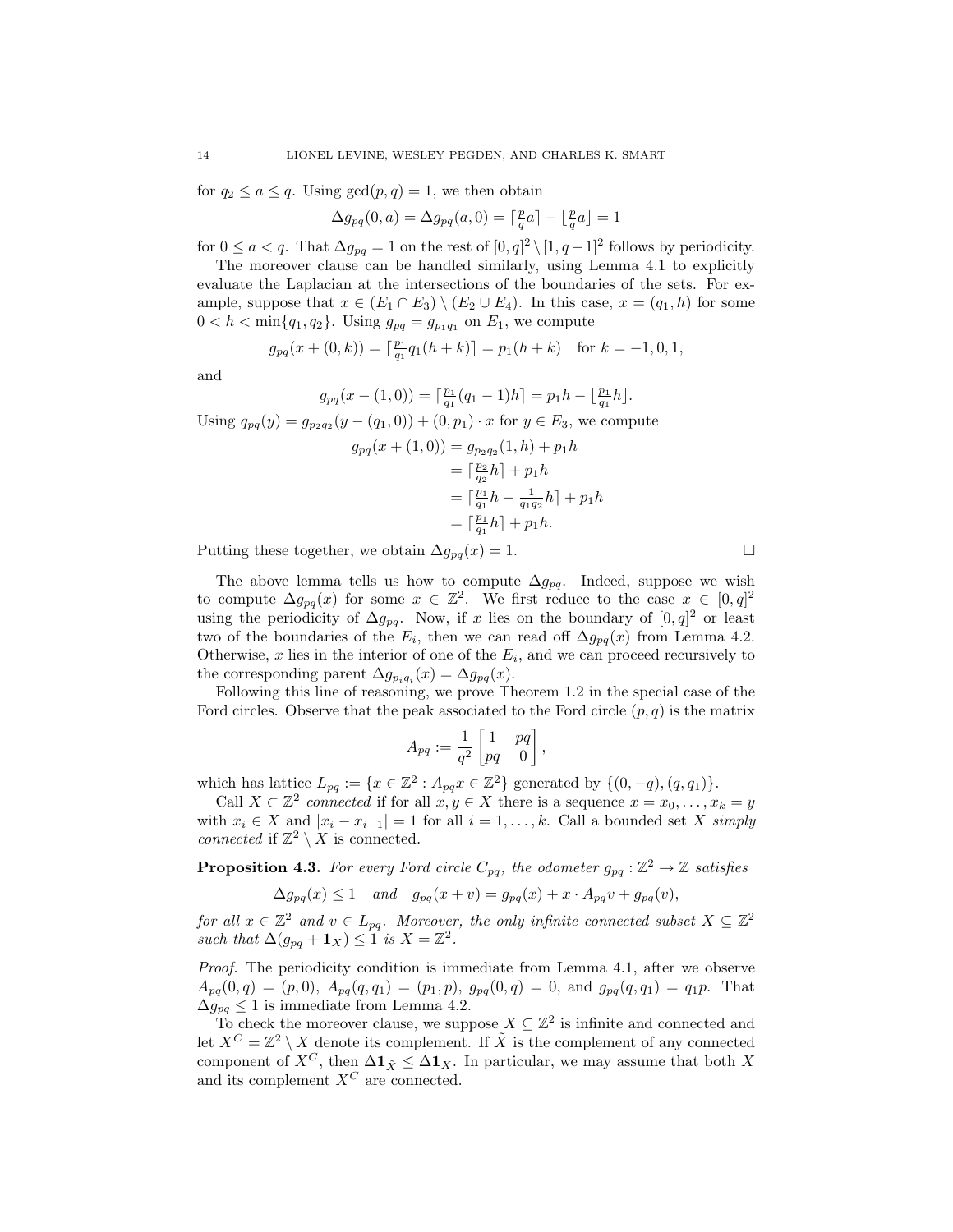If  $X^C$  intersects an  $L_{pq}$  translation of the boundary of  $[0, q]^2$ , then, since X is infinite and connected, the set  $\{x \in X^C : \Delta \mathbf{1}_X(x) > 0\}$  must intersect an  $L_{pq}$ translation of the boundary of  $[0, q]^2$ . By Lemma [4.2,](#page-12-0)  $\Delta g_{pq}(x) = 1$  at any such point. Thus, we may assume that  $X^C$  is contained in the interior of  $[0, q]^2$ . In particular, it suffices to prove the following claim.

*Claim.* Suppose  $Y \subseteq [0, q]^2$  is simply connected,  $Y \cap [1, q-1]^2$  is non-empty,  $Y \setminus [1, q-1]^2$  is connected, and  $(Y \setminus [1, q-1]^2) \cap E_i$  is non-empty for at most one E<sub>i</sub>. Then there is a point  $x \in Y \cap [1, q-1]^2$  such that  $\Delta g_{pq}(x) - \Delta \mathbf{1}_Y(x) > 1$ .

We proceed by induction on q. This is trivial when  $q = 1$ , since  $[1, q-1]^2$  is empty. When  $q = 2$  we have  $[1, q - 1] = \{(1, 1)\}\$  and each of the four nearest neighbors of  $(1, 1)$  belongs to two of the  $E_i$ , so  $Y = \{(1, 1)\}\$ and, by Lemma [4.2,](#page-12-0) we must have  $\Delta g_{pq}(1,1) = -2$ . We may therefore assume  $q > 2$ , which in particular implies  $q_1 \neq q_2$ . By symmetry, we may assume  $q_1 > q_2$ , so the  $E_i$  enjoy the intersection structure displayed on the left of Figure [4.2.](#page-10-1) We divide the analysis into several cases.

Case 1. Suppose Y is contained in the interior of some  $E_i$ . We apply the induction hypothesis to find  $x$ .

Case 2. Suppose  $x \in \partial Y \cap [1, q-1]^2$  lies in the boundary of exactly two  $E_i$ . Since Lemma [4.2](#page-12-0) gives  $\Delta g_{pq}(x) = 1$ , we have  $\Delta (g_{pq} - \mathbf{1}_Y)(x) > 1$ .

Case 3. Suppose  $x \in \partial Y \cap [1, q-1]^2$  lies in the boundary of exactly three  $E_i$ . Since we are not in the previous case, there are least two neighbors not in  $Y$  and thus  $\Delta \mathbf{1}_Y(x) < -2$ . By Lemma [4.2,](#page-12-0)  $\Delta g_{pq}(x) = 0$ .

Case 4. Suppose none of the above cases hold. Assuming  $q_1 > q_2$ , then Y does not intersect  $E_3$  or  $E_4$ . Moreover, it must fail to intersect either  $E_1 \setminus [1, q-1]^2$ or  $E_2 \setminus [1, q-1]^2$ . By symmetry, we may assume the former. If  $Y \subseteq E_1$ , then we can apply the induction hypothesis to  $Y$ . Otherwise, we can apply the induction hypothesis to  $Y \cap E_2$ .

The proof of Theorem [1.2](#page-2-0) for the Ford circles is completed by the following lemma, which shows that the moreover clause of Proposition [4.3](#page-13-0) suffices to show maximality.

**Lemma 4.4.** If  $g : \mathbb{Z}^2 \to \mathbb{Z}$  is superharmonic,  $\Delta g$  is doubly periodic, and the only infinite connected set  $X \subseteq \mathbb{Z}^2$  such that  $\Delta(g + 1_X) \leq 1$  is  $X = \mathbb{Z}^2$ , then g is maximal in the sense of Theorem [1.2.](#page-2-0)

*Proof.* Suppose for contradiction that  $h : \mathbb{Z}^2 \to \mathbb{Z}$  satisfies  $h \geq g$  and  $\Delta h \leq 1$ , and that  $h - g$  is unbounded. Replacing h with  $h - \min_{x \in \mathbb{Z}^2} (h - g)$ , we may assume that  $\{h - g = 0\} \subseteq \mathbb{Z}^2$  is non-empty. Using the monotonicity of the Laplacian, we see that  $f = \min\{h, g + 1\}$  satisfies  $\Delta f \le 1$  and  $f - g \in \{0, 1\}$ . Since  $h - g$  is unbounded and  $\Delta(h-g)$  is bounded above (here we use the periodicity of  $\Delta g$ ), the set  $\{f - g = 1\} \subseteq \mathbb{Z}^2$  must contain connected components of arbitrarily large size. Note that, if X is any connected component of  ${f - g = 1}$ , then  $\Delta(g + 1_X) \leq 1$ . Using the periodicity of  $\Delta g$  and compactness, we can select an infinite connected  $X \subsetneq \mathbb{Z}^2$  such that  $\Delta(g + 1_X) \leq 1$ . Indeed, let  $X_n$  be a sequence of connected components of  $\{f - g = 1\}$  such that  $|X_n| \to \infty$ . Since  $\{f - g = 0\} \subseteq \mathbb{Z}^2$  is non-empty, we may also select  $x_n \in \{f - g = 0\}$  which is adjacent to  $X_n$ . Using the fact that  $\Delta g$  is periodic, we can translate so that  $x_n$  always lies in the same period of  $\Delta g$ . Now, we can pass to a subsequence  $n_k$  such that  $x_{n_k} = x^*$  is a constant sequence. Now we can pass to a further subsequence such that for each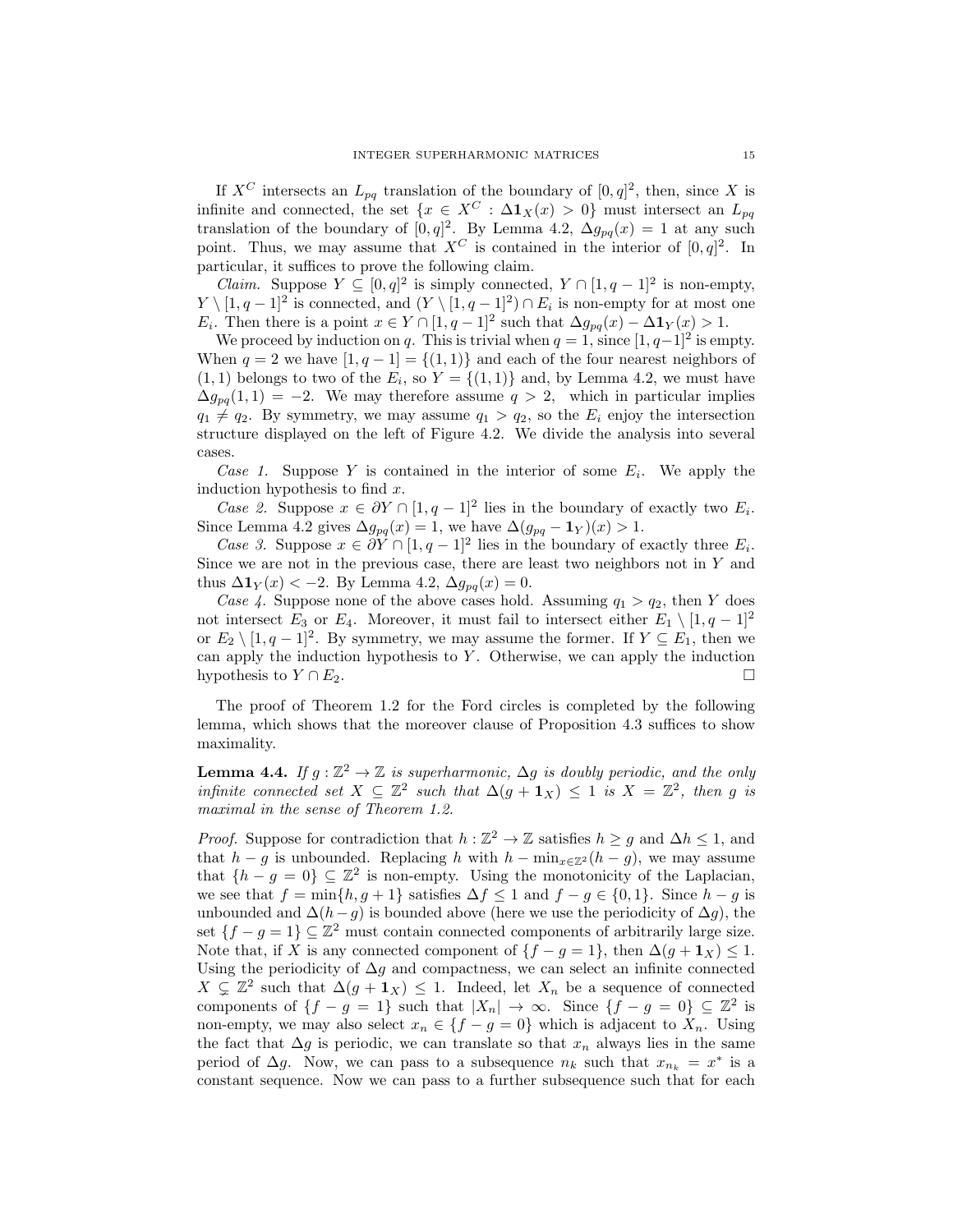

<span id="page-15-0"></span>Figure 4.3. Several periods of the Laplacian of the odometers  $g_k: \mathbb{Z}^2 \to \mathbb{Z}$  of the first four diamond circles. Here, the black, dark patterned, light patterned, and white cells correspond to Laplacian values 1, 0,  $-1$ , and  $-2$ , respectively.

 $r \in \mathbb{N}$  the set  $X_{n_k} \cap \{y \in \mathbb{Z}^2 : |y - x^*| \leq r\}$  does not depend on k for  $k \geq r$ . Then  $\lim_{k\to\infty} X_{n_k}$  exists and has an infinite connected component  $X^*$  adjacent to x<sup>\*</sup>. Note that  $X^* \neq \mathbb{Z}^2$  (since  $x^* \notin X^*$ ) and  $\Delta g + \Delta 1_{X^*} \leq 1$ , contradicting our hypothesis.  $\square$ 

<span id="page-15-2"></span>4.3. The diamond circles. The diamond circles are the circles  $(c, cx_1, cx_2) \in \mathcal{B}_0$ which are tangent to  $(1,1,0)$  and  $(1,1,2)$  and satisfy  $0 < x<sub>1</sub> < 1$ . In curvature coordinates, the diamond circles can be parameterized via

$$
C_k := (2k(k+1), 2k^2 - 1, 2k(k+1)),
$$

for  $k \in \mathbb{Z}^+$ . The peak matrix associated to the diamond circle  $C_k$  is

$$
A_k := \frac{1}{2} \begin{bmatrix} \frac{k}{k+1} & 1\\ 1 & \frac{1-k}{k} \end{bmatrix}
$$

,

which has lattice  $L_k := \{x \in \mathbb{Z}^2 : A_k x \in \mathbb{Z}^2\}$  generated by  $\{(0, -2k), (k+1, k)\}.$ 

To better understand the structure of the diamond circle odometers  $g_k : \mathbb{Z}^2 \to \mathbb{Z}$ , we examine their Laplacians. Figure [4.3](#page-15-0) displays the patterns associated to the first four diamond circles. We observe that the periodicity of each pattern is exactly  $L_k$ . Moreover, the internal structure of the fundamental tiles are similar enough that we can immediately conjecture what the general case should be. In fact, for the diamond circles, we have a closed formula for the odometer on each fundamental tile, making this family even simpler than the Ford circles.

<span id="page-15-1"></span>**Lemma 4.5.** For each  $k \in \mathbb{Z}_+$ , there is a unique function  $g_k : \mathbb{Z}^2 \to \mathbb{Z}$  such that

$$
g_k(x + (0, -2k)) = g_k(x) + (-k, k - 1) \cdot x - k(k - 2) \quad for \ x \in \mathbb{Z}^2,
$$
  
\n
$$
g_k(x + (k + 1, k)) = g_k(x) + (k, 1) \cdot x + \frac{1}{2}k(k + 1) \quad for \ x \in \mathbb{Z}^2,
$$
  
\n
$$
g_k(x + (-k - 1, k)) = g_k(x) + (0, -k) \cdot x - \frac{1}{2}k(k + 1) \quad for \ x \in \mathbb{Z}^2,
$$

and

$$
g_k(x) = \frac{1}{2}|x_1|(|x_1| - 1) - \left\lfloor \frac{1}{4}(x_1 - x_2)^2 \right\rfloor \qquad \text{for } x \in T_k,
$$
  
where

 $T_k := \{x \in \mathbb{Z}^2 : \max\{|x_1|, |x_2 - k|, |x_1| + |x_2 - k| - 1\} \le k\}.$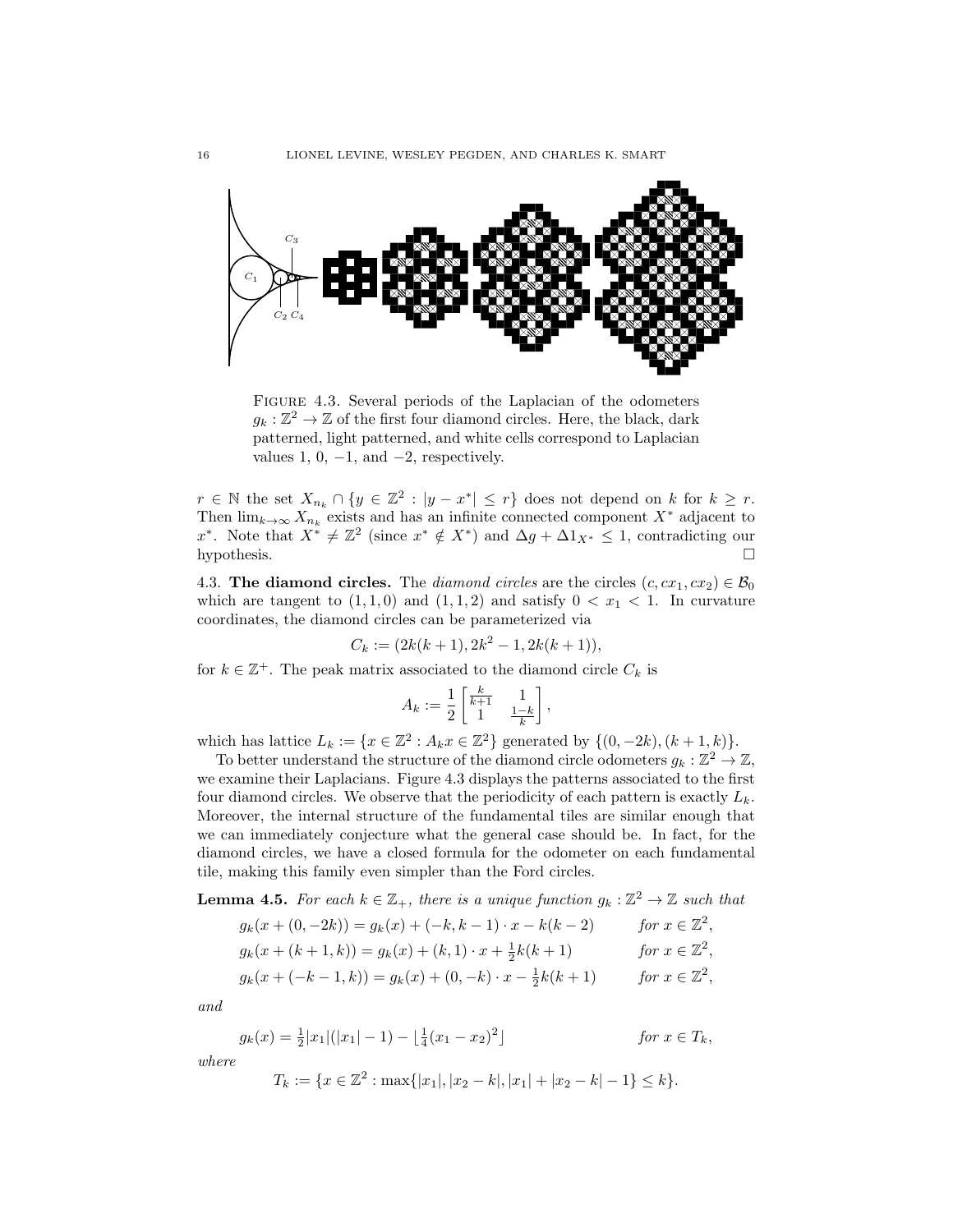Proof. This is similar to the corresponding proof for the Ford circles above. In particular, it suffices to check the consistency of the translation conditions on the set  $T_k \setminus T'_k$ , where

$$
T'_k := \{ x \in \mathbb{Z}^2 : |x_1| + |x_2 - k| \le k - 1 \}
$$

is the interior of  $T_k$ . We claim that this follows from the fourth condition. If  $x, x + (k+1, k) \in T_k$ , then either  $x = (-j, j)$  for  $j = 1, ..., k-1$  or  $x = (-1, -j, j)$ for  $j = 0, ..., k - 1$ . We then compute

$$
g_k(x + (k+1, k)) = g_k(x) + (k, 1) \cdot x + \frac{1}{2}k(k+1)
$$

in either case. This implies the consistency of the second condition. The first and third conditions follow similarly.

<span id="page-16-1"></span>**Lemma 4.6.** For each  $k \in \mathbb{Z}_+$ , the Laplacian  $\Delta g_k$  satisfies

$$
\Delta g_k(x + (0, 2k)) = \Delta g_k(x + (k+1, k)) = \Delta g_k(x) \quad \text{for } x \in \mathbb{Z}^2
$$
  
\n
$$
\Delta g_k(x) = 1 \quad \text{for } x \in T_k \setminus T'_k
$$
  
\n
$$
\Delta g_k(x) = (-1)^{x_1 + x_2} - \mathbf{1}_{\{0\}}(x_1) \quad \text{for } x \in T'_k.
$$

Proof. The first two conditions follow by computations analogous to those in the proof of Lemma [4.2.](#page-12-0) The formula in the third condition follows by inspection of the formula for  $g_k$  on  $T_k$ .

<span id="page-16-2"></span>**Proposition 4.7.** For every diamond circle  $C_k$ , the odometer  $g_k : \mathbb{Z}^2 \to \mathbb{Z}$  satisfies

$$
\Delta g_k(x) \le 1 \quad and \quad g_k(x+v) = g_k(x) + x \cdot A_k v + g_k(v)
$$

for all  $x \in \mathbb{Z}^2$  and  $v \in L_k$ . Moreover, the only infinite connected subset  $X \subseteq \mathbb{Z}^2$ such that  $\Delta(g_k + \mathbf{1}_X) \leq 1$  is  $X = \mathbb{Z}^2$ .

Proof. This follows from the above lemma and the first part of the argument of Proposition [4.3.](#page-13-0) We can avoid the recursive argument in this case because of the explicit computation of  $\Delta g_k$  on  $T'_k$  in Lemma [4.6.](#page-16-1)

## 5. Circles and Lattices

<span id="page-16-0"></span>5.1. Periodicity conditions. When defining odometers for the Ford and diamond circles above, we extended a finite amount of data to all of  $\mathbb{Z}^2$  via periodicity conditions of the form

$$
g(x + v) = g(x) + a \cdot x + k \quad \text{for } x \in \mathbb{Z}^2,
$$

where  $v, a \in \mathbb{Z}^2$  and  $k \in \mathbb{Z}$ . In each of Lemma [4.1](#page-10-2) and Lemma [4.5,](#page-15-1) three pairs of vectors  $(v_i, a_i)$  appear in such conditions, and these vectors have several suggestive properties. If we view each vector as a Gaussian integer  $\mathbb{Z}[\mathbf{i}]$  via the usual identification  $x \mapsto x_1 + \mathbf{i}x_2$ , then we have

$$
v_1 + v_2 + v_3 = 0
$$
 and  $a_1 + a_2 + a_3 = 0$ .

In this section, we generalize these vectors, associating pairs  $(v_i, a_i)$  of vectors to each circle in  $\mathcal B$ . Our calculations largely follow those of Stange [\[24\]](#page-48-5), who, motivated by data on our lattices  $L_C$  for  $C \in \mathcal{B}$  and Conway's association of lattices to quadratic forms [\[5\]](#page-48-19), studied ways to associate lattices to circles in an Apollonian circle packing.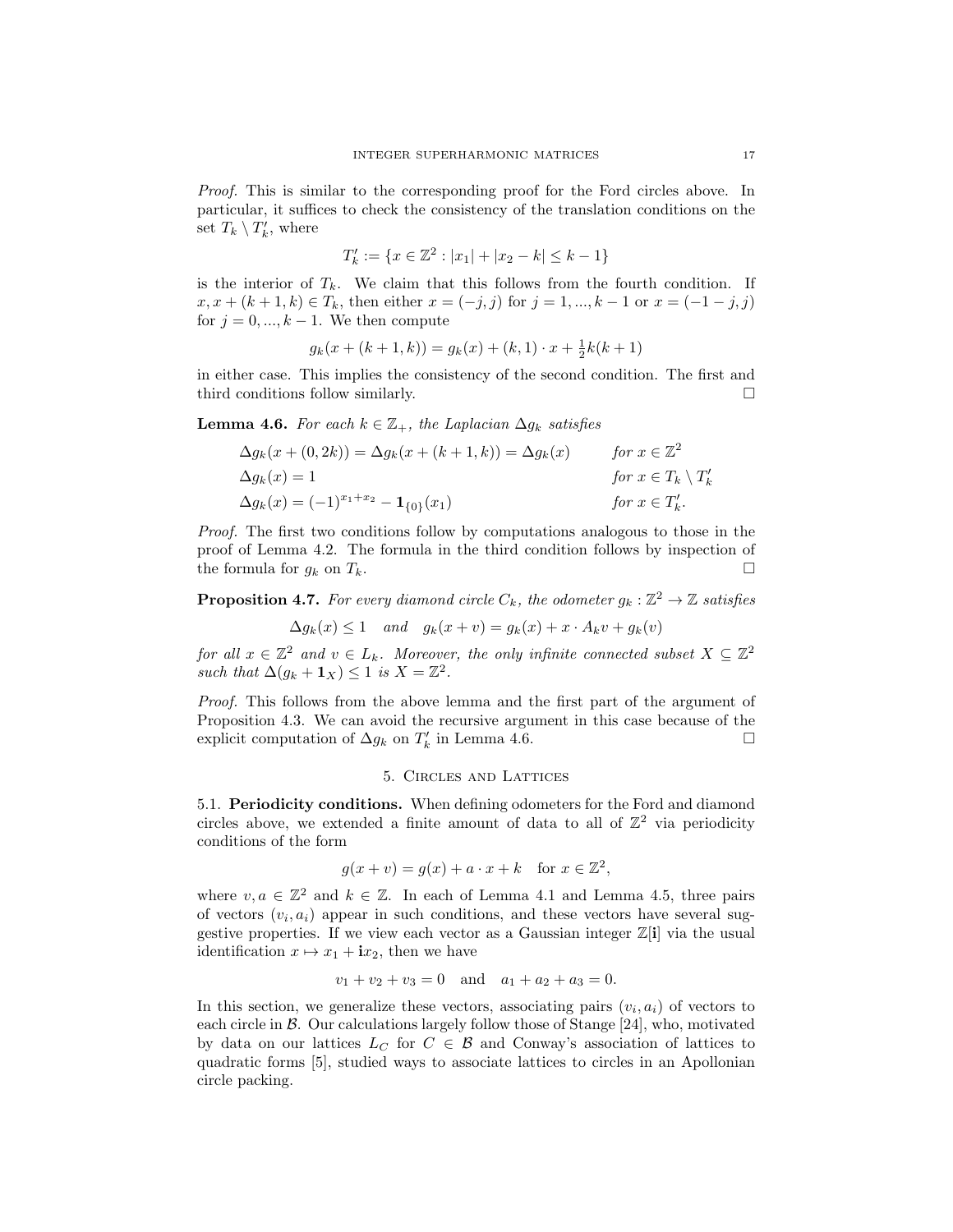

<span id="page-17-0"></span>FIGURE 5.1. The Apollonian Band packing  $B_0$  with complex curvature coordinates, in the region  $0 < \text{Im}(z) < 2$ . The circles tangent to the line  $(0, -1)$  are Ford circles.

5.2. Action of the Apollonian group. For the rest of this paper, we identify  $\mathbb C$  with  $\mathbb R^2$  and  $\mathbb Z[i]$  with  $\mathbb Z^2$  in the usual way. Curvature coordinates are made complex by writing  $C = (c, cz) \in \mathbb{R} \times \mathbb{C}$  for a circle with radius  $c^{-1}$  and center  $z \in \mathbb{C}$ . Part of the band packing in complex curvature coordinates is shown in Figure [5.1.](#page-17-0) As noted in the introduction, a pairwise-tangent triple  $(C_1, C_2, C_3)$  is related linearly to its Soddy circles  $C_0, C_4$  in curvature coordinates by

$$
C_0 + C_4 = 2(C_1 + C_2 + C_3).
$$

This relation works also for lines, with the convention that the curvature coordinates of a line  $\ell$  are  $(0, z)$  where z is the unit normal vector to the line, oriented away from the component of  $\mathbb{R}^2 \setminus \ell$  containing the other circles in the triple. In particular, all lines in the circle packing B have coordinates  $(0, -1)$  or  $(0, 1)$ .

A Descartes quadruple is a list of four circles such that any three form a pairwisetangent triple. As any pairwise tangent triple of circles has exactly two Soddy circles, any pairwise tangent triple of circles can likewise be completed to exactly two Descartes quadruples, up to permutation. We call a Descartes quadruple  $(C_0, C_1, C_2, C_3) \in \mathcal{B}^4$  proper if the curvatures satisfy  $c_0 > \max\{c_1, c_2, c_3\}$  and points of tangency between  $C_0$  and  $C_1$ ,  $C_2$ ,  $C_3$  are clockwise around  $C_0$ .

Note that, if  $(C_0, C_1, C_2, C_3) \in \mathcal{B}^4$  is a proper Descartes quadruple, then so is the parent rotation  $(C_0, C_2, C_3, C_1)$  and the successor  $(2(C_0+C_2+C_3)-C_1, C_0, C_2, C_3)$ . Each circle  $C_0 \in \mathcal{B}$  determines a Descartes quadruple  $(C_0, C_1, C_2, C_3)$  up to parent rotation. Moreover, any pairwise tangent triple  $(C_1, C_2, C_3) \in \mathcal{B}^3$  can be completed to a proper Descartes quadruple  $(C_0, C_1, C_2, C_3)$  in at most one way.

5.3. Lattice vectors. We now assign vectors  $v(C, C'), a(C, C') \in \mathbb{Z}[i]$  to each pair of tangent circles  $C, C' \in \mathcal{B}$ . In analogy to the two degenerate cases, the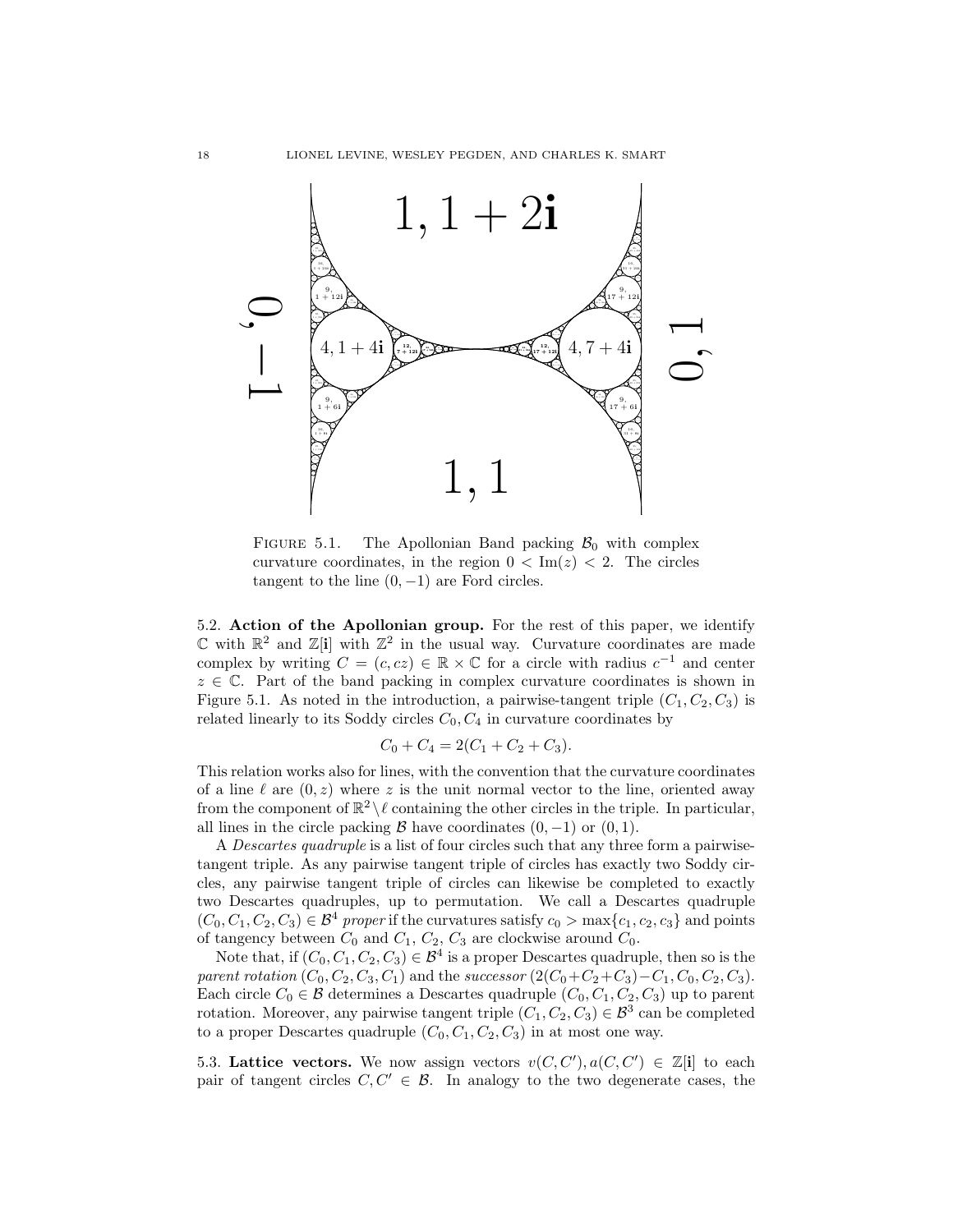vectors  $v(C, C')$  and  $a(C, C')$  will generate periodicity conditions of the odometers associated to  $C$  and  $C'$ .

To describe our recursive construction, let us call a Descartes quadruple semiproper if it is either proper or a parent rotation of

$$
(C_0, C_1, C_2, C_3) = ((1, 1 + 2z), (1, 1 + 2z + 2i), (0, 1), (0, -1))
$$

for some  $z \in \mathbb{Z}[i]$ . These latter quadruples are associated to the large circles in B and fail to be proper because one of the parents has the same curvature as the child. Note that, modulo parent rotations, the set of semi-proper quadruples is a directed forest in which each node has exactly one parent and three children. We induct along this tree structure to define our vectors.

For each semi-proper Descartes quadruple  $(C_0, C_1, C_2, C_3)$  we define  $v(C_i, C_i)$ and  $a(C_j, C_i)$  for all rotations  $(i, j, k)$  of  $(1, 2, 3)$ . For the base case, we consider the clockwise Descartes quadruple

$$
(C_0, C_1, C_2, C_3) = ((1, 1 + 2z), (1, 1 + 2z + 2i), (0, 1), (0, -1)) \text{ for } z \in \mathbb{Z}[i],
$$
  
and set  

$$
v(C_3, C_2) = 0 \qquad a(C_3, C_2) = 1
$$

$$
v(C_2, C_1) = 1 \qquad a(C_2, C_1) = z
$$

$$
v(C_1, C_3) = -1 \qquad a(C_1, C_3) = -1 - z.
$$

For the induction step, we fix a semi-proper Descartes quadruple  $(C_0, C_1, C_2, C_3)$ and suppose that  $v(C_j, C_i)$  and  $a(C_j, C_i)$  have been defined for all rotations  $(i, j, k)$ of (1, 2, 3). For the successor quadruple  $(2(C_0+C_2+C_3)-C_1, C_0, C_2, C_3)$ , we define

<span id="page-18-6"></span>
$$
v(C_2, C_0) = v(C_2, C_1) - \mathbf{i}v(C_3, C_2)
$$
  
\n
$$
v(C_0, C_3) = v(C_1, C_3) + \mathbf{i}v(C_3, C_2)
$$
  
\n
$$
a(C_2, C_0) = a(C_2, C_1) + \mathbf{i}a(C_3, C_2)
$$
  
\n
$$
a(C_0, C_3) = a(C_1, C_3) - \mathbf{i}a(C_3, C_2),
$$

so that  $v(C_i, C_i)$  and  $a(C_i, C_i)$  are defined for all rotations  $(i, j, k)$  of  $(0, 2, 3)$ . Since every pair of tangent circles  $C, C' \in \mathcal{B}$  can be completed to a proper Descartes quadruple of the form  $(C_0, C, C', C_3)$ , this recursive construction generates vectors for all pairs of tangent circles in  $\beta$ . Since the quadruple of the big circle  $(1, 1 + 2z)$ is a successor of the quadruple of  $(1, 1 + 2z + 2i)$ , we must also check everything is well-defined, but this is immediate from the definition.

<span id="page-18-0"></span>**Lemma 5.1.** If  $(C_0, C_1, C_2, C_3) \in \mathcal{B}^4$  is a proper Descartes quadruple and we write  $C_i = (c_i, c_i z_i), v_{ij} = v(C_i, C_j),$  and  $a_{ij} = a(C_i, C_j)$ , then the following hold.

$$
v_{32} + v_{13} + v_{21} = 0 \qquad a_{32} + a_{13} + a_{21} = 0 \qquad (5.1a)
$$

<span id="page-18-3"></span><span id="page-18-2"></span><span id="page-18-1"></span>
$$
v_{10} = v_{13} - i v_{21} \qquad a_{10} = a_{13} + i a_{21} \qquad (5.1b)
$$

<span id="page-18-5"></span><span id="page-18-4"></span>
$$
v_{01} = i v_{10} \t\t a_{01} = -i a_{10} \t\t (5.1c)
$$

$$
v_{32}^2 = c_3 c_2 (z_3 - z_2)
$$
  $2v_{32} a_{32} = c_3 z_3 + c_2 z_2$  (5.1d)

$$
\bar{v}_{13}v_{21} + v_{13}\bar{v}_{21} = -2c_1\tag{5.1e}
$$

The properties [\(5.1a\)](#page-18-1), [\(5.1b\)](#page-18-2), and [\(5.1c\)](#page-18-3) give inductive relationships among the vectors. The property [\(5.1d\)](#page-18-4) expresses the vectors  $v(C, C')$  and  $a(C, C')$  up to sign in terms of the circles  $C, C' \in \mathcal{B}$ . Finally, [\(5.1e\)](#page-18-5) implies that the determinant of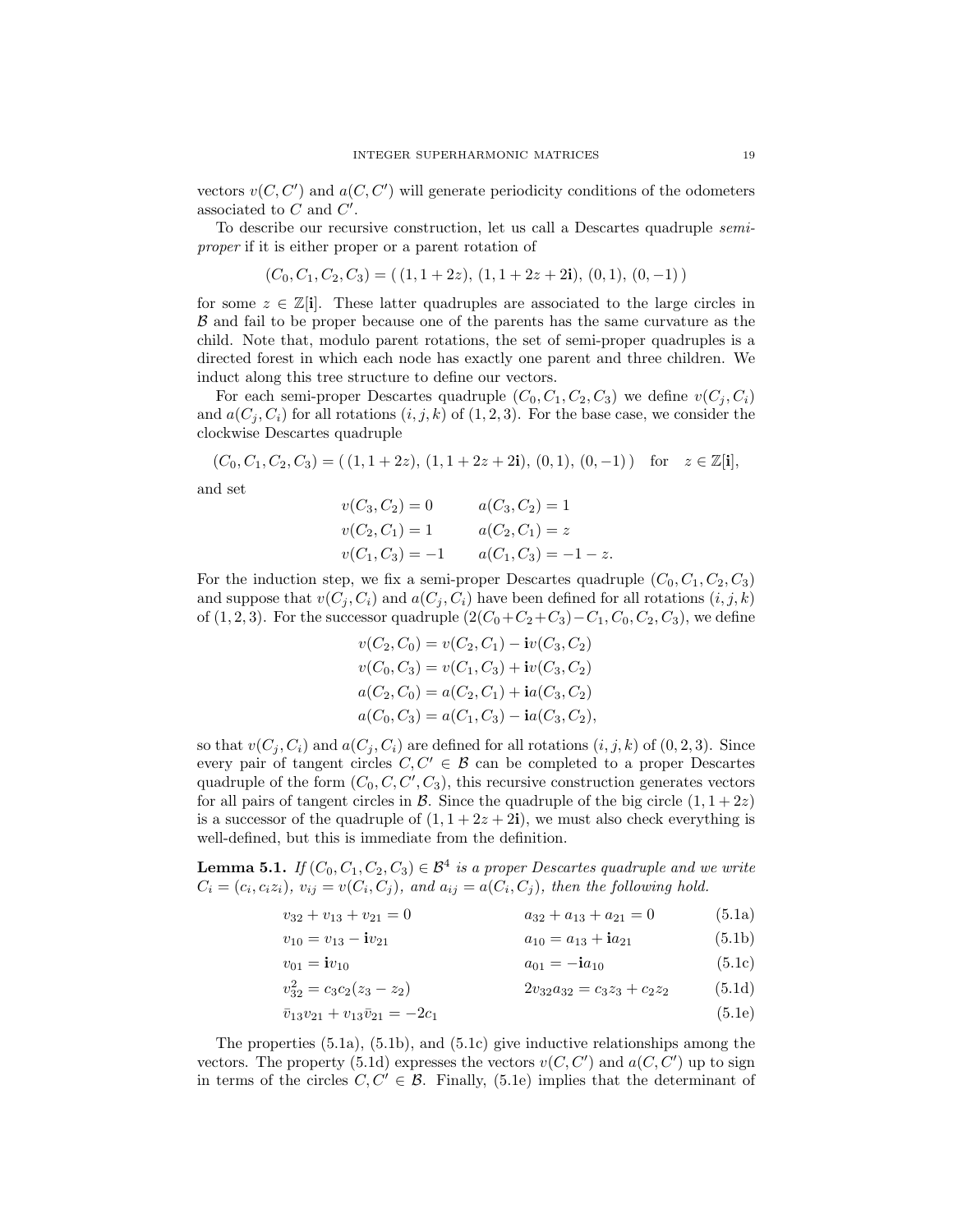the lattice generated by  $v_{31}$  and  $v_{21}$  is  $c_1$ . Observe that since each statement holds also for any rotation of the Descartes quadruple, we have, e.g., that  $v_{02} = iv_{20}$ , etc.

*Proof of Lemma [5.1.](#page-18-0)* The inductive construction gives  $(5.1a)$ – $(5.1c)$  immediately. To check [\(5.1d\)](#page-18-4), we first observe that it holds for the base case and its immediate successors. By induction, it suffices to assume [\(5.1d\)](#page-18-4) holds for the proper Descartes quadruples  $(C_0, C_1, C_2, C_3), (C_1, C_4, C_2, C_3) \in \mathcal{B}^4$  and check the conditions for each of the three successors of  $(C_0, C_1, C_2, C_3)$ . We write  $w_i = c_i z_i$  and compute

$$
v_{10}^{2} = (v_{13} - iv_{21})^{2}
$$
  
=  $(v_{13} - v_{12})^{2}$   
=  $2v_{13}^{2} + 2v_{12}^{2} - (v_{13} + v_{12})^{2}$   
=  $2v_{13}^{2} + 2v_{12}^{2} - v_{14}^{2}$   
=  $2(c_{3}w_{1} - c_{1}w_{3}) + 2(c_{2}w_{1} - c_{1}w_{2}) - (c_{4}w_{1} - c_{1}w_{4})$   
=  $(2(c_{1} + c_{2} + c_{3}) - c_{4})w_{1} - c_{1}(2(w_{1} + w_{2} + w_{3}) - w_{4})$   
=  $c_{0}w_{1} - c_{1}w_{0}$ ,

using the induction hypotheses and the linear Soddy relation. We also compute

$$
v_{10}a_{10} = (v_{13} - iv_{21})(a_{13} + ia_{21})
$$
  
=  $v_{13}a_{13} + v_{21}a_{21} + i(v_{13}a_{21} - v_{21}a_{13})$   
=  $v_{13}a_{13} + v_{21}a_{21} - v_{13}a_{12} - v_{12}a_{13}$   
=  $2v_{13}a_{13} + 2v_{21}a_{21} - (v_{13} + v_{12})(a_{13} + a_{12})$   
=  $2v_{13}a_{13} + 2v_{21}a_{21} - v_{14}a_{14}$   
=  $\frac{1}{2}(w_1 + 2(w_1 + w_2 + w_3) - w_4)$   
=  $\frac{1}{2}(w_1 + w_0).$ 

The relations  $v_{i0}^2 = c_i c_0 (z_i - z_0)$  and  $2v_{i0} a_{i0} = c_i z_i + c_0 z_0$  for  $i = 2, 3$  follow by analogous computations.

The relation [\(5.1e\)](#page-18-5) can be obtained as follows. Observe that  $v_{ij}^2 = c_i c_j (z_i - z_j)$ implies  $|v_{ij}|^2 = c_i + c_j$  and therefore

$$
v_{13}v_{21}(\bar{v}_{13}v_{21} + v_{13}\bar{v}_{21}) = (c_1 + c_3)v_{21}^2 + (c_2 + c_1)v_{13}^2
$$
  
=  $c_1(v_{21}^2 + v_{13}^2) + c_3(c_1w_2 - c_2w_1) + c_2(c_3w_1 - c_1w_3)$   
=  $c_1(v_{21}^2 + v_{13}^2) - c_1(c_3w_2 - c_2w_3)$   
=  $c_1(v_{21}^2 + v_{13}^2 - v_{32}^2)$   
=  $-2c_1v_{21}v_{13}$ .

Since at most one of the  $C_i$  is a line when we are not in the base case, we have  $v_{ij} \neq 0$  and thus obtain the next relation.

Given a circle  $C_0$  in the band packing  $\beta$  with the proper Descartes quadruple  $(C_0, C_1, C_2, C_3)$ , we define the lattice

$$
\Lambda_{C_0} = \mathbb{Z}v(C_1, C_0) + \mathbb{Z}v(C_2, C_0) + \mathbb{Z}v(C_3, C_0)
$$

(any two of the three summands suffice since  $\sum_{i=1}^{3} v(C_i, C_0) = 0$ ). Next we compare  $\Lambda_C$  with the lattice  $L_C$  of [\(1.4\)](#page-1-2).

<span id="page-19-0"></span>Lemma 5.2.  $\Lambda_C \subseteq L_C$  for all  $C \in \mathcal{B}$ .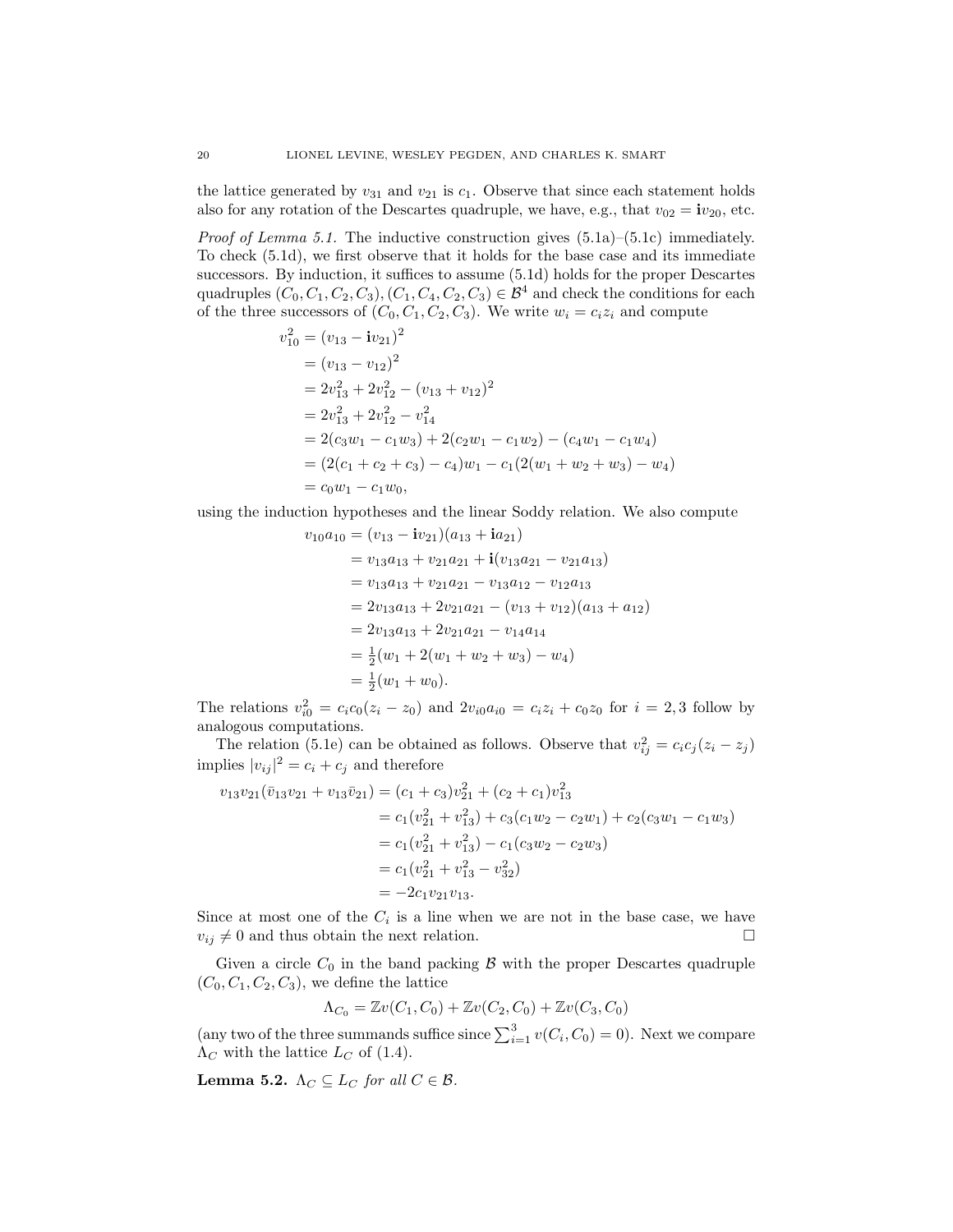*Proof.* If  $C_0 \in \mathcal{B}$  has radius 1, then  $\Lambda_{C_0} = L_{C_0} = \mathbb{Z}^2$  and there is nothing to prove. Otherwise, we may assume that  $C_0$  is part of a proper Descartes quadruple  $(C_0, C_1, C_2, C_3) \in \mathcal{B}^4$ . Using Lemma [5.1,](#page-18-0) we compute for  $i = 1, 2, 3$ 

<span id="page-20-2"></span>
$$
a_{i0} = \frac{1}{2} (c_i z_i + c_0 z_0) v_{i0}^{-1}
$$
  
=  $\frac{1}{2} (c_0^{-1} v_{i0}^2 + (c_i + c_0) z_0) v_{i0}^{-1}$   
=  $\frac{1}{2} c_0^{-1} v_{i0} + \frac{1}{2} z_0 \overline{v_{i0}}$   
=  $A_{C_0} v_{i0}$ . (5.2)

Since  $A_{C_0}v_{i0} = a_{i0} \in \mathbb{Z}[\mathbf{i}]$  we conclude that  $v_{i0} \in L_{C_0}$  for  $i = 1, 2, 3$ .

In fact  $\Lambda_C = L_C$  for all  $C \in \mathcal{B}$ , but our proof of the inclusion  $L_C \subseteq \Lambda_C$  uses our construction of the odometers  $g_C$ , and is thus postponed to the end of Section [10.](#page-43-0)

Observe that [\(5.1b\)](#page-18-2) can be rewritten as  $v_{0i} = v_{ji} \pm v_{ki}$ , where  $(i, j, k)$  is a rotation of  $(1, 2, 3)$  and sign of  $v_{ki}$  depends on whether or not  $C_i$  is a parent of  $C_k$ . Inductively, this implies that a vector  $v(C, C_0)$  lives in the lattice of the circle  $C_0$ :

<span id="page-20-1"></span>**Lemma 5.3.** Given a proper Descartes quadruple  $(C_0, C_1, C_2, C_3) \in \mathcal{B}^4$  and any  $C \in \mathcal{B}$  which is tangent to and smaller than  $C_0$ , we have that  $v(C, C_0) \in \Lambda_{C_0}$ .

Finally, we check that our general lattice vector construction agrees with the degenerate cases.

<span id="page-20-0"></span>**Proposition 5.4.** Every Ford circle  $C_0 = (q^2, 1+2pq\mathbf{i})$  is part of a proper quadruple  $(C_0, C_1, C_2, C_3)$ , where  $C_1 = (q_1^2, 1 + 2p_1q_1\mathbf{i})$ ,  $C_2 = (q_2^2, 1 + 2p_2q_2\mathbf{i})$ , and  $C_3 =$  $(0, -1)$ . Moreover, we have

$$
v(C_1, C_0) = q + q_1 \mathbf{i} \qquad a(C_1, C_0) = p_1 + p\mathbf{i}
$$
  
\n
$$
v(C_2, C_0) = -q + q_2 \mathbf{i} \qquad a(C_2, C_0) = p_2 - p\mathbf{i}
$$
  
\n
$$
v(C_3, C_0) = -q\mathbf{i} \qquad a(C_3, C_0) = -p\mathbf{i},
$$

which are exactly the vectors appearing in Lemma [4.1.](#page-10-2)

*Proof.* That  $(C_0, C_1, C_2, C_3)$  is proper follows from the discussion in Section [4.2.](#page-9-1) Since [\(5.1a\)](#page-18-1) and [\(5.1d\)](#page-18-4) determines the tuple  $(v_{10}, v_{20}, v_{30}, a_{10}, a_{20}, a_{30})$  up to sign, it is enough to show  $v_{30} = -q\mathbf{i}$ . Using [\(5.1b\)](#page-18-2) and [\(5.1c\)](#page-18-3), we inductively compute

$$
v_{30} = v_{32} - i v_{13} = v_{32} + i v_{13} = -i q_2 - i q_1 = -i q.
$$

We conclude after reading off the base case  $C_0 = (1, 1 + 2)$  from the beginning of this section.  $\Box$ 

**Proposition 5.5.** Every diamond circle  $C_0 = (2k(k+1), 2k^2 - 1 + 2k(k+1)i)$  is part of a proper quadruple  $(C_0, C_1, C_2, C_3)$ , where  $C_1 = (1, 1 + 2i)$ ,  $C_2 = (1, 1)$ , and  $C_3 = (2(k-1)k, 2(k-1)^2 - 1 + 2(k-1)k$ i). Moreover, we have

$$
v(C_1, C_0) = k + 1 + ki
$$
  
\n
$$
v(C_2, C_0) = -k - 1 + ki
$$
  
\n
$$
a(C_2, C_0) = -ki
$$
  
\n
$$
a(C_2, C_0) = -ki
$$
  
\n
$$
a(C_3, C_0) = -k + (k - 1)i
$$

which are exactly the vectors appearing in Lemma [4.5.](#page-15-1)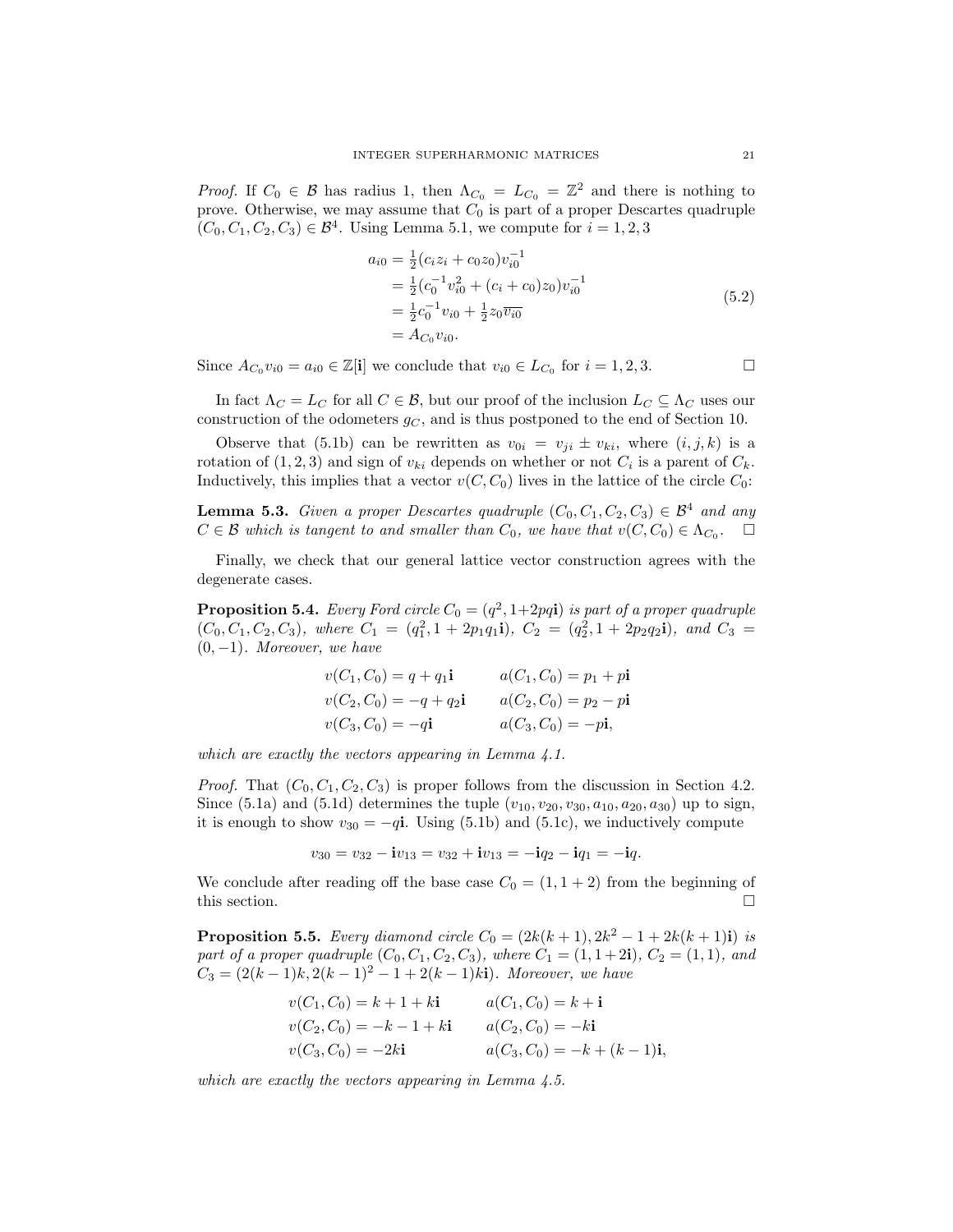*Proof.* That  $(C_0, C_1, C_2, C_3)$  is proper follows from the discussion in Section [4.3.](#page-15-2) As in the previous proposition, it is enough to show  $v(C_1, C_0) = k + 1 + k$ . Using [\(5.1b\)](#page-18-2) and [\(5.1c\)](#page-18-3), we inductively compute

$$
v_{10} = v_{13} - i v_{21} = (k + (k - 1)i) + (1 + i) = k + 1 + k i.
$$

We conclude after reading off the base case  $C_0 = (4, 1 + 4i)$  from the previous proposition.  $\square$ 

<span id="page-21-2"></span>5.4. **Symmetry reduction.** The band packing  $\beta$  is invariant under the operations

$$
(c, z) \mapsto (c, -z)
$$
  
\n
$$
(c, z) \mapsto (c, \overline{z})
$$
  
\n
$$
(c, z) \mapsto (c, z + 2c)
$$
  
\n
$$
(c, z) \mapsto (c, z + 2c).
$$

These operations can be extended to the vectors  $v(C, C')$  and  $a(C, C')$  in the obvious way. For example, if we apply the shift  $(c, z) \mapsto (c, z + 2cw)$  for some  $w \in \mathbb{Z}[i]$ , then  $v(C, C')$  is unchanged while  $a(C, C')$  is replaced by  $a(C, C') + cc'v(C, C')^{-1}$ .

We can extend the results of Section [4](#page-9-0) to the orbit of the Ford and diamond circles under these symmetries. For example, suppose that  $C = (c, z)$  is a Ford circle and we want to construct an odometer for the shifted circle  $C' = (c, z + 2cw)$ for  $w = a + b\mathbf{i} \in \mathbb{Z}[\mathbf{i}]$ . Observe that

$$
A_{C'} - A_C = \begin{bmatrix} a & b \\ b & -a \end{bmatrix}
$$

and that the function  $h_w : \mathbb{Z}^2 \to \mathbb{Z}$  given by

$$
h_w(x) = \frac{a}{2}x_1(x_1+1) - \frac{a}{2}x_2(x_2+1) + bx_1x_2
$$

<span id="page-21-0"></span>satisfies  $\Delta h_w \equiv 0$ . In particular,  $g_{C'} = g_C + h_w$  is an odometer for C'.

## 6. A topological lemma

In the course of our general tile construction, it is necessary to translate local knowledge of tile compatibility to global knowledge regarding the intersection structure of the collection of tiles. This section concerns a technical lemma which is our primary tool for checking that certain collections of tiles form tilings using local conditions.

We continue to identify  $\mathbb{Z}[\mathbf{i}]$  with  $\mathbb{Z}^2$  in the natural way. Thus a tile T is a set of squares  $s_x = \{x, x+1, x+i, x+1+i\} \subseteq \mathbb{Z}[i]$ , where  $I(T)$  (adapted from [\(1.6\)](#page-3-2) to  $\mathbb{C}$ in the obvious way) is a topological disc. We let  $\mathbb{Z}[i]$  inherit the standard degree-4 square lattice graph of  $\mathbb{Z}^2$ . For any tile, define the *footprint*  $f(T)$  to be the subgraph of Z[i] induced by the union of squares  $s_x \in T$ . For two tiles  $T_1, T_2$  write  $f(T_1) \cap f(T_2)$ for the induced subgraph on the intersection of the vertex sets of  $f(T_1)$  and  $f(T_2)$ . In an abuse of terminology, we say that tiles  $T_1$  and  $T_2$  intersect if  $f(T_1) \cap f(T_2) \neq \emptyset$ , and overlap if  $T_1 \cap T_2 \neq \emptyset$ . If  $T_1 \cap T_2 = \emptyset$ , they are non-overlapping.

Recall from Section [1.2](#page-3-3) that we define a tiling as a collection of tiles such that every square  $s_x$  of  $\mathbb{Z}[\mathbf{i}]$  belongs to a unique tile. Thus, the tiles in a tiling are permitted to intersect, but not to overlap.

<span id="page-21-1"></span>**Lemma 6.1.** Suppose  $\mathcal T$  is an (infinite) collection of tiles and  $\mathcal E$  is a set of twoelement subsets of  $\mathcal T$  satisfying the following four hypotheses.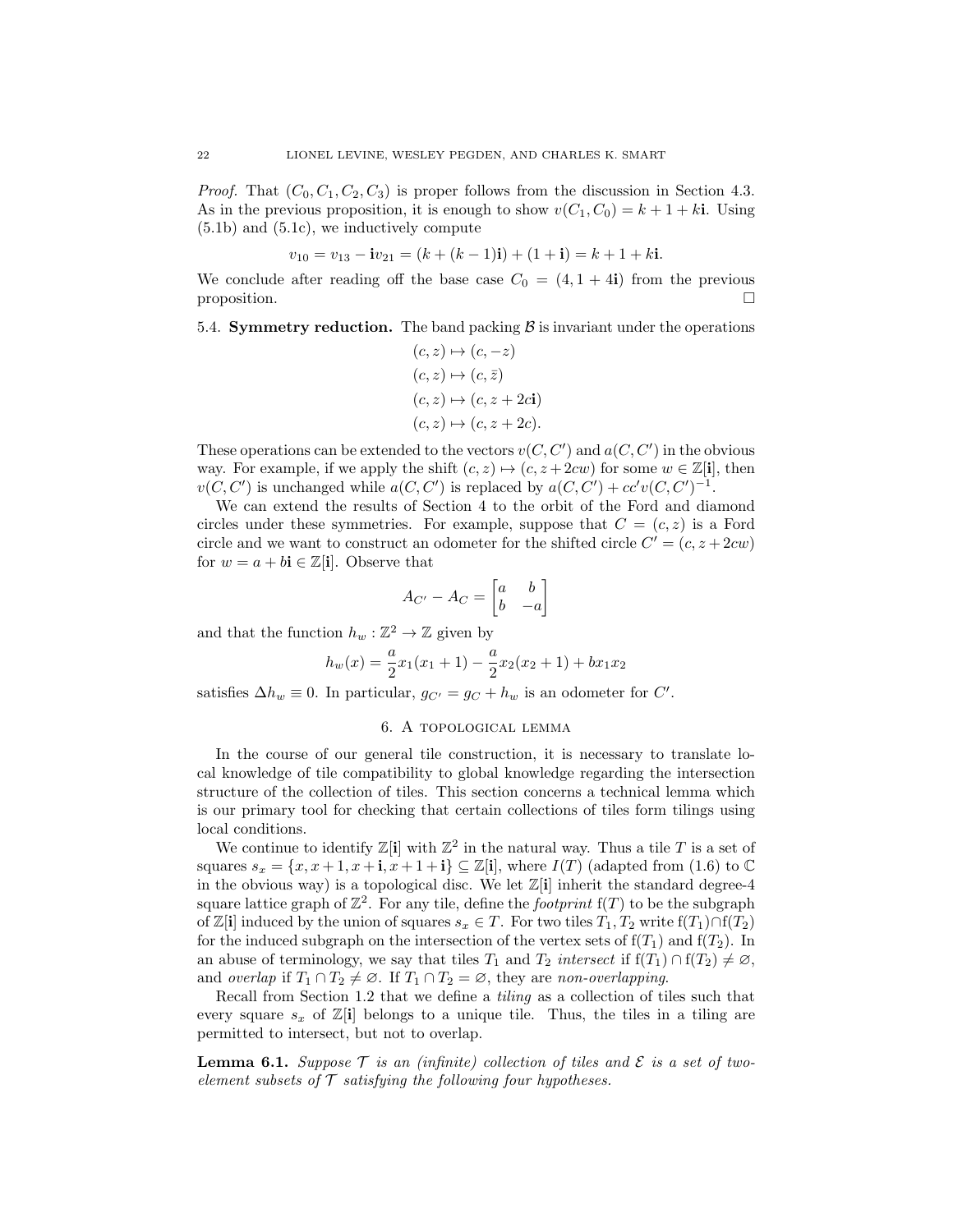- <span id="page-22-3"></span>(1) The graph  $G = (\mathcal{T}, \mathcal{E})$  is a 3-connected planar triangulation.
- <span id="page-22-1"></span>(2)  $\mathcal T$  and  $\mathcal E$  are invariant under translation by some full-rank lattice  $L \subset \mathbb Z[i]$ , and  $\sum_{T \in \mathcal{T}/L} |T| = |\det L|.$
- <span id="page-22-2"></span>(3) If  $\{T_1, T_2\} \in \mathcal{E}$  then the intersection  $f(T_1) \cap f(T_2)$  contains at least 2 vertices.
- <span id="page-22-0"></span>(4) We can select for each face  $F = \{T_1, T_2, T_3\}$  of G a point  $\rho(F) \in f(T_1) \cap$  $f(T_2) \cap f(T_3)$  such that, for the face  $F' = \{T_1, T_2, T_4\}$  of G,  $\rho(F)$  and  $\rho(F')$ lie on some path contained in  $f(T_1) \cap f(T_2)$ .

Then  $\mathcal T$  is a tiling. Moreover, if  $T_1, T_2 \in \mathcal T$  and  $T_1$  and  $T_2$  intersect, then  $\{T_1, T_2\} \in$  $\mathcal E$ , and  $f(T_1) \cap f(T_2)$  is a path joining  $\rho(F)$  and  $\rho(F')$  for the faces F, F' with  $F \cap F' =$  ${T_1, T_2}.$ 

The proof is essentially a homotopy argument. The task is complicated slightly by the fact that we assume in [\(4\)](#page-22-0) merely that each intersection  $f(T_1) \cap f(T_2)$  contains a path, and not that it is equal to a path. Although this weaker assumption prevents us from deducing the Lemma from standard topological facts, it will significantly simplify our inductive argument in Section [7](#page-24-0) (see Remark [7.10\)](#page-34-1).

Before commencing, recall that the *winding number* of a closed walk in  $\mathbb{Z}[\mathbf{i}]$ about a point  $z^* \in \mathbb{Z}[\mathbf{i}]^*$  is the number of times the walk circles the point  $z^*$ counterclockwise (here,  $\mathbb{Z}[\mathbf{i}]^*$  is the dual lattice to  $\mathbb{Z}[\mathbf{i}]$ , whose vertices are centered in the faces of  $\mathbb{Z}[i]$ . Thus in terms of the vertices  $z_1, z_2, \ldots, z_t = z_1$  of the walk, the winding number is given by

$$
\text{wind}(z_1, \ldots, z_t; z^*) := \frac{1}{2\pi} \sum_{i=1}^{t-1} \arg \left( \frac{z_{i+1} - z^*}{z_i - z^*} \right).
$$

We say that the closed walk  $W$  encloses a point  $z^*$  if the winding number of  $W$ about  $z^*$  is nonzero; similarly, we say that W encloses a square  $s_x = \{x, x + 1, x + \}$ **i**,  $x + 1 + i$ } ⊆  $\mathbb{Z}[i]$  if the winding number of the walk about  $s_x^* = x + \frac{1}{2} + \frac{i}{2}$  is nonzero. Note that the definition of a tile (via  $(1.6)$ ) implies that any tile T is a set of squares enclosed by a simple cycle  $\partial T$  in  $\mathbb{Z}^2$ , which is the set of points and edges of T which each also lie in a square  $s_x \notin T$ .

*Proof of Lemma [6.1.](#page-21-1)* Our first goal is to show that  $\mathcal T$  is a tiling. Note that it suffices to show that every square  $s_x = \{x, x+1, x+1, x+1+1\}$  lies in some tile in  $\mathcal{T}$ , since hypothesis [\(2\)](#page-22-1) implies that the average number of tiles a square lies in is 1. The idea is to use the periodicity to draw a large cycle that surrounds a given square  $s_x$ , and then use the graph structure to contract this cycle to the boundary of a single tile.

We fix an *L*-periodic drawing of  $G = (\mathcal{T}, \mathcal{E})$ , and work with the dual graph  $G^*$ , whose vertex set F is the set of triangles in the graph  $(\mathcal{T}, \mathcal{E})$ . For  $F \in \mathcal{F}$ , we have that  $\rho(F)$  is a point in the intersection of the three tiles in F, and for adjacent F, F', let  $\rho(F, F')$  be a choice of path from  $\rho(F)$  to  $\rho(F')$  in the intersection of the two tiles in  $F \cap F'$ , guaranteed to exist by hypothesis [\(4\)](#page-22-0). Given a sequence  $F^0, F^1, \ldots, F^n = F^0$  with  $|F^i \cap F^{i+1}| = 2$  (indices evaluated modulo *n*), we define the closed walk  $\ell(F^0, \ldots, F^n)$  in  $\mathbb{Z}^2$  as the consecutive concatenation of the paths  $\rho(F^i, F^{i+1}) \ (0 \leq i < n).$ 

Since the graph  $(\mathcal{T}, \mathcal{E})$  is connected and periodic under a nontrivial lattice, we can, given any finite set  $Z \subseteq \mathbb{Z}[\mathbf{i}]^*$ , find a cycle  $F^0, \ldots, F^n = F^0$  in  $G^*$  which wraps around each point  $z^* \in Z$ , just in the sense that  $\text{wind}(\rho(F^1), \ldots, \rho(F^n); z^*) = 1$  for all  $z^* \in Z$ . Since hypothesis [\(2\)](#page-22-1) also implies that the tiles  $T \in \mathcal{T}$  are of bounded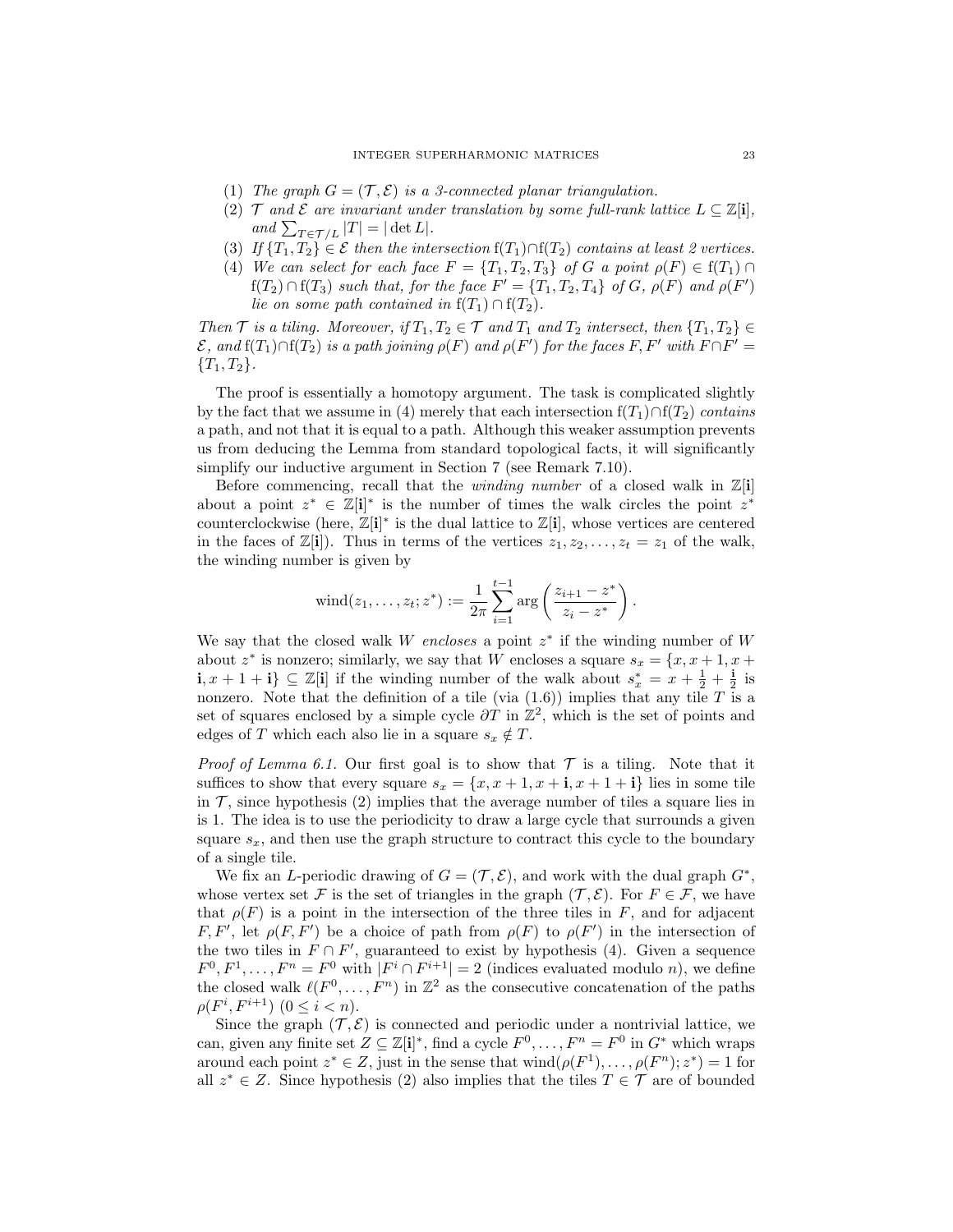

<span id="page-23-0"></span>FIGURE 6.1. Pulling across K. The triangulation G is drawn. The 6 circled vertices correspond to faces of  $G^*$  which belong to  $K$ . The curve drawn is the cycle C; the faces  $F^0, \ldots, F^{n-1}$  of G are marked by  $\circ$ 's, and the  $E_i$ 's (there is only one here) is marked by  $\blacksquare$ . The twice circled vertex of G corresponds to the face  $C''$  of  $G^*$ .

size, this means that given the point  $s_x^* \in \mathbb{Z}[\mathbf{i}]^*$ , we can (by choosing Z to be the set of all points within some sufficiently large distance of  $s_x^*$ ) find a cycle C given by  $F^0, F^1, \ldots, F^n = F^0$  such that  $\ell(C)$  encloses  $s_x^*$  and so  $s_x$ . Letting K denote the set of faces of  $G^*$  in the region of the plane bounded by  $C$  in our fixed embedding (so, each element of K corresponds to some  $T \in \mathcal{T}$ ), we choose this C such that  $|\mathcal{K}|$ is as small as possible, subject to the condition that  $\ell(C)$  encloses  $s_x^*$ .

Note that if  $|K| = 1$ , then  $s_x$  is indeed covered by T, since then all vertices in  $\ell(C)$  belong to a single tile, which is simply connected and would thus cover  $s_x$ . Moreover, any element of K whose intersection with C is discontiguous is a cut-vertex  $\{f \in \mathcal{K} \mid C \cap f \neq \emptyset\}$ , when this collection is viewed as a subgraph of the original graph G. (This occus for the third leftmost member of  $K$  in Figure [6.1,](#page-23-0) for example.) Since not every vertex in a finite graph can be a cut-vertex, we may therefore assume without loss of generality that there is face  $C''$  of  $G^*$  which is a member of  $K$  and whose intersection with C is contiguous; in other words, whose boundary cycle is

$$
F^{n}, F^{n-1}, \dots, F^{\ell}, E_1, \dots, E_t, F^0 \quad (t > 0)
$$

where no  $E_i$  lies on C. We now consider the closed walk  $\ell(C')$  in  $\mathbb{Z}[\mathbf{i}]$ , where C' is the cycle

$$
F^{\ell}, F^{\ell-1}, F^0, E_t, \ldots, E_1, F^{\ell}
$$

in  $G^*$ . Note that the region bounded by  $C'$  has exactly one fewer face than that bounded by C. We will show that if  $\ell(C)$  enclosed  $s_x$ , then so must  $\ell(C')$ , contradicting minimality of C.

To begin, note that the face  $C''$  of the dual graph  $G^*$  corresponds to some vertex  $T \in \mathcal{T}$ , which completely contains the walk  $\ell(C'')$ . Thus,  $\ell(C'')$  does not enclose  $s_x$  unless  $s_x$  lies in T. Finally, the winding number about any square  $s_x$  of the loop  $\ell(C')$  is the same as the winding number about the square  $s_x$  of the concatenation of  $\ell(C)$  with  $\ell(C'')$ . In particular, since  $s_x$  is not enclosed by  $\ell(C')$ , the winding number of  $\ell(C)$  and  $\ell(C'')$  about  $s_x$  must be equal. Thus  $\ell(C'')$  also encloses  $s_x$ , contradicting the minimality of C with this property.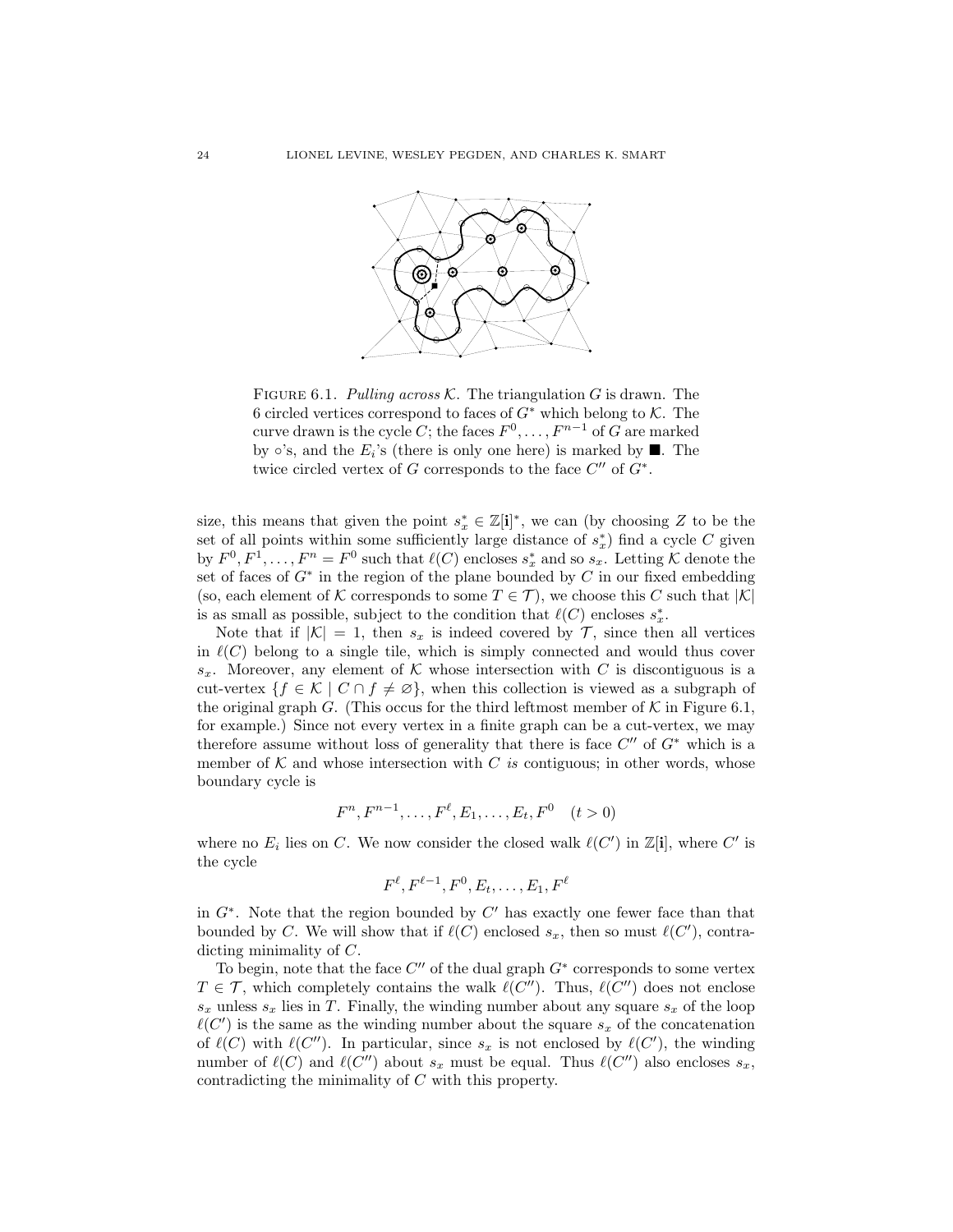Having shown that  $\mathcal T$  is a tiling, we next wish to show that if  $f(T_1) \cap f(T_2) \neq \emptyset$ , then  $f(T_1) \cap f(T_2)$  is a path in Z[i] from  $\rho(F)$  to  $\rho(F')$  for the faces F, F' whose intersection is the pair  $\{T_1, T_2\}$ . We begin by showing that the intersection is a path.

If it is not, there are paths  $P_1 \subseteq \partial T_1$  and  $P_2 \subseteq \partial T_2$  with the same pair of endpoints, whose concatenation C is a cycle enclosing a region  $S^*$  of  $\mathbb{Z}[\mathbf{i}]^*$  disjoint from  $T_1^*$  and  $T_2^*$ . (The dual  $T^*$  of T consists of the points of the dual of  $\mathbb{Z}^2$  which are centers of squares  $s_x \subseteq T$ .) Among all possible pairs  $T_1, T_2$ , we may assume we have chosen such that  $|S^*|$  is as large as possible (note that there is some absolute bound on  $|S^*|$ , since, for example, hypothesis [\(2\)](#page-22-1) implies that tiles have bounded size).

We let  $\mathcal{T}_S$  denote the tiles in the region bounded by C. Since  $(\mathcal{T}, \mathcal{E})$  is 3connected, there must be at least 3 tiles in  $\mathcal{T} \setminus \mathcal{T}_S$  which are adjacent to tiles in  $\mathcal{T}_S$ . By hypothesis  $(3)$ , such a tile T must have the property that it shares two vertices with some tile in  $\mathcal{T}_S$ ; however, the only candidate points to be shared between a tile  $T \notin \mathcal{T}_S$ ,  $T \neq T_1, T_2$ , and a tile in  $\mathcal{T}_S$  are the 2 common endpoints of  $P_1$  and  $P_2$ , and for C to be a (simple) cycle there is, for each of these two endpoints, at most one square of  $\mathbb{Z}[i]$  containing the point and lying outside C and outside of the tiles  $T_1, T_2$ . In particular, there must be *exactly* three tiles in  $\mathcal{T} \setminus \mathcal{T}_S$  adjacent to tiles in  $\mathcal{T}_S$ ; namely,  $T_1, T_2$ , and a third tile  $T_3$  which includes both endpoints of the paths  $P_1, P_2$ . But now either the pair  $\{T_3, T_2\}$  or the pair  $\{T_3, T_1\}$  contradict the maximality of the choice of  $S^*$ . Thus  $f(T_1) \cap f(T_2)$  is indeed a path.

 $\rho(F)$  and  $\rho(F')$  both lie in  $f(T_1) \cap f(T_2)$ . If they are not the endpoints of the path, then, without loss of generality, let  $e_1, e_2$  be the two edges of the path  $f(T_1) \cap f(T_2)$ which are incident with  $\rho(F)$ . Since  $T_1$  and  $T_2$  are nonoverlapping, for each  $i = 1, 2$ ,  $e_i$  lies in one square from  $T_1$  and one square of  $T_2$ . Moreover, their shared endpoint  $\rho(F)$  lies also in a third tile  $T_3$  (which again, is nonoverlapping with  $T_1, T_2$ ). In particular, either  $T_1$  or  $T_2$  must contain two diagonally opposite squares about  $\rho(F)$ without containing the other two squares, contradicting the definition of a tile.

Finally, we wish to show that if  $f(T_1) \cap f(T_2) \neq \emptyset$ , then  $\{T_1, T_2\} \in \mathcal{E}$ . We do this by giving a suitable plane drawing of the graph  $G = (\mathcal{T}, \mathcal{E})$ . For each tile  $T \in \mathcal{T}$ , we draw a vertex  $v_T$  corresponding to T at some point of the dual  $T^*$ . Identifying  $\mathbb C$  with the Euclidean plane, let  $\bar{s}_x = \{x + s + t : | 0 \leq s, t \leq 1\} \subseteq \mathbb C$ . Since we know that tiles  $T, T' \in \mathcal{T}$  which are adjacent in G must share an edge of  $\mathbb{Z}[i]$ , we can draw a curve from  $v<sub>T</sub>$  to  $v<sub>T'</sub>$  such that every point in the curve lies in the interior of  $\bar{s}_x \cup \bar{s}_y$  where  $s_x$ ,  $s_y$  each lie in T or T'; in particular, we can draw all edges of G such that they are pairwise nonintersecting (except at shared endpoints) and such that the edge from  $v_T$  to  $v_{T'}$  is disjoint from any  $\bar{s}_x$  for an  $s_x$  not contained in T or T'. With this drawing the curve  $C_T$  in  $\mathbb C$  corresponding to the cycle through the neighbors of a tile  $T$  is disjoint from  $T$ , and bounds a region containing  $T$ . Since  $C_T$  and  $C_{T'}$  bound disjoint regions of  $\mathbb C$  when  $T, T'$  are nonadjacent in G, we see that any nonadjacent tiles are nonintersecting.

## 7. Tiles

<span id="page-24-0"></span>In this section, we associate to each circle  $C \in \mathcal{B}$  a tile (unique up to translation) which will be 90° symmetric and tile the plane under translation by the lattice  $\Lambda_C$ . Before beginning our construction, we need a few additional definitions regarding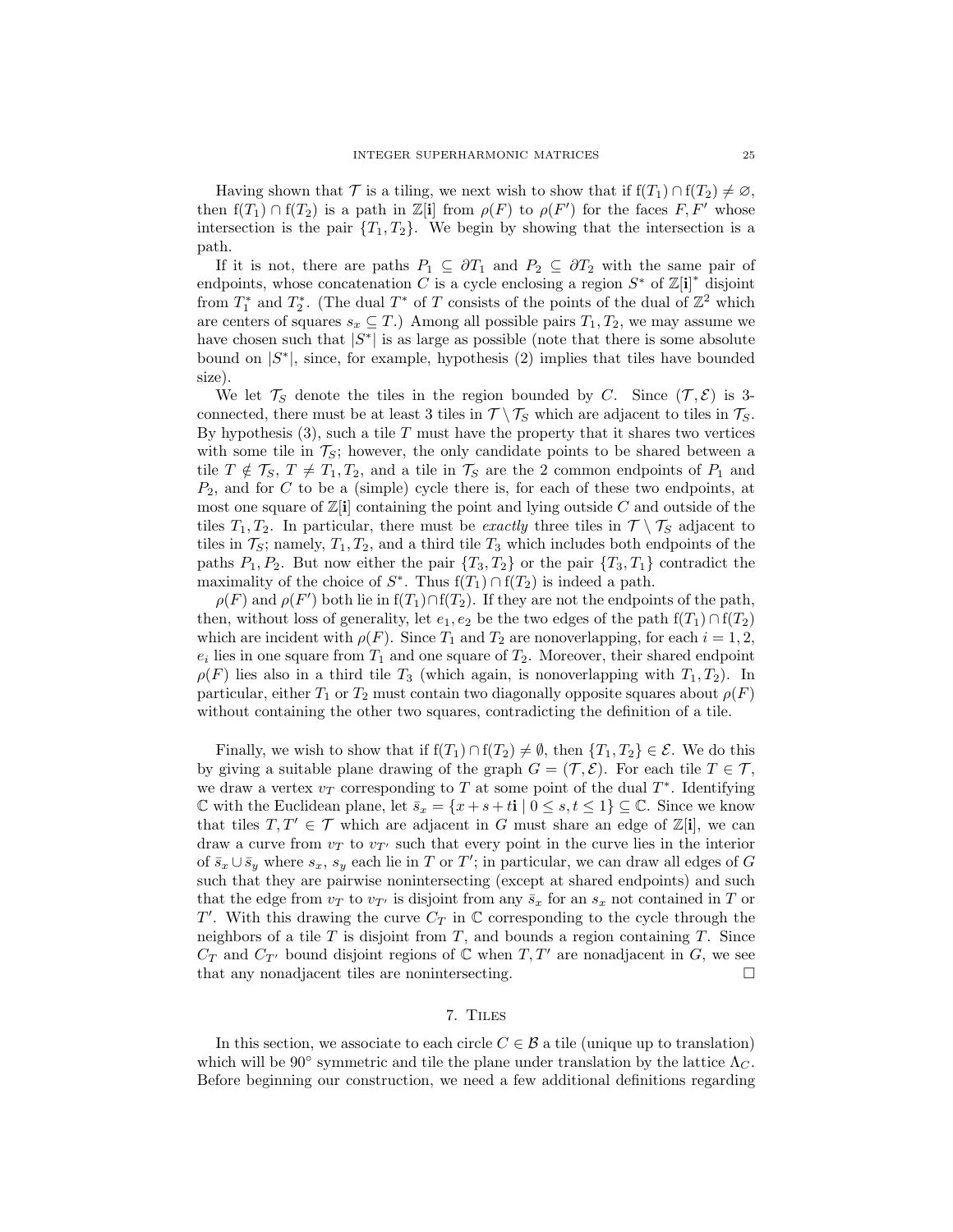tiles. We let  $c(T)$  and |T| denote the *centroid* and *area* of a tile T, which are, respectively, the centroid and area of the real subset  $I(T)$  from [\(1.6\)](#page-3-2). We say that T<sub>1</sub> and T<sub>2</sub> touch if they are non-overlapping and  $\partial T_1 \cap \partial T_2$  is a simple path of  $\mathbb{Z}^2$ with at least two vertices. We say that three tiles form a *touching triple* of tiles if they are pairwise touching, and share exactly one common boundary vertex.

Recall that a tile is a set of squares  $s_x$ , and that the *footprint* of a tile T is

$$
f(T) := \bigcup_{s_x \in T} s_x.
$$

It will be convenient to allow a degenerate case of our tile definition. Note that if  $T = \emptyset$ , then the centroid  $c(T)$  would be undefined. We will allow tiles  $T = \emptyset$ , whose footprints  $f(T)$  may be any singleton from  $\mathbb{Z}[i]$ ; this singleton then gives the centroid of T. In particular, note that the degenerate tiles are in bijective correspondence with  $\mathbb{Z}[\mathbf{i}]$ . If T is degenerate, we say that  $T, T'$  touch if  $f(T) \subseteq \partial T'$ . We emphasize that  $T' \setminus T = T'$  whenever T is degenerate.

Let a *prototile* T be a set of squares  $s_x \subseteq \mathbb{Z}[i]$ , and, if empty, have  $f(T)$  assigned as a singleton in  $\mathbb{Z}[i]$  (compared with the definition of a tile, we are dropping the requirement that  $I(T)$  is a topological disk). We begin by recursively associating a prototile to each  $C \in \mathcal{B}$ ; in Lemma [7.3](#page-27-0) we will verify that these prototiles are in fact tiles.

<span id="page-25-0"></span>**Definition 7.1.** If  $(C_0, C_1, C_2, C_3) \in \mathcal{B}^4$  is a proper Descartes quadruple, then a set  $T_0$  of squares  $s_x \subseteq \mathbb{Z}[\mathbf{i}]$  is a prototile for  $C_0$  if  $T_0$  has the tile decomposition

<span id="page-25-1"></span>
$$
T_0 = T_1^+ \cup T_1^- \cup T_2^+ \cup T_2^- \cup T_3^+ \cup T_3^-, \tag{7.1}
$$

with  $f(T_i^{\pm}) \subseteq f(T_0)$  even if  $T_i$  is degenerate, where, for each rotation  $(i, j, k)$  of  $(1, 2, 3)$ ,  $T_i^{\pm}$  is a prototile of  $C_i$  satisfying

<span id="page-25-2"></span>
$$
c(T_i^{\pm}) - c(T_0) = \pm \frac{1}{2}(v_{kj} - iv_{kj}).
$$
\n(7.2)

where  $v_{ij} := v(C_i, C_j)$ .

The base cases are those circles in  $\beta$  which are not the first circle of any proper Descartes quadruple:  $T_0$  is a prototile for  $C_0 = (0, \pm 1)$  if  $T_0 = \emptyset$  and  $f(T_0) = \{x\}$ for any  $x \in \mathbb{Z}[i]$ , while  $T_0$  is a prototile for  $C_0 = (1, 1 + 2z)$  if  $T_0 = \{s_x\}$ , for any  $x, z \in \mathbb{Z}[i].$ 

Note that by induction, any circle in  $\mathcal{B}$  has at most one prototile up to translation, and any circle's prototiles must necessarily be  $180^\circ$  symmetric. An example of a decomposition as [\(7.1\)](#page-25-1) can be seen in large tile in the center of Figure [7.1.](#page-27-1)

When a prototile T for a circle C satisfies the definition of a tile (i.e.,  $I(T)$  is a topological disk), we say that T is a tile for C. Given a tile  $T_0$  for a circle  $C_0 \in \mathcal{B}$ with  $c_0 > 1$ , we say T is a *subtile* of  $T_0$  if T is one of the tiles in the decomposition  $(7.1)$  for  $T_0$ . In the proof of Lemma [7.3,](#page-27-0) below, we will see that the decomposition of T into subtiles is nonoverlapping, except for prescribed overlap between the largest pair of subtiles.

Our construction in Section [4.2](#page-9-1) recursively assigns tiles to each Ford circle with decompositions

$$
T_0=T_1^+\cup T_1^-\cup T_2^+\cup T_2^-
$$

where the  $T_i^{\pm}$ 's were constructions for the two Ford parents of  $C_0$ . As a general circle in the Apollonian packing, the third parent of a Ford circle is a line  $(0, -1)$ with the degenerate tile  $\varnothing$ ; thus to see that  $T_0$  can be realized as a tile for  $C_0$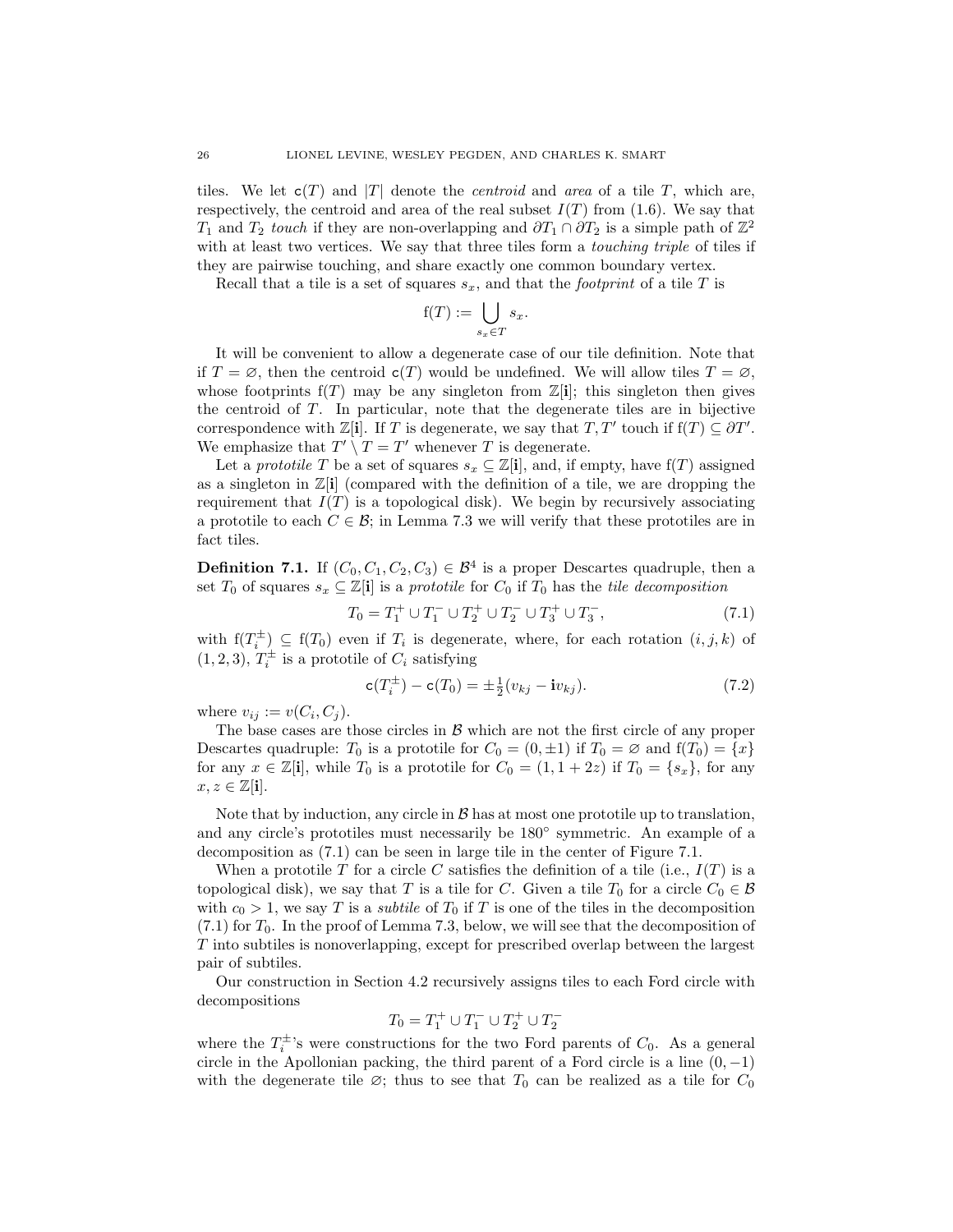via Definition [7.1,](#page-25-0) it is only necessary to check, via Proposition [5.4,](#page-20-0) that assigning  $f(T_3^{\pm}) = c(T_0) \pm \frac{1}{2}(v_{12} - iv_{12})$  (from [\(7.2\)](#page-25-2)) gives that  $f(T_3^{\pm}) \subseteq f(T_0)$ .

The presence of the coefficient  $\frac{1}{2}$  in [\(7.2\)](#page-25-2) means that even the existence of prototiles for general circles is not quite immediate.

## <span id="page-26-1"></span>**Lemma 7.2.** There is a prototile  $T_0$  for every  $C_0 \in \mathcal{B}$ .

*Proof.* If  $C_0$  is not equivalent to a Ford circle under the symmetries discussed in Section [5.4,](#page-21-2) then it is a member of a proper Descartes quadruple  $(C_0, C_1, C_2, C_3)$ for  $C_i \neq (0, \pm 1)$  for each i, and  $(C_1, C_4, C_2, C_3)$  is also a proper Descartes quadruple, where  $C_4 = 2(C_1 + C_2 + C_3) - C_0$  is the Soddy precursor of  $C_0$ . By induction,  $C_1$  has a prototile  $T_1$  falling into one two cases. Either, it is a translate of  $T_1 = \{s_0\}$ , in which case a direct application of Definition [7.1](#page-25-0) verifies that  $T_0 = \{s_{-1-i}, s_{-1}, s_{-i}, s_0\}$  is a prototile for  $C_0$ . Otherwise it is given as

$$
T_1 = S_4^+ \cup S_4^- \cup S_2^+ \cup S_2^- \cup S_3^+ \cup S_3^-,
$$

where each  $S_i^{\pm}$  is a prototile for  $C_i$  such that

$$
\mathsf{c}(S_i^{\pm}) - \mathsf{c}(T_1) = \pm \frac{1}{2}(v_{kj} - \mathbf{i}v_{kj}),
$$

for all rotations  $(i, j, k)$  of  $(4, 2, 3)$ . In this latter case, we set

$$
T_1^+ = T_1 + v_{32} - i v_{32} \t T_2^+ = S_2^+ + v_{32} \t T_3^+ = S_3^+ - i v_{32}
$$
  

$$
T_1^- = T_1 \t T_2^- = S_2^- - i v_{32} \t T_3^- = S_3^- + v_{32}.
$$

See Figure [7.2](#page-28-0) for an illustration. The key point is that  $v_{32} \in \mathbb{Z}[i]$ , and thus that each  $T_i^{\pm}$  is a prototile for  $C_i$ , allowing us to define

$$
T_0:=T_1^+\cup T_1^-\cup T_2^+\cup T_2^-\cup T_3^+\cup T_3^-.
$$

By the lattice rules (Lemma [5.1\)](#page-18-0), we compute that

$$
\mathbf{c}(T_i^{\pm}) - p_0 = \pm \frac{1}{2}(v_{kj} - \mathbf{i}v_{kj}),
$$

if  $(i, j, k)$  is a rotation of  $(1, 2, 3)$ , and  $p_0 := c(T_1^-) + \frac{1}{2}(v_{32} - iv_{32})$ . Since each  $T_i^{\pm}$  is 180° symmetric, we must have  $p_0 = c(T_0)$ . Thus  $T_0$  is a prototile for  $C_0$ according to Definition [7.1.](#page-25-0) Note that the condition that  $f(T_i^{\pm}) \subseteq T_0$  cannot fail, since  $C_i \neq (0, \pm 1)$  for any i implies that no  $T_i^{\pm}$  is degenerate.

Lemma [7.3,](#page-27-0) below, is the heart of our inductive construction, showing that prototiles for circles in B are in fact 90◦ symmetric tiles. Lemma [7.3](#page-27-0) concerns a proper Descartes quadruple  $(C_0, C_1, C_2, C_3)$ , writing  $C_i = (c_i, z_i)$  and  $v_{ij} = v(C_i, C_j)$ , and where  $T_i$  denotes some prototile for  $C_i$ . For simplicity of notation, we assume  $c_1 \geq c_2 \geq c_3$ , using the symmetries discussed in Section [5.4.](#page-21-2) A major goal of the lemma is to understand the relationship between  $T_0$  and the tiles  $T_0 \pm v_{0i}$ , for  $i = 1, 2, 3$ . We do this by decomposing tiles, to deduce that tiles form a touching triple as a consequence of the fact that some smaller tiles form a touching triple. In particular, we write  $T_0$  as a union of  $T_i^{\pm}$  as in [\(7.1\)](#page-25-1) and then define

<span id="page-26-0"></span>
$$
R_1^0 = T_1^+ + v_{03} \t R_2^0 = T_2^+ + v_{01} \t R_3^0 = T_3^+ + v_{02}
$$
  
\n
$$
R_1^1 = T_1^+ - v_{02} \t R_2^1 = T_2^+ - v_{03} \t R_3^1 = T_3^+ - v_{01}
$$
  
\n
$$
R_1^2 = T_1^- - v_{03} \t R_2^2 = T_2^- - v_{01} \t R_3^2 = T_3^- - v_{02}
$$
  
\n
$$
R_1^3 = T_1^- + v_{02} \t R_2^3 = T_2^- + v_{03} \t R_3^3 = T_3^- + v_{01}.
$$
\n(7.3)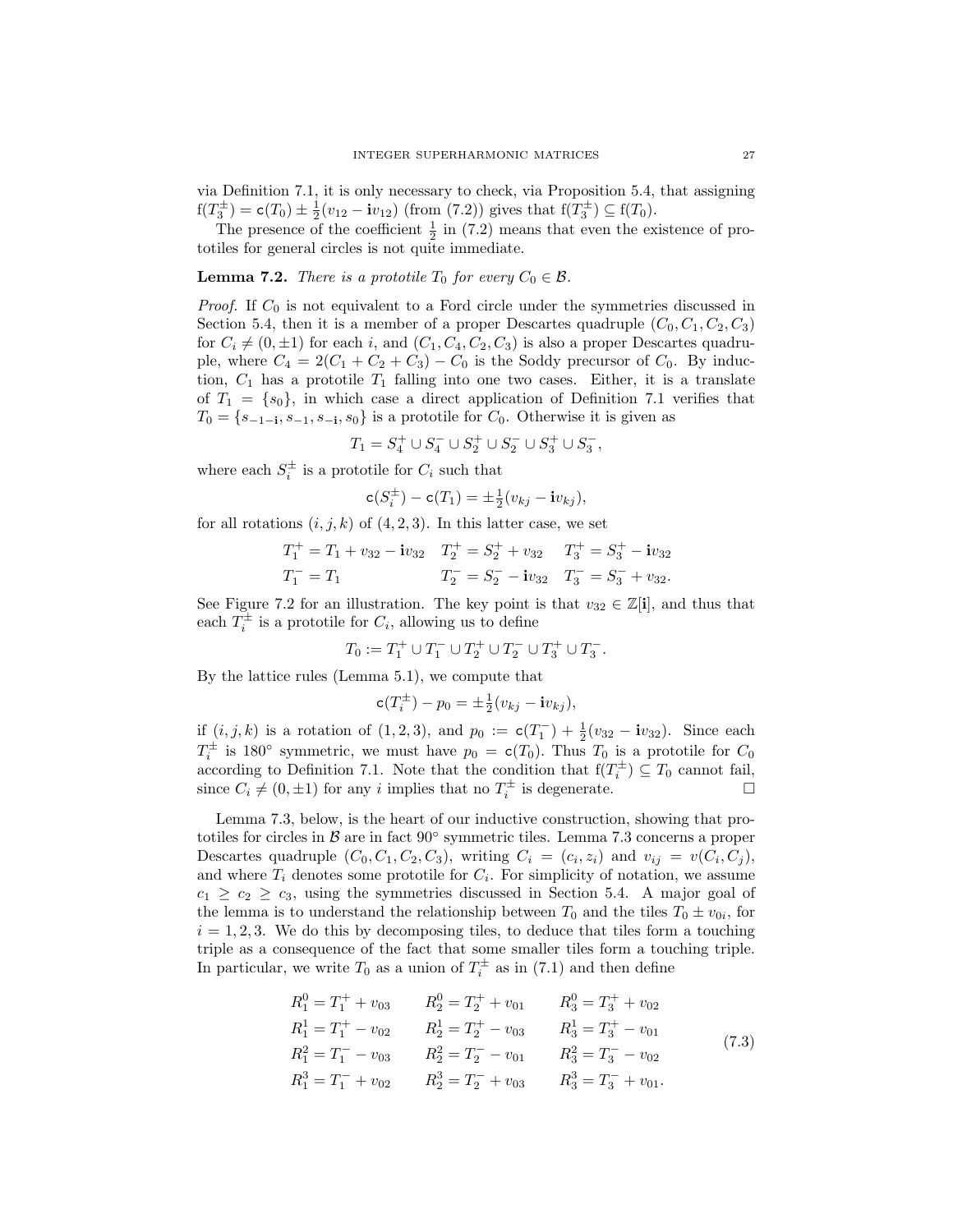

<span id="page-27-1"></span>FIGURE 7.1. Verifying a tiling by decomposing into parent tiles. The large tile in the center is  $T_0$ .

(See Figure [7.1.](#page-27-1)) When  $c_1 > 1$ , Definition [7.1](#page-25-0) implies that the subtiles  $T_1^{\pm}$  have decompositions as in [\(7.1\)](#page-25-1), and we write

$$
\begin{split} T_1^+ &= Q_2^+ \cup Q_2^- \cup Q_3^+ \cup Q_3^- \cup Q_4^+ \cup Q_4^-, \\ T_1^- &= S_2^+ \cup S_2^- \cup S_3^+ \cup S_3^- \cup S_4^+ \cup S_4^-, \end{split}
$$

where  $Q_i^{\pm}$  and  $S_i^{\pm}$  are each tiles for  $C_i$ , and  $(C_1, C_4, C_2, C_3)$  is the proper Descartes quadruple given by letting  $C_4 = 2(C_1 + C_2 + C_3) - C_0 \in \mathcal{B}$  be the Soddy precursor of  $C_0$ . The *double decomposition* of  $T_0$  is then the collection of tiles

$$
\{T_2^+,T_2^-,T_3^+,T_3^-\}\cup\{S_i^\pm\mid i=2,3,4\}\cup\{Q_i^\pm\mid i=2,3,4\}
$$

shown in Figure [7.3.](#page-28-1) Note that in the course of proving Lemma [7.3,](#page-27-0) we will show that  $Q_4^- = S_4^+$ .

<span id="page-27-0"></span>**Lemma 7.3.** Let  $(C_0, C_1, C_2, C_3)$  be a Descartes quadruple, let  $(i, j, k)$  indicate any rotation of  $(1,2,3)$ , and let  $v_{ij} = v(C_i, C_j)$ . Denoting the tiles of the decomposition and double decomposition of  $T_0$  as above, the following properties hold:

- <span id="page-27-3"></span>(T1)  $T_0$  is a tile, and  $|T_0| = c_0$ . Moreover,  $T_0 \setminus T_i^{\pm}$  is a tile, which touches  $T_i^{\pm}$ , for each  $i = 1, 2, 3$ .
- <span id="page-27-4"></span>(T2)  $T_0$  is 90 $\degree$  symmetric.
- <span id="page-27-2"></span>(T3)  $T_0$ ,  $T_0 + v_{i0}$ , and  $T_0 - v_{j0}$  form a touching triple, provided  $c_0 > 1$ .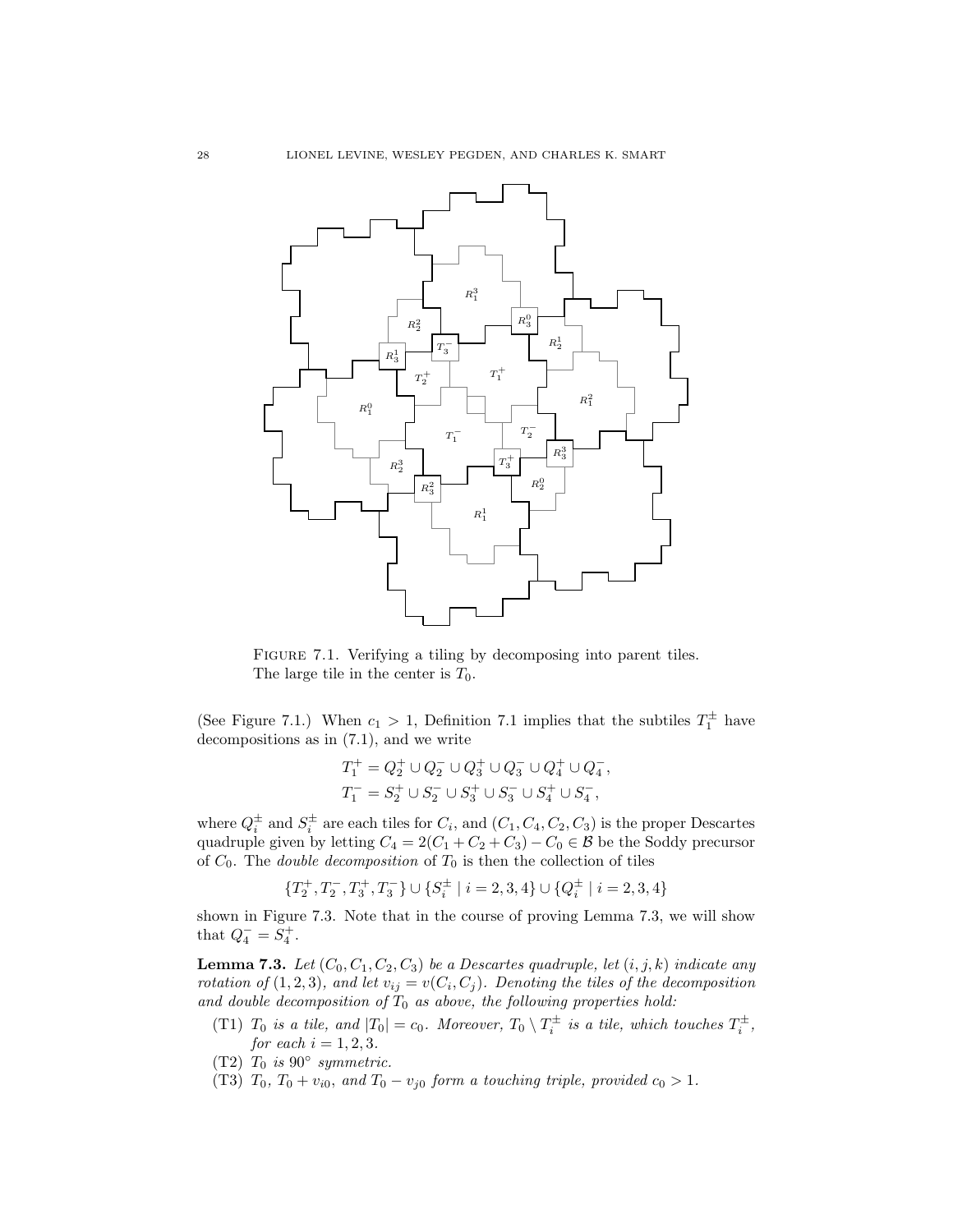

<span id="page-28-0"></span>FIGURE 7.2. Constructing a prototile from the decomposition of its largest parent tile.



<span id="page-28-1"></span>Figure 7.3. The double decomposition of a tile, for the proof of Lemma [7.3.](#page-27-0)

- <span id="page-28-4"></span>(T4)  $T_0$ ,  $T_0 + v_{i0}$ , and  $T_i$  form a touching triple whenever  $c(T_i) - c(T_0) = \frac{1}{2}(v_{i0} +$  $v_{0i})$  and  $c_0 > 1$ .
- <span id="page-28-5"></span>(T5)  $T_0$ ,  $T_i$ , and  $T_j$  form a touching triple whenever  $c(T_i) - c(T_0) = \frac{1}{2}(v_{i0} + v_{0i}),$ and  $c(T_j) - c(T_0) = \frac{1}{2}(v_{j0} - v_{0j}).$
- <span id="page-28-2"></span>(T6) If  $c_1 \geq c_2 > 1$ , then among other labeled tiles from Figure [7.1,](#page-27-1) the subtile  $T_i^{\pm}$  intersects only those which are drawn adjacent to it or with overlap. Moreover,  $f(T_1^+) \cap f(T_2^+) \subseteq f(Q_2^+) \cap f(T_2^+)$ , and  $f(T_1^+) \cap f(T_1^-) \subseteq (f(Q_2^+) \cap f(T_1^-))$  $f(S_3^-)) \cup f(Q_4^-) \cup (f(Q_3^+) \cap f(S_2^-)).$

Note that [\(T6\)](#page-28-2) could be removed from Lemma [7.3](#page-27-0) without compromising the induction, but this technical information will be necessary for our use of tiles in the construction of integer superharmonic representatives.

Before commencing with our inductive proof of Lemma [7.3](#page-27-0) in the general case, we use it to prove the following version of the tiling theorem from the introduction. This will give a very simple example of an application of Lemma [6.1.](#page-21-1)

<span id="page-28-3"></span>**Theorem 7.4.** For every circle  $C \in \mathcal{B}$ , there is a tile  $T_C \subseteq \mathbb{Z}^2$  with  $90^{\circ}$  rotational symmetry, such that  $T_C + \Lambda_C$  is a tiling. Moreover, except when C has radius 1, each tile in  $T_C + \Lambda_C$  borders exactly 6 other tiles.

Note that Theorem [1.3](#page-3-1) follows from this and our confirmation in Theorem [10.6](#page-47-3) that  $\Lambda_C = L_C$ .

*Proof of Theorem [7.4.](#page-28-3)* In the case where  $C \in \mathcal{B}$  has curvature 1, the lattice  $\Lambda_C$  is  $\mathbb{Z}^2$  and the corresponding tile T is simply a single square  $s_x$ . Thus we let  $T = T_0$ be the tile for a circle  $C_0$  in a Descartes quadruple  $(C_0, C_1, C_2, C_3)$  with  $c_0 > 1$ , and write  $v_{ij}$  for the vectors  $v(C_i, C_j)$ . We consider a  $\mathbb{Z}^2$ -periodic planar graph G whose vertices correspond to the tiles  $T_0 + \Lambda_{C_0}$ , where two vertices are adjacent if the corresponding tiles differ by a vector  $\pm v_{0i}$ . [\(T3\)](#page-27-2) and the area condition from [\(T1\)](#page-27-3) now allow us to verify all the hypotheses of Lemma [6.1.](#page-21-1) Lemma [6.1](#page-21-1) implies that each square of  $\mathbb{Z}^2$  lies in exactly one tile among  $T_0 + \Lambda_{C_0}$  (indeed,  $T_0 + \Lambda_{C_0}$  is a tiling) and that tile intersections are in one-to-one correspondence to edges in G, which has degree 6.  $\Box$ 

The rest of this section is devoted to the proof of Lemma [7.3.](#page-27-0) Since we have already addressed the case of Ford circles and diamond circles, we may assume that  $(C_0, C_1, C_2, C_3) \in \mathcal{B}$  is a proper Descartes quadruple, such that no  $C_i$  is a line, and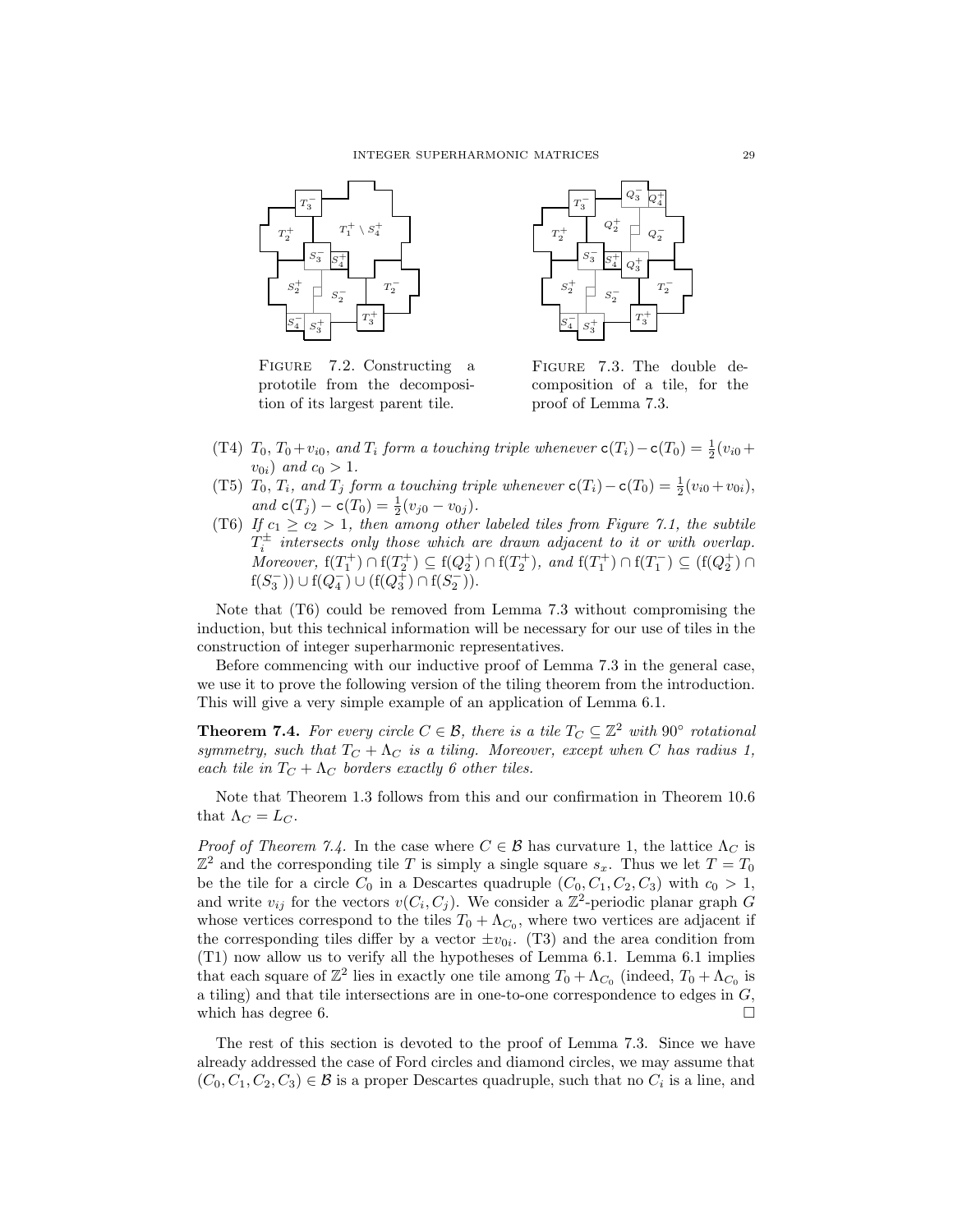at most one  $C_i$  has curvature  $c_i = 1$ . In particular,  $c_0 > 4$ , and, rotating the parents  $(C_1, C_2, C_3)$  and possibly conjugating the original tuple using the symmetries in Section [5.4,](#page-21-2) we may assume  $C_3$  is a parent of  $C_2$  and  $C_2$  is a parent of  $C_1$  so that  $c_1 > c_2 \ge 4$ . In particular, we also have that  $(C_1, C_4, C_2, C_3)$  and  $(C_2, C_3, C_5, C_6)$ are both proper Descartes quadruples for some  $C_5, C_6 \in \mathcal{B}$  where  $C_4$  is the Soddy twin of  $C_0$ , and by induction, we may assume Lemma [7.3](#page-27-0) holds for both of these quadruples.

For the sake of clarity and brevity, Claims [7.5](#page-29-0) and [7.6](#page-29-1) below are stated with the aid of Figure [7.1](#page-27-1) and Figure [7.3,](#page-28-1) respectively. For the purposes of the statements of the claims, tiles  $S_1, S_2, S_3$  (from among the  $T_i^{\pm}$  and  $R_i^j$ , or  $T_i^{\pm}$ ,  $Q_i^{\pm}$  and  $S_i^{\pm}$  labeled in the figure) are considered to be drawn adjacently if their corresponding regions in the figure overlap or share some portion of their boundaries as drawn.  $(T_1^-$  and  $T_1^+$  in Figure [7.1](#page-27-1) are the only tiles drawn with overlap.) In the course of our proof of Lemma [7.3,](#page-27-0) we will be verifying that the basic tile layout in the figure is correct.

<span id="page-29-0"></span>Claim 7.5. If  $(S_1, S_2, S_3)$  is a triple of adjacent labelled tiles in Figure [7.1,](#page-27-1) not all of which are contained in  $T_0$ , then the  $S_i$  form a touching triple, unless  $|S_1|$  =  $|S_2| = |S_3| = 1$ , in which case the  $S_i$ 's are pairwise intersecting squares.

*Proof of claim.* To prove this claim, we use the lattice rules  $(5.1)$  to simplify the differences between centers of adjacent tiles. One can check that adjacent tiles for  $C_i$  are related by  $\pm v_{ii}$  for some  $j < i$ . One can also check that, when  $i \neq j$ , adjacent tiles for  $C_i$  and  $C_j$  are related by  $\frac{1}{2}$ **i**<sup>s</sup> $(v_{ij} + v_{ji})$  for  $s = 0, 1, 2, 3$ . From this, we see that all of the triples  $(S_1, S_2, S_3)$  from the claim fall into one of the inductive versions of [\(T4\)](#page-28-4) or [\(T5\)](#page-28-5) for  $(C_1, C_4, C_2, C_3)$  or  $(C_2, C_3, C_5, C_6)$  so long as  $|S_i| \neq 1$  for some *i*. The case where each  $S_i$  is a tile for a circle of curvature 1 is easily checked by hand.

To analyze touching tiles within  $T_0$ , we need to make use of the double decomposition. Figure [7.3'](#page-28-1)s depiction of the double decomposition is a bit deceptive, however, as it shows  $S_4^{\pm}$  smaller than  $S_3^{\pm}$  and  $S_2^{\pm}$ , even though the size of  $S_4^{\pm}$  relative to  $S_2^{\pm}$ ,  $S_3^{\pm}$  is not constrainted by the hypotheses of the Lemma (it depends on the relative size of  $C_4$  to  $C_2$ ,  $C_3$ ). In particular, this is why the scope of Claim [7.5](#page-29-0) is limited to triples of tiles not all lying inside  $T_0$ . To emphasize this point, examples of the six generally possible tangency structures (from the six possible relative size orders of the circles  $C_1, C_2, C_3$  are illustrated in Figure [7.4.](#page-32-0)

The following claim is sufficient for our purposes, however, and does not depend on the relative size of  $C_4$  to  $C_2$  and  $C_3$ :

<span id="page-29-1"></span>Claim 7.6.  $S_4^+ = Q_4^-$ , and if  $(R_1, R_2, R_3)$  is a triple of adjacent labelled tiles in Figure [7.3,](#page-28-1) not all of which are contained in a single  $T_1^{\pm}$ , then the  $R_i$  form a touching triple of tiles.

Proof of claim. Again we use the lattice rules [\(5.1\)](#page-18-6) to simplify the differences between centers of adjacent tiles. In particular, we verify that  $S_4^+ = Q_4^-$ , and that each triple covered by the claim is a case of  $(T4)$  or  $(T5)$  for the quadruple  $(C_2, C_3, C_5, C_6)$ .

The information from the double decomposition is not enough for us to claim yet that, e.g.,  $T_1^+$  and  $T_2^+$  touch (in particular, that they intersect only on their boundaries), as we have not analyzed the topological relationships among all the tiles in the double decomposition from Figure [7.3,](#page-28-1) which would be quite cumbersome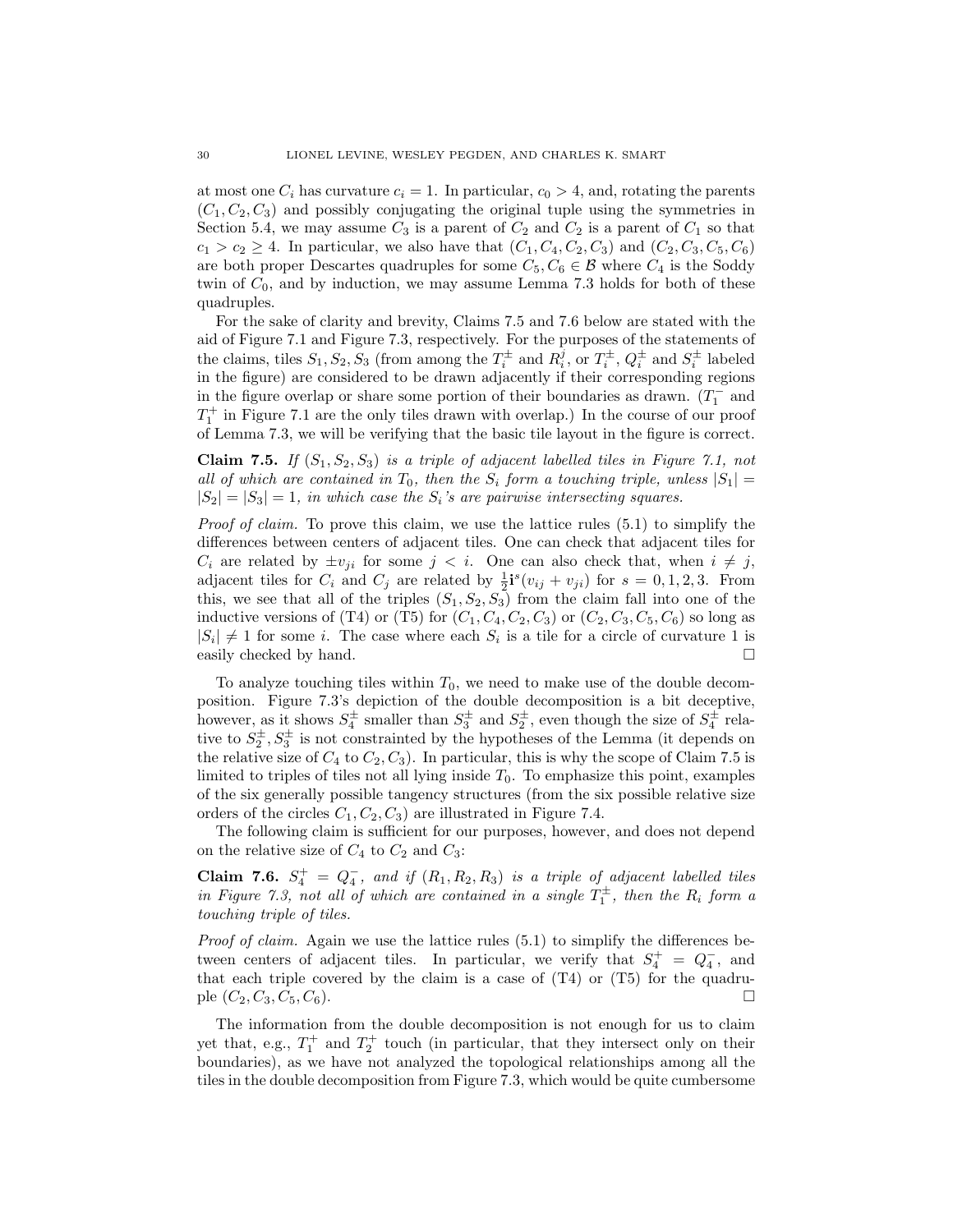in light of the unknown relative size of the circle  $C_4$ . To proceed further at this point will require Lemma [6.1.](#page-21-1)

In principle, we would like to apply some topology to rule out the presence of extraneous tile relationships. However, Lemma [6.1](#page-21-1) is designed to apply to tilings, so the overlap of tiles  $T_1^+$  and  $T_1^-$  precludes its direct use for this purpose.

To work around this, we will modify some of our tiles so that we actually have a tiling. In particular, we define  $\tilde{\mathcal{T}}_L$  by replacing each translate of  $T_1^+$  by the corresponding translate of  $T_1^+ \setminus Q_4^-$ , which, by induction, is a tile by [\(T1\)](#page-27-3). We consider the graph G whose vertex set is in correspondence with  $\mathcal{T}_L$ , and, also, therefore,  $\mathcal{T}_L$ . For any vertex  $v \in V(G)$ , we write  $T(v)$  for the corresponding tile in  $\mathcal{T}_L$ , and  $\tilde{T}(v)$  for the corresponding tile in  $\tilde{\mathcal{T}}_L$ . (Note that unless  $T(v)$  is a Ltranslate of  $T_1^+$ , we have that  $T(v) = \tilde{T}(v)$ . A pair of vertices  $\{u, v\}$  is joined by an edge in G if  $T(u)$  and  $T(v)$  are translates by a common vector in L of a tile pair drawn adjacently or with overlap in Figure [7.1.](#page-27-1) Viewed as an abstract graph, G is easily seen to have a drawing as a  $\mathbb{Z}^2$ -periodic planar triangulation.

We let  $\mathcal E$  and  $\tilde{\mathcal E}$  be the sets of pairs  $\{T(u), T(v)\}\$  and  $\{\tilde T(u), \tilde T(v)\}\$ , respectively, for  $\{u, v\} \in E(G)$ . Lemma [6.1](#page-21-1) will allow us to prove the following claim:

<span id="page-30-0"></span>**Claim 7.7.** The tiles in  $\tilde{T}$  form a tiling, the only intersecting pairs of tiles in  $\tilde{T}$ are those in  $\mathcal{E}$ , and all nonempty intersections of tile-pairs are paths.

Assuming the claim, we can now verify  $(T1)$ - $(T5)$  for the quadruple  $(C_0, C_1, C_2, C_3)$ . [\(T1\)](#page-27-3)  $T_0$  is a tile, and  $|T_0| = c_0$ . Moreover,  $T_0 \setminus T_i^{\pm}$  is a tile, which touches  $T_i^{\pm}$ , for each  $i = 1, 2, 3$ .

*Proof.* Since  $T_0$  is a set of squares whose centers form a connected subgraph of the dual lattice  $\mathbb{Z}^{2^*}$ , the fact that  $T_0$  is a tile follows from the fact that  $T_0 + L$  covers the plane without overlap (so  $T_0$  has no "holes"), by Lemma [6.1.](#page-21-1) Similarly, since any 5 tiles from among

$$
T_1^+\setminus Q_4^-, T_1^-, T_2^+, T_2^-, T_3^+, T_3^-
$$

induce a connected subgraph of  $(\tilde{\mathcal{T}}, \tilde{\mathcal{E}})$  whose complement is also connected, we get that  $T_0 \setminus T_i^{\pm}$  is a tile. It also follows that  $|T_0| = c_0$ , since  $c_0$  is the determinant of  $L.$ 

[\(T2\)](#page-27-4)  $T_0$  is 90 $\degree$  symmetric.

*Proof.* Claim [7.5](#page-29-0) implies that the tiles  $R_i^k$ , for  $i = 1, 2, 3$  and  $k = 1, 2, 3, 4$ , surround  $T_0$ . By induction, each of the  $R_i^k$  is 90° symmetric. Moreover, using the lattice rules [\(5.1\)](#page-18-6), we see that the union  $S = \bigcup R_i^k$  is a 90<sup>°</sup> symmetric union of squares. Since  $T_0$  is the bounded component of the complement of  $S \setminus \partial S$ , it too must be 90° symmetric. □

[\(T3\)](#page-27-2)  $T_0$ ,  $T_0 + v_{i0}$ , and  $T_0 - v_{j0}$  form a touching triple, provided  $c_0 > 1$ .

*Proof.* Our use of Lemma [6.1](#page-21-1) tells us that the only pairs of tiles in  $\tilde{\mathcal{T}}$  which intersect are those in  $\tilde{\mathcal{E}}$ . Thus the pairwise intersections of the tiles  $T_0, T_0 + v_{0i}$ , and  $T_0 - v_{0j}$ can be written as the union of the subtiles from the respective tiles which are drawn adjacently in Figure [7.1.](#page-27-1) Each of these intersections is a simple path between points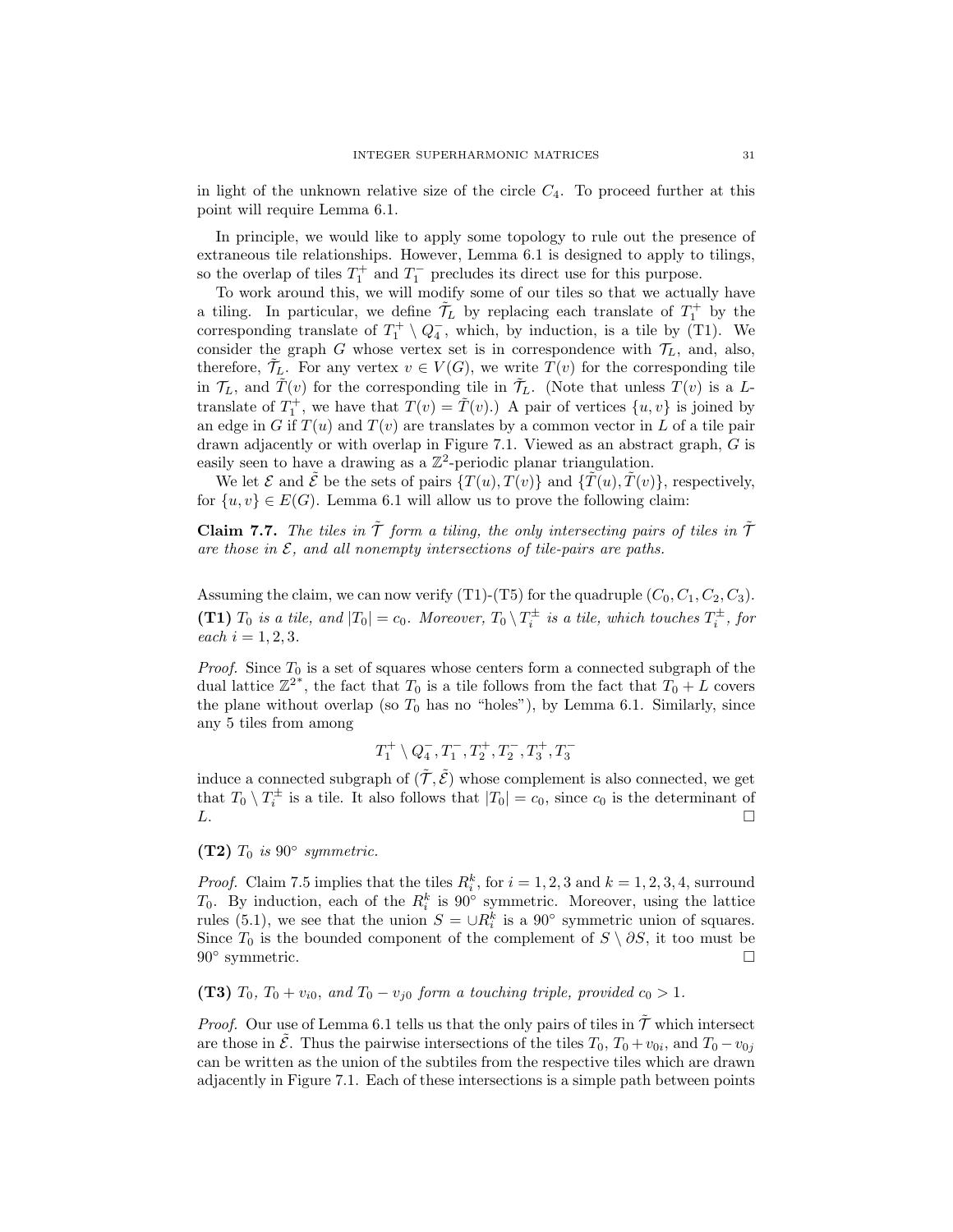$\rho(F), \rho(F')$  which can be concatenated to a simple path. (The resulting path is simple since the subtiles are all nonoverlapping.) We are done by  $(T2)$ .

[\(T4\)](#page-28-4)  $T_0$ ,  $T_0 + v_{i0}$ , and  $T_i$  form a touching triple, if  $c(T_i) - c(T_0) = \frac{1}{2}(v_{i0} + v_{0i})$ , provided  $c_0 > 1$ .

*Proof.* Using the lattice rules [\(5.1\)](#page-18-6), one can verify for each i in  $(1, 2, 3)$  that  $T_i = R_i^1$ , as defined in [\(7.3\)](#page-26-0). In particular, as above, Lemma [6.1](#page-21-1) implies that  $T_0$ ,  $T_0 + v_{0i}$ , and  $R_i^1$  form a touching triple. The statement follows now from [\(T2\)](#page-27-4).

[\(T5\)](#page-28-5)  $T_0$ ,  $T_i$ , and  $T_j$  form a touching triple, if  $c(T_i) - c(T_0) = \frac{1}{2}(v_{i0} + v_{0i})$ , and  $c(T_j) - c(T_0) = \frac{1}{2}(v_{j0} - v_{0j}).$ 

*Proof.* Using the lattice rules [\(5.1\)](#page-18-6), we can verify that  $T_j = R_j^2$  Lemma [6.1](#page-21-1) gives that  $T_0$ ,  $R_i^1$ , and  $R_j^2$  form a touching triple. Thus, since we also had that  $T_i = R_i^1$ , the statement follows now from [\(T2\)](#page-27-4).

[\(T6\)](#page-28-2) If  $c_1 \ge c_2 > 1$ , then among other labeled tiles from Figure [7.1,](#page-27-1) the subtile  $T_i^{\pm}$  intersects only those which are drawn adjacent to it or with overlap. Moreover,  $f(T_1^+) \cap f(T_2^+) \subseteq f(Q_2^+) \cap f(T_2^+)$ , and  $f(T_1^+) \cap f(T_1^-) \subseteq (f(Q_2^+) \cap f(S_3^-)) \cup f(Q_4^-) \cup$  $(f(Q_3^+) \cap f(S_2^-))$ .

Proof. These are both consequences of the application of Lemma [6.1.](#page-21-1) The first follows from the fact that  $f(T_1) \cap f(T_2)$  is a path between  $\rho(F)$  and  $\rho(F')$  for the faces  $F, F'$  which contain  $T_1, T_2$ . Similarly, the second follows from the fact that  $f(T_1^+ \setminus Q_4^-) \cap f(T_1^-)$  is a path in  $(f(Q_2^+) \cap f(S_3^-)) \cup f(Q_4^-) \cup (f(Q_3^+) \cap f(S_2^-))$ .  $\Box$ 

<span id="page-31-1"></span>**Remark 7.8.** An essential feature of  $(T3)$ ,  $(T4)$ ,  $(T5)$  is that their proofs make use of 90 degree symmetry. In particular, each induction step essentially rotates known relationships by 90 degrees, which is then fixed by using [\(T2\)](#page-27-4). The lack of 90 degree symmetry will force a significant increase in the complexity of our odometer construction in comparison with this tile induction.

We now complete the proof of Lemma [7.3](#page-27-0) with the following.

*Proof of Claim [7.7.](#page-30-0)* We claim that the graph  $(\tilde{\mathcal{T}}_L, \tilde{\mathcal{E}})$  satisfies the hypotheses of Lemma [6.1.](#page-21-1) Hypothesis [1](#page-22-3) is immediate, as is the first part of hypothesis [2.](#page-22-1) For the second part of hypothesis [2,](#page-22-1) observe that (using  $(1.7)$ ) we have

$$
\sum_{T \in \tilde{\mathcal{T}}_L/L} |T| = 2c_1 + 2c_2 + 2c_3 - c_4 = c_0 = |\det \Lambda_{C_0}|
$$

It remains to verify hypotheses [3](#page-22-2) and [4.](#page-22-0) We will need the following:

<span id="page-31-0"></span>Claim 7.9. If  $s_x \notin T_1^- \cup T_1^+$ , then  $s_x \cap f(Q_4^-) = \emptyset$ , unless  $|T_3^-| = |T_2^+| = 1$ .

*Proof.* By [\(T1\)](#page-27-3),  $T_1^+ \setminus Q_4^-$  and  $T_1^- \setminus S_4^+$  are both tiles, which each touch  $T_4 :=$  $Q_4^- = S_4^+$ . Thus neither of these tiles shares any squares with  $S_4^+$ , and unless  $|T_3^-| = |T_2^+| = 1$ , Claim [7.6](#page-29-1) or inductively, by Lemma [7.3,](#page-27-0) give that the intersection of  $T_1^+ \setminus Q_4^-$  and  $T_1^- \setminus S_4^+$  contains edges of  $\mathbb{Z}^2$ . Thus, the union  $S \subseteq \mathbb{Z}^2$  of these tiles satisfies that its dual  $S^*$  is connected; since S is centrally symmetric about the center of  $S_4^+$ , we have as a consequence that the squares of S surround  $T_4$ . In particular, no square of  $S_4^+$  can intersect any square outside of S.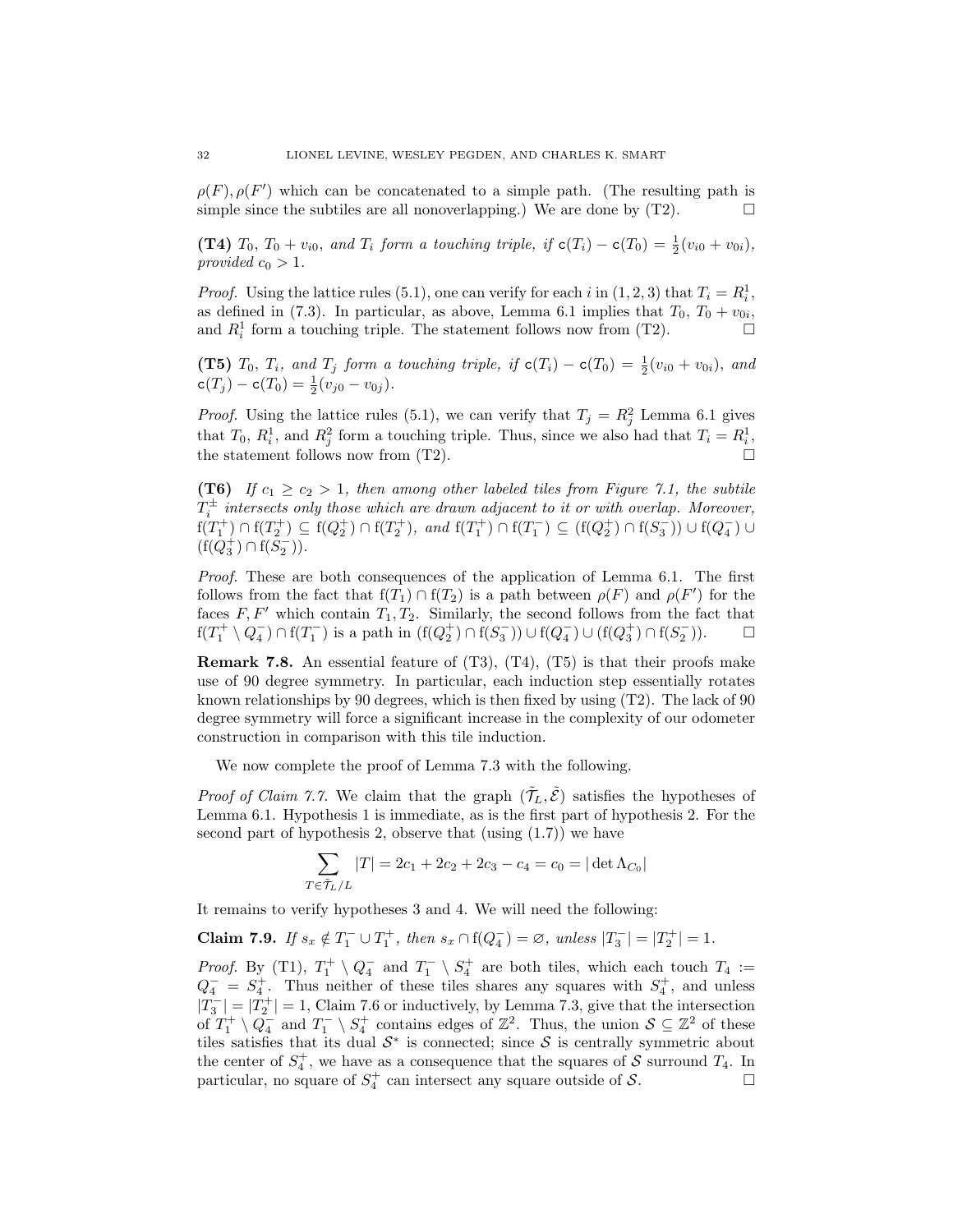

<span id="page-32-0"></span>FIGURE 7.4. The six possible internal tangency structures of the double decomposition. The relative sizes of the parents of the largest parent determine how the subtiles of the largest parents interact with the other parents. Boldfaced lines are boundaries of the first decomposition, while light lines are boundaries of subtiles in the double decomposition. Overlap in the decompositions makes it a little tricky to visually parse some of these cases; it is helpful to keep in mind that each subtile is centrally symmetric, and to know that its label is drawn here at its center.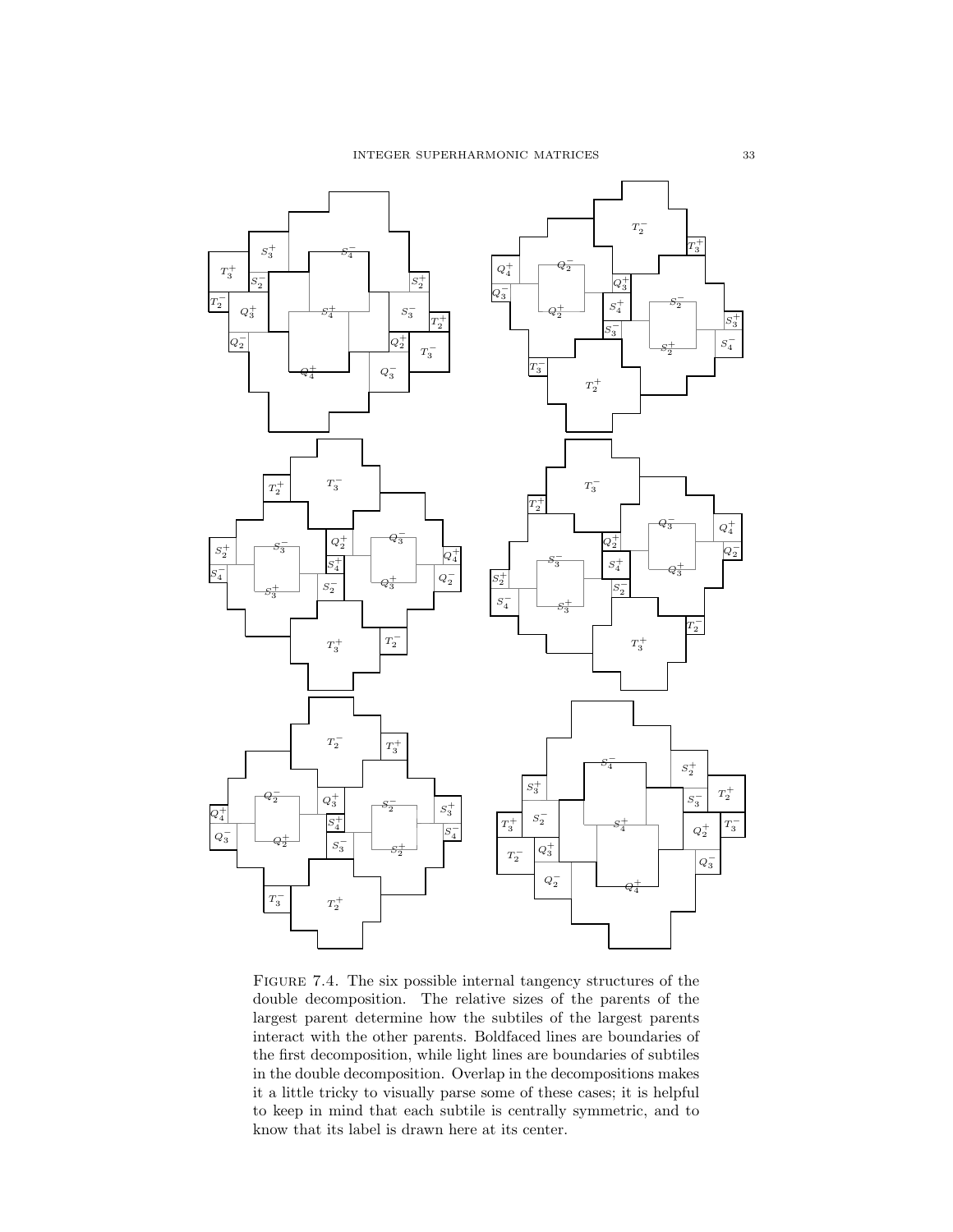Consider now hypothesis [\(3\)](#page-22-2) of Lemma [6.1.](#page-21-1) For any pair  $\tilde{T}(u)$ ,  $\tilde{T}(v)$  in  $\tilde{\mathcal{E}}$ , we have from the definition of G that the pair  $T(u)$ ,  $T(v)$  are drawn adjacently or with overlap in Figure [7.1.](#page-27-1) Claims [7.5](#page-29-0) and [7.6](#page-29-1) now imply that  $f(T(u)) \cap f(T(v))$ contains at least two vertices. Finally, Claim [7.9](#page-31-0) implies that  $f(T(u)) \cap f(T(v)) =$  $f(T(u)) \cap f(T(v))$ , unless, up to symmetry, we have  $T(u) = T_1^+, T(v) = T_1^-.$  In this case, however, Claim [7.6](#page-29-1) implies directly that  $f(\tilde{T}(u)) \cap f(\tilde{T}(v))$  contains at least 2 vertices.

To check hypothesis [4](#page-22-0) for the graph  $(\tilde{\mathcal{T}}, \tilde{\mathcal{E}})$ , we warm up by examining this for the graph  $(\mathcal{T}, \mathcal{E})$ , where it also holds. We choose an assignment of the points  $\rho(F)$  for faces F of G. For any face  $F = \{u, v, w\}$  whose three corresponding tiles form a triple covered by Claim [7.5,](#page-29-0) we must choose  $\rho(F) \in \mathbb{Z}[\mathbf{i}]$  to be the unique point in the three-way intersection of the footprints of the tiles. Remaining faces  $F$  are those whose corresponding tile triple lies entirely within  $T_0$ : i.e., the triple is either  $(T_1^{\pm}, T_2^{\pm}, T_3^{\mp})$  or  $(T_1^{\pm}, T_1^{\mp}, T_2^{\pm})$ . In the first case, we use Claim [7.6](#page-29-1) to choose (without loss of generality)  $\rho(\overline{\{T_1^+, T_2^+, T_3^-\}})$  to be the unique point in the intersection of the touching triple  $Q_2^+, T_2^+, T_3^-$ . In the second case, we use Claim [7.6](#page-29-1) to choose (without loss of generality)  $\rho(\lbrace T_1^+, T_1^-, T_2^+ \rbrace)$  to be the unique point in the intersection of the touching triple  $Q_2^+, T_2^+, S_3^-$ .

With this choice for the  $\rho(F)$ 's, we see that for any adjacent F, F' corresponding to tiles from Figure [7.1](#page-27-1) other than the pair of faces corresponding to the tile triples

<span id="page-33-0"></span>
$$
\{T_1^+, T_1^-, T_2^+\}, \quad \{T_1^+, T_1^-, T_2^-\}, \tag{7.4}
$$

that the points  $\rho(F)$ ,  $\rho(F')$  are joined by a simple path given as the intersection of a single pair of tiles  $f(U^1) \cap f(U^2)$  known to touch either by Claim [7.5](#page-29-0) or Claim [7.6.](#page-29-1) This would verify hypothesis [4](#page-22-0) of Lemma [6.1](#page-21-1) in the graph  $(\mathcal{T}, \mathcal{E})$  for these pairs of faces. Note now that Claim [7.9](#page-31-0) implies that the points  $\rho(F)$  selected above also lie in the three way intersections  $f(\tilde{T}(u)) \cap f(\tilde{T}(v)) \cap f(\tilde{T}(w))$  for  $\{u, v, w\} = F$ , and, moreover, that the simple paths in the intersections of the footprints of pairs of tiles  $T(u)$ ,  $T(v)$  used above remain in the intersection  $f(T(u)) \cap f(T(v))$ . In particular, we have verified that with this assignment of  $\rho(F)$ 's, hypothesis [4](#page-22-0) holds also in the graph  $(\tilde{\mathcal{T}}, \tilde{\mathcal{E}})$  for all faces *other* than those corresponding to translates of triples

$$
\{T_1^+\setminus Q_4^-, T_1^-, T_2^+\}, \quad \{T_1^+\setminus Q_4^-, T_1^-, T_2^-\},
$$

and we deal with this final case separately, now.

Let  $L^+$  be the set of edges of  $\partial Q_4^-$  whose two incident squares both lie in  $T_1^+$ , and define  $L^-$  similarly. Note that  $L^-$  is the central reflection through  $c(Q_4^-)$  of  $L^+$ , and that Claim [7.9](#page-31-0) implies that  $L^+ \cup L^-$  equals the edge-set of  $\partial Q_4^-$ . We claim that  $L^+$  is the edge-set of a path, which suffices for us, since then, letting  $V(L^+)$  denote the set of vertices incident with edges in  $L^+$ , we have that  $f(S_3^-) \cap f(S_4^+) \cap f(Q_2^+) \subseteq$  $V(L^{+}) \cap V(L^{-})$  and  $f(S_{2}^{-}) \cap f(S_{4}^{+}) \cap f(Q_{3}^{+}) \subseteq V(L^{+}) \cap V(L^{-})$ , so that

$$
(S_3^-\cap Q_2^+)\cup V(L^+)\cup (Q_3^+\cap S_2^-)
$$

lies in the intersection  $(T_1^+ \setminus Q_4^-) \cap T_1^-$ , and contains a path joining the points assigned to the triples from [\(7.4\)](#page-33-0).

To see that this  $L^+$  is indeed the edge-set of a path, suppose it is false. In particular, we can, in cyclic order in  $\partial \overline{Q}_4^-$ , find edges  $e_1, e_2, e_3, e_4$  such that  $e_1, e_3 \in L^+$  and  $e_2, e_4 \in L^- \setminus L^+$ . But then since  $T_1^+ \setminus Q_4^-$  is connected, there is a path of squares in  $T_1^+ \setminus Q_4^-$  from  $e_1$  to  $e_3$ . But, together with the squares of  $Q_4^-$ , these squares must enclose either  $s_2$  or  $s_4$ , where  $s_i$  is the square incident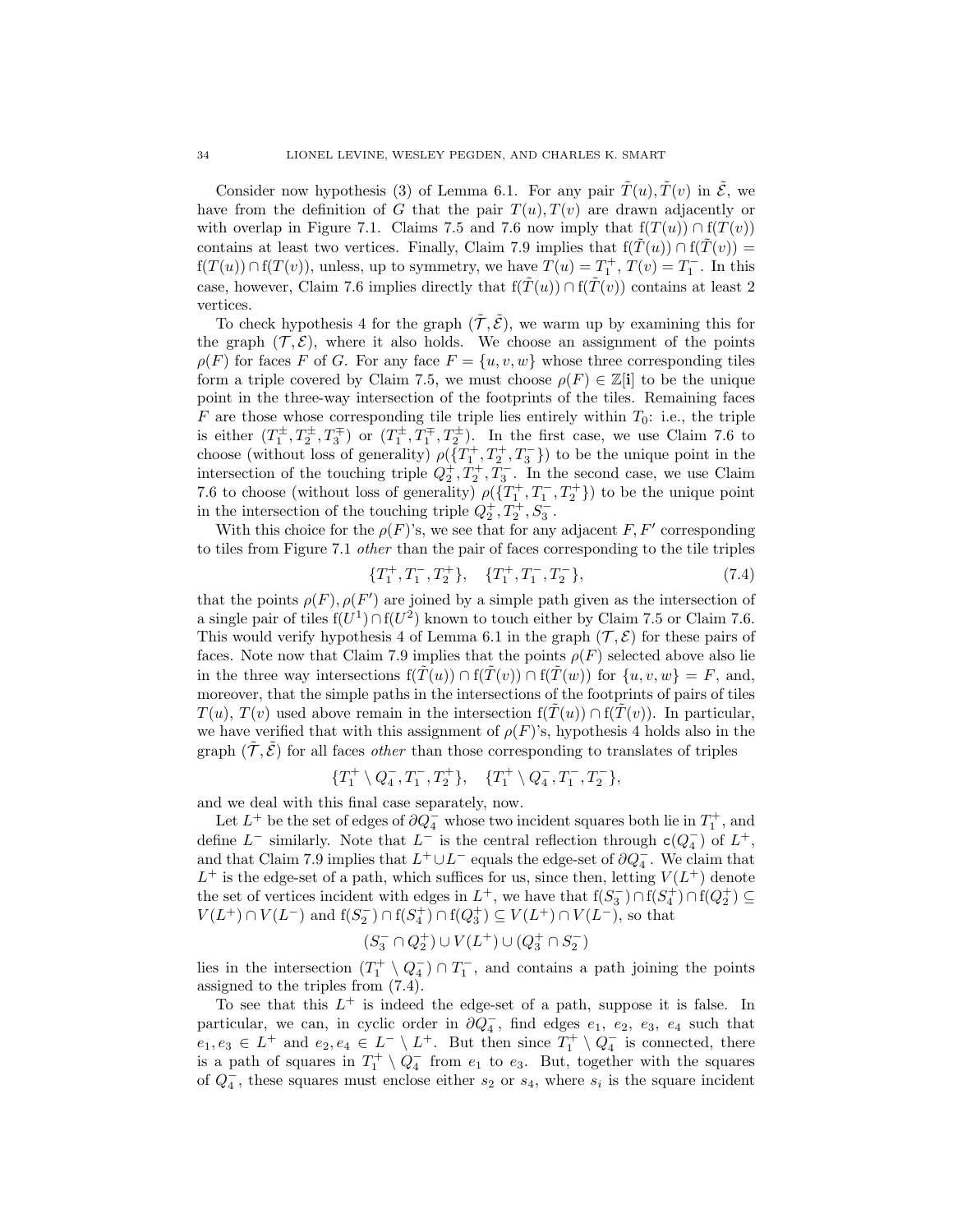

<span id="page-34-2"></span>FIGURE 8.1. A  $\mathcal{T}$ -string  $T^0, \ldots, T^7$  in the regular tiling  $\mathcal{T} = T_C +$  $\Lambda_C$  for the circle  $C = (28, 7 + 20i)$ .

with  $e_i$  lying outside of  $Q_4^-$ . In particular,  $T_1^+ \setminus Q_4^-$  cannot be simply connected, contradicting the inductive hypothesis [\(T1\)](#page-27-3).

Thus the hypotheses of Lemma [6.1](#page-21-1) are satisfied for  $(\tilde{\mathcal{T}}, \tilde{\mathcal{E}})$ .

<span id="page-34-1"></span>Remark 7.10. We emphasize that our proof of Claim [7.7](#page-30-0) did not work by showing that the intersections of adjacent tiles in  $\tilde{\mathcal{T}}_L$  are all simple paths. In particular, for the tile pair  $(T_1^+ \setminus Q_4^-, T_1^-)$ , the proof only establishes that the intersection contains a path. The problem with using induction to establish that the intersection equals a path for this pair is that the tile relationships in the double decomposition (e.g.,  $S_3^-, S_4^+, Q_2^+,$  etc.) are not fixed, and depend on the relative order of the sizes of the circles  $C_1, C_2, C_3, C_4$ . Instead, the proof given above uses an ad-hoc argument for this pair based on Claim [7.9.](#page-31-0) In principle, one could prove a stronger version of Claim [7.7](#page-30-0) by consider several cases according to the relative sizes of the circles, and accounting for the various subtile-relationships that arise in each case. This would allow one to apply a more straigthforward topological lemma at the expense of a blow-up in the tile analysis.

### 8. Boundary Strings

<span id="page-34-0"></span>Having constructed tiles, we now turn our attention towards constructing odometers. The main idea is to mimic the tile construction, using the duality between the rules for the  $v_{ij}$  and  $a_{ij}$  in [\(5.1\)](#page-18-6) to attach superharmonic data to the tiles. However, there is a problem in directly lifting the tile construction: the odometers are only 180◦ symmetric in general, and we used 90◦ symmetry in constructing the tiles.

An examination of the argument in Section [7](#page-24-0) suggests that we made essential use of 90 $\degree$  symmetry only to conclude that the lattice  $\Lambda_C$  generated by  $\{v_{10}, v_{20}, v_{30}\}$  is a tiling lattice for  $T_0$  from the fact that  $i\Lambda_C$  is a tiling lattice for  $T_0$  (Remark [7.8\)](#page-31-1). To give a proof using only 180◦ symmetry, we must therefore find a way to express the interface between  $T_0$  and  $T_0 + v_{i0}$  directly in terms of relationships between subtiles.

We need a new type of tile decomposition, which we call *boundary strings*. If  $\mathcal T$ is a regular tiling, then we call a sequence  $T^0, T^1, \ldots, T^n$  of tiles in  $\mathcal T$  the T-string (or simply: *string*) from  $T^0$  to  $T^n$  if: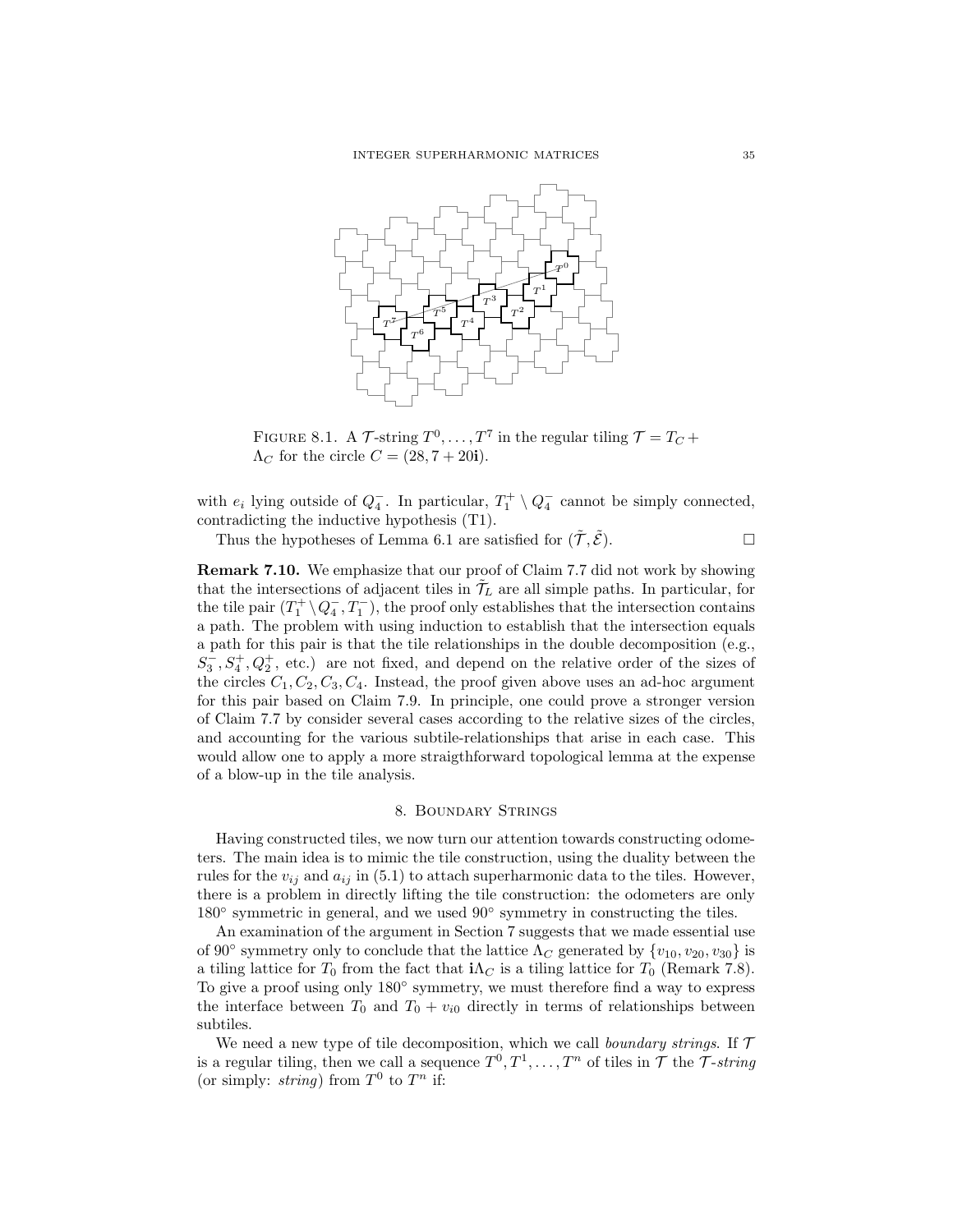

<span id="page-35-2"></span>FIGURE 8.2. The three boundary strings of a tile.

- (1)  $T^i$  touches  $T^{i+1}$  for  $0 \leq i < n$ ,
- (2) Each  $c(T^i)$   $(0 < i < n)$  lies in the closed half-plane to the left of the ray from  $\mathtt{c}(T^0)$  to  $\mathtt{c}(T^n)$ ; i.e.:

$$
\mathrm{Im}\left(\frac{\mathtt{c}(T^i)-\mathtt{c}(T^0)}{\mathtt{c}(T^n)-\mathtt{c}(T^0)}\right)\geq 0
$$

(3) Each  $T^i$   $(0 < i < n)$  touches some  $S^i \in \mathcal{T}$  whose centroid lies outside of the closed half-plane to the left of the ray from  $c(T^0)$  to  $c(T^n)$ .

(See Figure [8.1.](#page-34-2)) A  $\mathcal T$ -string is the left-handed approximation of the line segment from  $c(T^0)$  to  $c(T^n)$  in T; see Figure [8.1.](#page-34-2) It is not hard to show from the definition that there is a unique  $\mathcal T$ -string between any two tiles in a regular tiling (indeed, the partial sequences  $T^0, T^1, \ldots, T^j$  are uniquely determined, inductively, given  $T_0$  and the ray from  $c(T^0)$  towards  $c(T^n)$ ). The *interior tiles* of the T-string S from T<sup>0</sup> to  $T^n$  are the tiles in the  $\mathcal T$ -string other than the endpoints  $T^0, T^n$ , and the *interior* of the  $\mathcal T$ -string is the union of the footprints of all interior tiles.

Given a tile  $T_0$  for the circle  $C_0$  in the proper Descartes quadruple  $(C_0, C_1, C_2, C_3)$ , the  $C_i$  boundary-string  $(i = 1, 2, 3)$  for the tile  $T_0$  is the string from the tiles  $R_i^-$  to  $R_i^+$  for the tiling associated to  $C_i$ , where

$$
\mathsf{c}(R_i^{\pm}) = \mathsf{c}(T_0) + \tfrac{1}{2}(v_{i0} \pm v_{0i}).
$$

The following lemma shows that the boundary strings for a tile can be constructed by concatenating certain smaller strings together.

<span id="page-35-1"></span>**Lemma 8.1.** Let  $(C_0, C_1, C_2, C_3) \in \mathcal{B}^4$  be a proper Descartes quadruple, write  $v_{ij} = v(C_i, C_j)$ , and suppose  $T_0$  is a tile for  $C_0$  with the tile decomposition  $\{T_i^{\pm}\},$ and suppose  $i \in \{1, 2, 3\}$ ,  $c_i > 0$ , and that  $R_i^{\pm}$  is a tile for  $C_i$  satisfying

$$
\mathsf{c}(R_i^{\pm}) = \mathsf{c}(T_0) + \tfrac{1}{2}(v_{i0} \pm v_{0i}).
$$

Then we have that

<span id="page-35-0"></span>
$$
c(R_i^+) - c(T_i^-) = v_{ki}, \quad c(T_i^-) - c(R_i^-) = -v_{ji}, \tag{8.1}
$$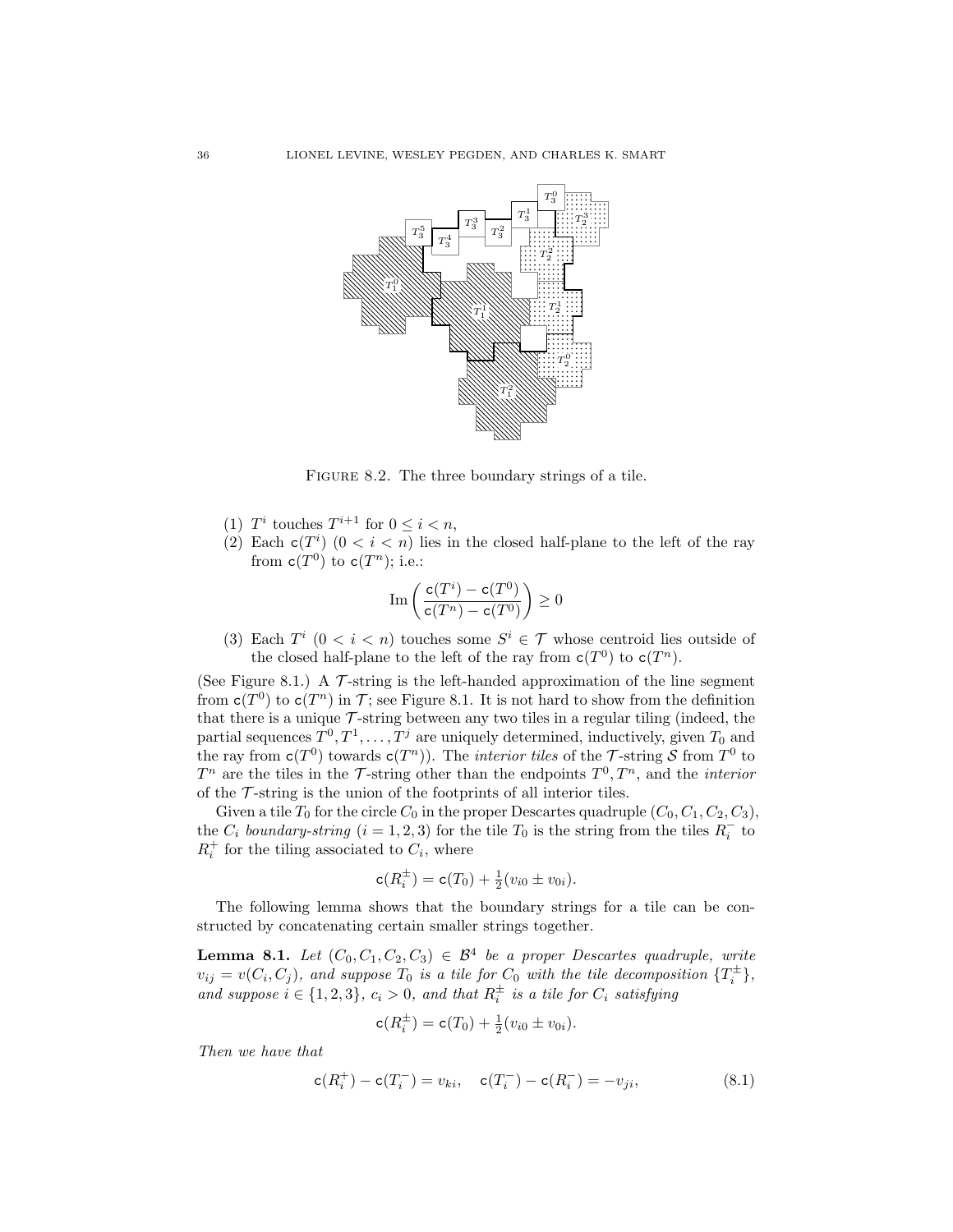and the  $(R_i^- + \Lambda_{C_i})$ -string from  $R_i^-$  to  $R_i^+$  is the concatenation of the  $(R_i^- + \Lambda_{C_i})$ strings from  $R_i^-$  to  $T_i^-$  and from  $T_i^-$  to  $R_i^+$ , respectively.

Note that [\(8.1\)](#page-35-0) implies via Lemma [5.3](#page-20-1) that the tiles  $T_i^-$  and  $R_i^+$  both lie in tiling  $R_i^- + \Lambda_{C_i}$  , ensuring that the referenced strings are well defined.

It is not hard at this point to use the lattice rules to strengthen Lemma [8.1,](#page-35-1) to show inductively that the strings from  $R_i^-$  to  $T_i^-$  and from  $T_i^-$  to  $R_i^+$  are themselves boundary strings of subtiles (when they have more than two tiles). This induction also gives, for example, that the interior tiles of a boundary string for  $T_0$  lie in  $T_0$ , as seen in Figure [8.2.](#page-35-2) We postpone this calculation until the next section, however, when we are prepared to simultaneously show that the strings have important compatibility properties with respect to our odometer construction.

*Proof of Lemma [8.1.](#page-35-1)* The offsets in  $(8.1)$  result from a straightforward calculation using  $(5.1)$ ; for convenience, note that, referring to the same tile collection  $(7.3)$ used in the proof of Lemma [7.3](#page-27-0) (see Figure [7.1\)](#page-27-1) one can check that  $R_i^+ = R_i^1$ ,  $R_i^- = R_i^0$  in that decomposition.

Examining the definition of a string, we see that the statement regarding the concatenation fails only if the interior of the triangle  $\triangle c(T_i^-) c(R_i^-) c(R_i^+)$  contains the center of some tile in the tiling  $T_i^- + \Lambda_{C_i}$ . However, the lattice generated by  $-v_{ji}$  and  $v_{ki}$  has determinant

$$
\frac{1}{2} \left( \overline{v_{ik}} v_{ji} + v_{ik} \overline{v_{ji}} \right) = c_i
$$

by the lattice rules [\(5.1\)](#page-18-6). In particular, the triangle  $\Delta c(T_i^-)c(R_i^-)c(R_i^+)$  has area  $\frac{1}{2}c_i$ . Thus the lemma follows from the fact that any triangle of area half the determinant of a lattice containing its three vertices can contain no other points of the lattice. (This is a special case of Pick's theorem, for example.)  $\Box$ 

The following topological lemma allows us to analyze tile interfaces – and, in particular, odometer interfaces – using only 180◦ symmetry.

<span id="page-36-0"></span>**Lemma 8.2.** If R and S are tiles in the tiling  $\mathcal{T} = T_0 + \Lambda_{C_0}$  corresponding to the circle  $C_0 \in \mathcal{B}$  with  $c_0 \geq 1$ , then the intersection of the interiors of the T-string R from R to S and the  $\mathcal T$ -string S from S to R contains a path in  $\mathbb Z[i]$  from R to S.

*Proof.* We consider the graph G on  $\mathcal T$  where  $T, T'$  are adjacent if they touch. G is isomorphic to the graph of the triangular lattice unless  $c_0 = 1$ , in which case the lemma is easy to verify directly.

For the former case, we draw  $G$  in the plane by placing each vertex at the center of the corresponding tile, and drawing straight line segments between adjacent vertices of  $G$ ; the result is a planar embedding of  $G$  which is affine-equivalent to the equilateral triangle embedding of the triangular lattice.

We now consider the sequences  $F^0, F^1, \ldots, F^k$  of faces of G through which the line segment from  $c(R)$  to  $c(S)$  passes, in order. If we associate to each F the point  $\rho(F)$  in  $\mathbb{Z}[i]$  lying in the intersection of the three tiles of F, then the consecutive faces  $F^i$  and  $F^{i+1}$  either share an edge corresponding to touching tiles  $T \in \mathcal{R}, T' \in \mathcal{S}$ , or they share a vertex corresponding to a tile in both  $R$  and  $S$ ; in either case, there is a path in  $\mathbb{Z}[i]$  from  $\rho(F)$  to  $\rho(F')$  lying in the intersection of the interiors of S and R. Concatenating these paths consecutively, we get a walk in  $\mathbb{Z}[i]$  from  $\rho(F^0)$ to  $\rho(F^k)$ , lying in the intersection of the interiors of  $\mathcal R$  and  $\mathcal S$ .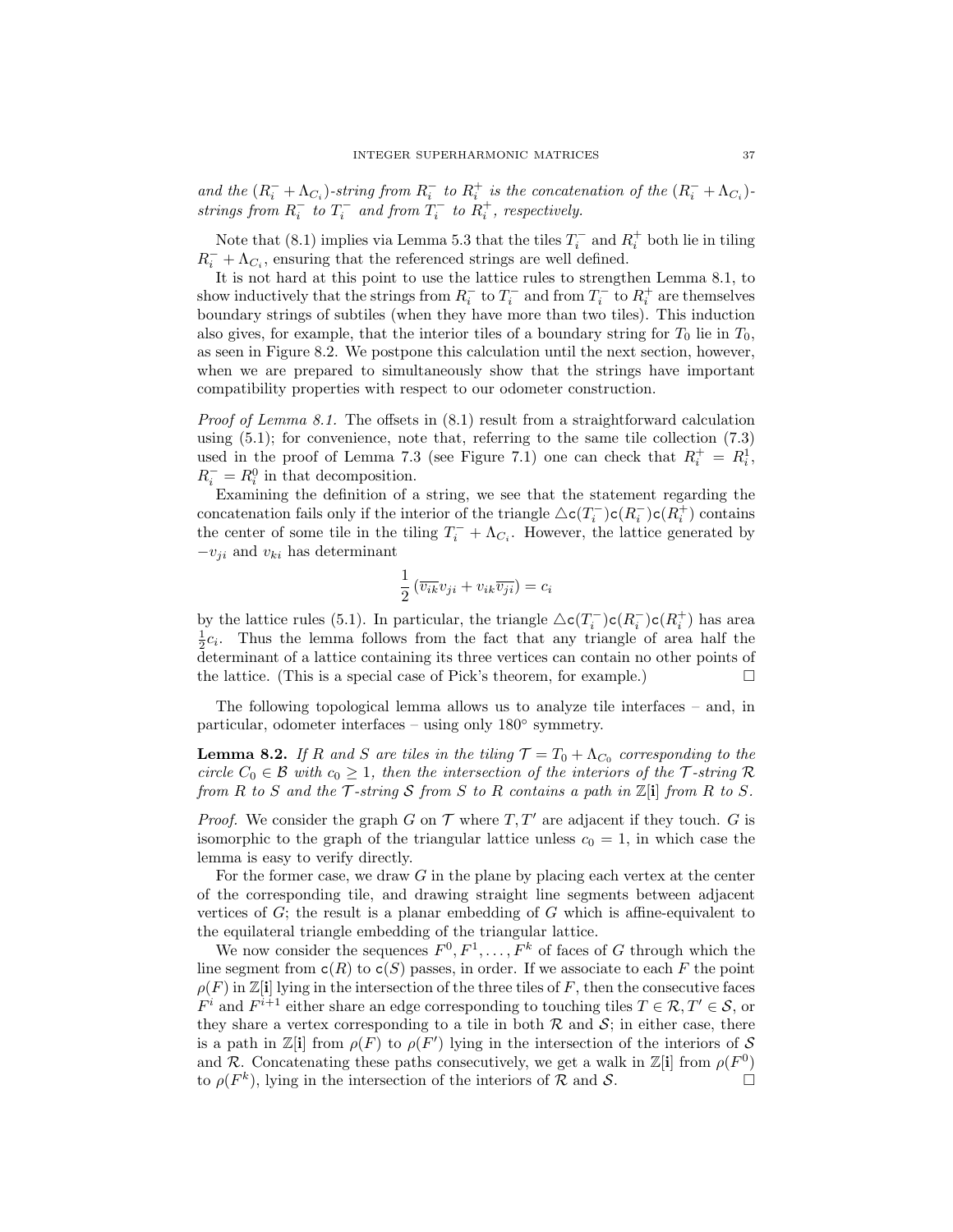#### 9. TILE ODOMETERS

<span id="page-37-0"></span>In this section we attach function data to our tiles. Since we are no longer concerned with topological issues, our definition of a tile as a set of squares  $s_x$  is no longer useful, and from here on we identify a tile  $T$  with the vertex set of its footprint graph,  $\bigcup_{s_x \in T} s_x \subset \mathbb{Z}[i]$ . In particular,  $T \cap T'$  is now denotes a subset of  $\mathbb{Z}[\mathbf{i}]$  rather than a set of squares.

9.1. **Basic definitions.** A *partial odometer* is a function  $h: T \to \mathbb{Z}$  with a finite domain  $T \subseteq \mathbb{Z}^2$ . We write  $T(h)$  for the domain of h, and  $\mathbf{s}(h) \in \mathbb{C}$  for the slope of h, which is the average of

$$
\frac{1}{2}(h(x+1) - h(x) + h(x+1+1) - h(x+1)) +
$$
  

$$
\frac{1}{2}(h(x+1) - h(x) + h(x+1+1) - h(x+1))
$$
(9.1)

over squares  $\{x, x+1, x+1, x+1+1\} \subseteq T$ ; this is a measure of an average gradient for h. Note that the slope is not defined when  $T$  is a singleton. We say that two partial odometers  $h_1$  and  $h_2$  are translations of one another if

<span id="page-37-2"></span>
$$
T(h_1) = T(h_2) + v \text{ and } h_1(x) = h_2(x+v) + a \cdot x + b,
$$
 (9.2)

for some  $v, a \in \mathbb{Z}^2$  and  $b \in \mathbb{Z}$ .

**Definition 9.1.** We say that two partial odometers  $h_1$  and  $h_2$  are *compatible* if  $h_2 - h_1 = c$  on  $T(h_1) \cap T(h_2)$  for some constant c, which we call the *offset constant* for the pair  $(h_1, h_2)$ , or if  $T(h_1) \cap T(h_2) = \emptyset$ .

When the offset constant is 0, or in the second case, we write  $h_1 \cup h_2$  for the common extension of the  $h_i$  to the union of their domains. The next lemma allows us to glue together pairwise compatible partial odometers. Recall we have defined a tiling as a collection of tiles T such that every square  $s_x = \{x, x+1, x+i, x+1+i\}$  of  $\mathbb{Z}^2$ is contained in exactly one element of  $\mathcal{T}$ .

<span id="page-37-3"></span>**Lemma 9.2.** If  $H$  is a collection of pairwise compatible partial odometers such that  $\mathcal{T} = \{T(h) : h \in \mathcal{H}\}\$ is a hexagonal tiling, then there is a function  $g : \mathbb{Z}^2 \to \mathbb{Z}$ , unique up to adding a constant, which is compatible with every  $h \in \mathcal{H}$ .

*Proof.* Since  $\mathcal T$  is a hexagonal tiling, its intersection graph G is a planar triangulation, and each face  $\{h_0, h_1, h_2\}$  of G corresponds to a touching triple of tiles  $T(h_i)$ with  $T(h_0) \cap T(h_1) \cap T(h_2) \neq \emptyset$ . In particular, writing  $d(h_i, h_j)$  for the constant value of  $h_i - h_j$  on  $T(h_i) \cap T(h_j)$ , we have  $d(h_0, h_1) + d(h_1, h_2) + d(h_2, h_1) = 0$ . It follows that the sum of  $d$  over any cycle is zero and therefore that  $d$  can be written the gradient of a vertex function  $f : \mathcal{T} \to \mathbb{Z}$  which is unique up to additive constant. Now fix any  $h_0 \in \mathcal{H}$  and set  $g(x) = h_0(x - y) + f(T(h))$  on  $x \in T(h)$ , where  $y \in \mathbb{Z}^2$ is the translation such that  $T(h) = T(h_0) + y$ .

Our goal is to associate a partial odometer  $h$ , unique up to odometer translation  $(9.2)$ , to every circle  $C \in \mathcal{B}$ .

<span id="page-37-1"></span>**Definition 9.3.** A partial odometer  $h_0 : T_0 \to \mathbb{Z}$  is a tile odometer for  $C_0 \in \mathcal{B}$  if  $T_0$  is a tile for  $C_0$  and either:

•  $C_0 = (0, \pm 1)$  (so  $T_0$  is a singleton),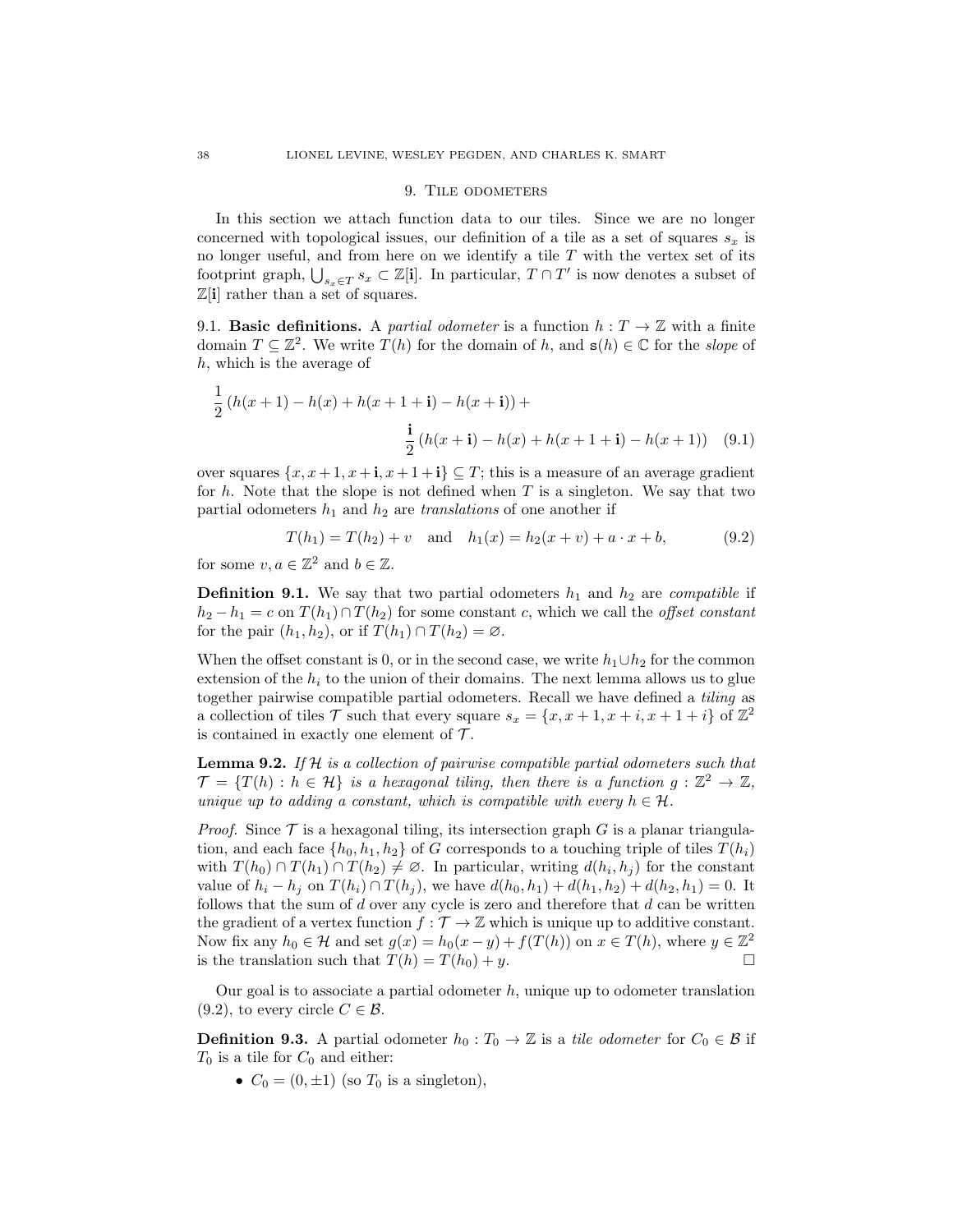- $C_0 = (1, 1 + 2z)$  for some  $z \in \mathbb{Z}[i]$ , and h is any translation of the partial odometer  $h' : \{0, 1, \mathbf{i}, 1 + \mathbf{i}\} \to \mathbb{Z}$  given by  $h(0) = h(1) = h(\mathbf{i}) = 0$ ,  $h(1 + i) = Im(z)/2$ , or
- $(C_0, C_1, C_2, C_3) \in \mathcal{B}^4$  is a proper Descartes quadruple,  $C_i = (c_i, z_i), a_{ij} =$  $a(C_i, C_j), v_{ij} = v(C_i, C_j),$  and

$$
h_0 = h_1^+ \cup h_1^- \cup h_2^+ \cup h_2^- \cup h_3^+ \cup h_3^-, \tag{9.3}
$$

where  $h_i^{\pm}$  is a tile odometer for  $C_i$  such that

$$
\mathbf{c}(T(h_i^{\pm})) - \mathbf{c}(T(h_0)) = \pm \frac{1}{2}(v_{kj} - \mathbf{i}v_{kj}),
$$

and

 $c_i = 0$  or  $\mathbf{s}(h_i^{\pm}) - \mathbf{s}(h_0) = \pm \frac{1}{2}(a_{kj} + \mathbf{i}a_{kj}),$ 

for all rotations  $(i, j, k)$  of  $(1, 2, 3)$ .

We call the  $h_i^{\pm}$ 's the *subodometers* of  $h_0$ .

When  $T_1, ..., T_n$  is a sequence of tiles such  $T_k$  is a subtile of  $T_{k+1}$ , we call  $T_1$ an ancestor tile of  $T_n$ . Restrictions  $h/T$  of odometers to ancestor tiles T of  $T(h)$ are called *ancestor odometers* of  $h_0$ . The following lemma asserts that this makes sense:

**Lemma 9.4.** If  $h_0: T_0 \to \mathbb{Z}$  is a tile odometer for  $C_0$  and the tile T for the circle  $C \in \mathcal{B}$  is an ancestor of  $T_0$ , then  $h_0|T$  is a tile odometer for C.

By induction, tile odometers are easily seen to be centrally symmetric:

**Lemma 9.5.** If h is a tile odometer with domain T, then  $x \mapsto h(-x)$  with domain  $-T$  is a translation of h.  $\square$ 

Our main goal in this section is to prove inductively that each circle  $C \in \mathcal{B}$  has an associated tile odometer. (Note that, inductively, the definition immediately gives that tile odometers for a given circle are unique up to odometer translation.) However, before proving that circles in  $\beta$  do have tile odometers, we will prove that tile odometers must have certain compatibility properties when they do exist.

Given a proper Descartes quadruple  $(C_0, C_1, C_2, C_3)$  with  $c_0 > 0$ , we say that tile odometers  $h_0$  and  $h'_0$  for  $C_0$  are *left-lattice adjacent* if

$$
c(T(h'_0)) - c(T(h_0)) = \pm v_{i0}
$$
  

$$
s(h'_0) - s(h_0) = \pm a_{i0}
$$

for some  $i \in \{1,2,3\}$  (with matching signs, as usual) and similarly *right-lattice* adjacent if

$$
c(T(h'_0)) - c(T(h_0)) = \pm v_{0i}
$$
  

$$
s(h'_0) - s(h_0) = \pm a_{0i}.
$$

for some  $i \in \{1,2,3\}$ . Given tile odometers  $h_0$  and  $h_i$  for  $C_0$  and  $C_i$   $(i = 1,2,3)$ , we say that  $h_i$  is *subtile-lattice adjacent* to  $h_0$  if

$$
\mathbf{c}(T(h_i)) - \mathbf{c}(T(h_0)) = \mathbf{i}^s \frac{1}{2}(v_{i0} + v_{0i})
$$
  
 
$$
\mathbf{s}(h_i) - \mathbf{s}(h_0) = (-\mathbf{i})^s \frac{1}{2}(a_{i0} + a_{0i}).
$$

for some  $s \in \{0, 1, 2, 3\}$ . Note that the subtile-lattice adjacency relationship is not symmetric.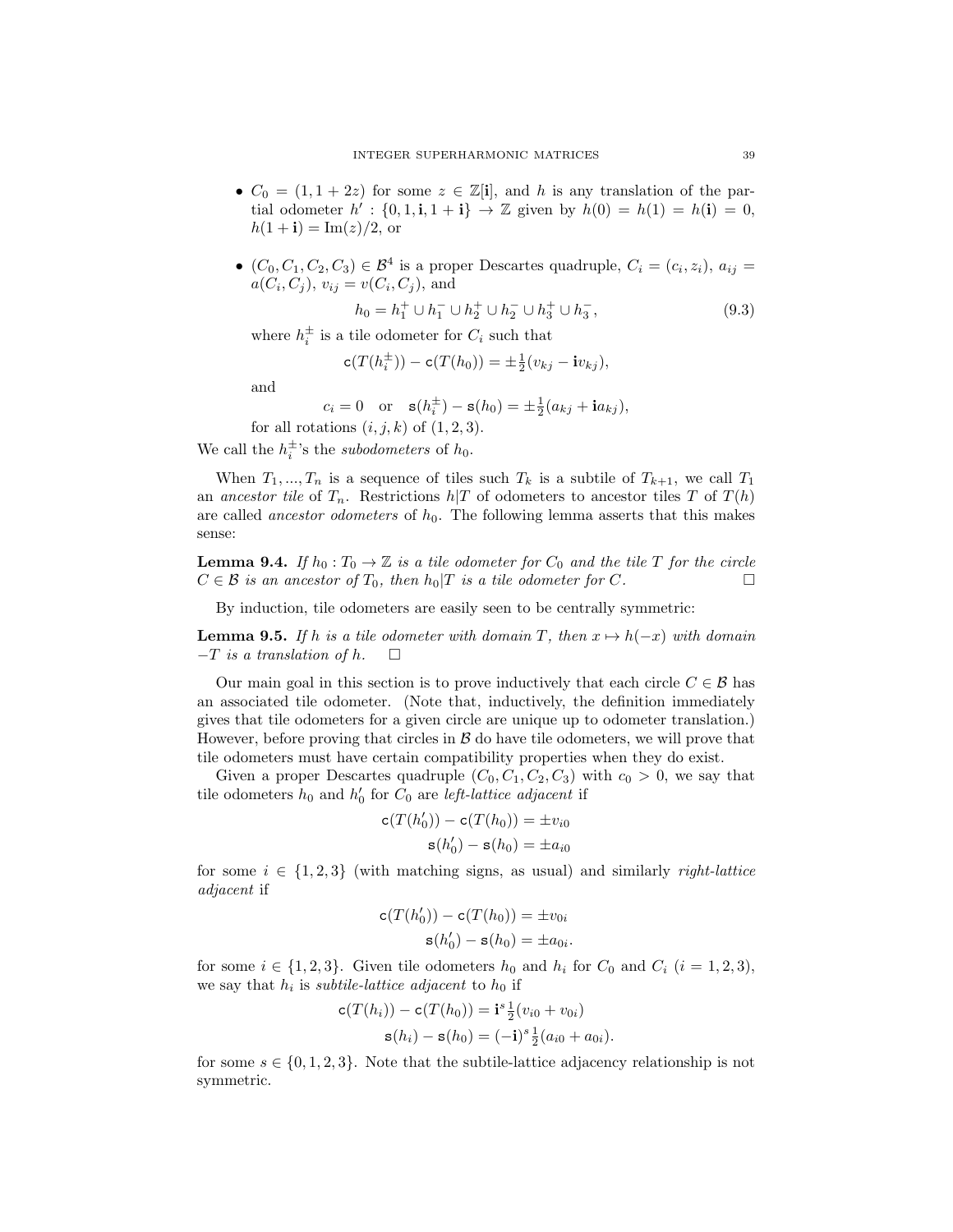9.2. Outline of construction. The essential difference between the induction in Section [7](#page-24-0) and the argument we are forced to carry out in this section is that the odometer analog of [\(T2\)](#page-27-4) in Lemma [7.3](#page-27-0) is false; tile odometers are not 90◦ symmetric in a straightforward way. In particular, we cannot build a  $\Lambda_C$ -periodic global odometer using that inductive argument. (Instead, that argument would give an  $i\Lambda_C$  periodic function, which does not have the correct growth to be an odometer for C. These  $i\Lambda_C$  functions are interesting in their own right, however.)

Note that Definition [9.3](#page-37-1) is analogous to Definition [7.1,](#page-25-0) and that left-lattice adjacency and subtile-lattice adjacency as defined here correspond for the domains of  $h_0$  and  $h'_t$  ( $t = 0, 1, 2, 3$ ) to the two types of pairwise tile relationships which were seen in  $(T3)$  and  $(T4)$  of Lemma [7.3.](#page-27-0) However, as the proof of  $(T4)$  ends with an application of 90° symmetry, the inductive argument of Section [7](#page-24-0) can actually be adapted to the cases of right-lattice adjacency and subtile-lattice adjacency of tile-odometers, but not left-lattice adjacency. This adaptation is carried out in Lemma [9.6,](#page-39-0) below, which shows that right-lattice adjacency and subtile-lattice adjacency do indeed reduce, inductively, to (subtile- or left-lattice) adjacencies among smaller tile odometers.

The main innovation in this section is then to make use of boundary strings to establish the compatibility of left-lattice adjacent tile odometers (Lemmas [9.7](#page-40-0) and [9.8\)](#page-41-0). Once left-lattice adjacency is handled, the reduction from the adapatation of the tile argument described above implies that right-lattice and subtile-lattice adjacent tile odometers are also compatible (Lemma [9.9\)](#page-43-1). Finally, this allows us to prove that tile odometers exist for each circle (Lemma [9.10\)](#page-43-2).

9.3. Adapting the tile argument. Here we adapt the tile argument to reduce right- and subtile-lattice adjacency to subtile- and left-lattice adjacency among smaller tile odoemters.

<span id="page-39-0"></span>**Lemma 9.6.** If the tile odometers h and  $h_0$  are right-lattice adjacent, then any subodometer of h intersecting  $h_0$  is subtile-lattice adjacent to  $h_0$ . Similarly, if the tile odometer h is subtile-lattice adjacent to  $h_0$ , then for any subodometer  $h_i^{\pm}$  of  $h_0$  which intersects h, either  $h, h_i^{\pm}$  are left-lattice adjacent, or h is subtile-lattice adjacent to  $h_i^{\pm}$ , or  $h_i^{\pm}$  is subtile-lattice adjacent to h.

*Proof.* Recall the tiles  $R_i^t$  defined in [\(7.3\)](#page-26-0) from the proof of Lemma [7.3,](#page-27-0) as shown in Figure [7.1;](#page-27-1) each  $R_i^t$  is defined by

$$
R_i^0 = T_i^+ + v_{0k}
$$
  
\n
$$
R_i^1 = T_i^+ - v_{0j}
$$
  
\n
$$
R_i^2 = T_i^- - v_{0k}
$$
  
\n
$$
R_i^3 = T_i^- - v_{0j}
$$

where  $(i, j, k)$  is a rotation of  $(1, 2, 3)$ . We define for each  $R_i^t$  a translation  $h_i^t$  of the tile odometer for the circle  $C_i$  whose domain is  $R_i^t$ , by

$$
c(h_i^0) = c(h_i^+) + v_{0k}
$$
  
\n
$$
c(h_i^1) = c(h_i^+) - v_{0j}
$$
  
\n
$$
c(h_i^2) = c(h_i^-) - v_{0k}
$$
  
\n
$$
c(h_i^3) = c(h_i^-) + v_{0j}
$$
  
\n
$$
c(h_i^3) = c(h_i^-) + v_{0j}
$$
  
\n
$$
s(h_i^2) = s(h_i^-) - a_{0k}
$$
  
\n
$$
s(h_i^3) = s(h_i^-) + a_{0j}
$$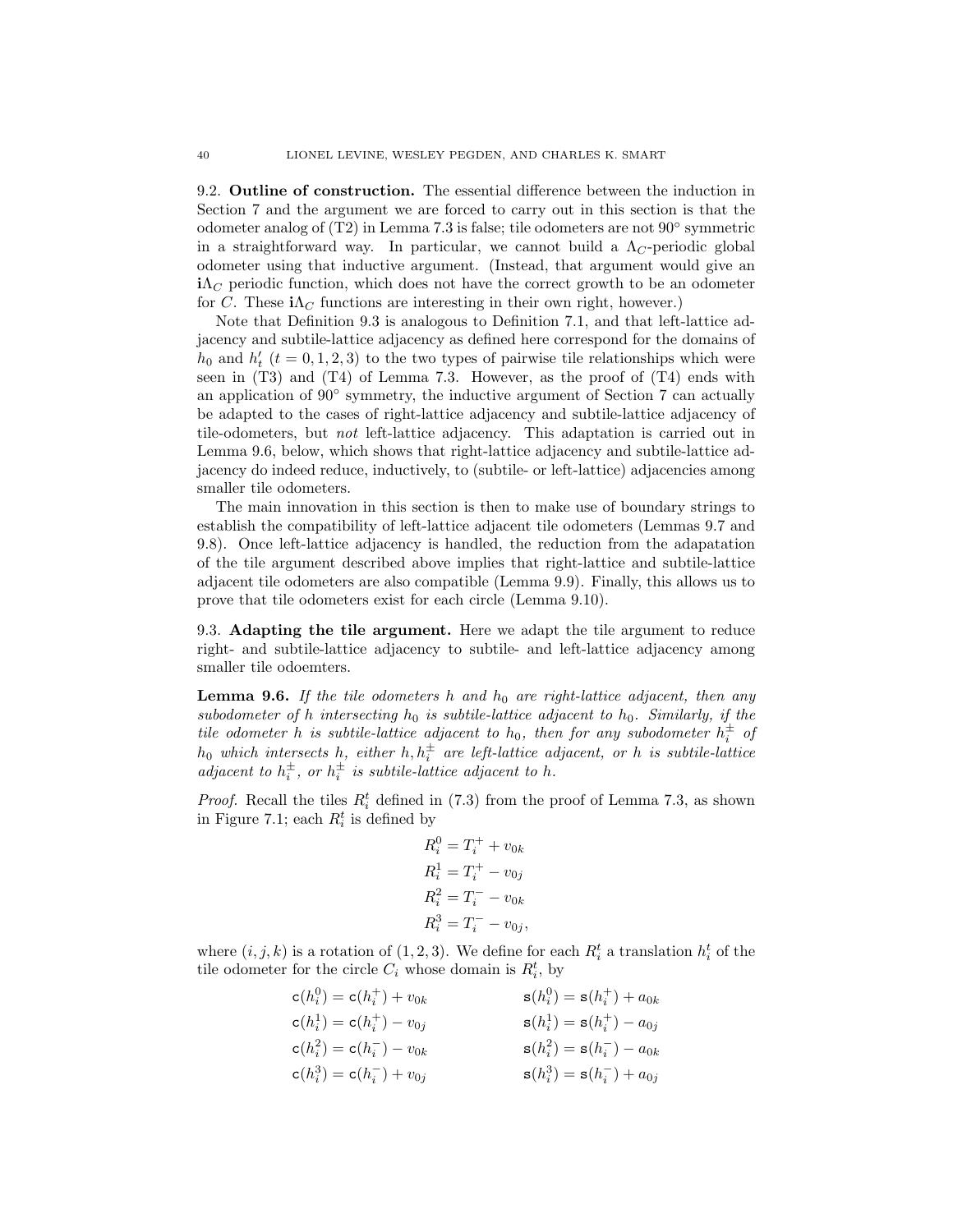

<span id="page-40-1"></span>FIGURE 9.1. Verifying a boundary string.

We know from  $(T4)$  and the application in Section [7](#page-24-0) of Lemma [6.1](#page-21-1) that the boundary of  $T_0$  is covered by the  $R_i^t$ 's. Thus, to prove the first part of the lemma, it is sufficient to show compatibility of  $h_0$  with the  $h_i^t$ . And by part [\(T6\)](#page-28-2) of Lemma [7.3,](#page-27-0) it is sufficient to show compatibility of tile odometers  $h_i^{\pm}$  and  $h_s^t$  whose domains are drawn as touching in Figure [7.1.](#page-27-1) It can be checked by hand using the lattice rules [\(5.1\)](#page-18-6) that such a pair  $h_i^{\pm}$  and  $h_s^t$  are either left-lattice adjacent or subtile-lattice adjacent, proving the full statement of the lemma, since the  $h_s^t$  include all odometers which are subtile-lattice adjacent to  $h_0$ .

Looking ahead, if we knew left-lattice adjacent tile odometers to be compatible, then by induction, Lemma [9.6](#page-39-0) would give compatibility of right-lattice adjacent and subtile-lattice adjacent odometers as well. Indeed, we will give this as Lemma [9.9,](#page-43-1) below.

9.4. Using boundary strings for left-lattice adjacency. Unlike the argument for tiles, we can not apply 90<sup>°</sup> symmetry and  $v_{0i} = iv_{i0}$  to add the case of left-lattice adjacent tile odometers to Lemma [9.6,](#page-39-0) since odometers are only 180◦ symmetric in general. Instead, we will express the shared boundary of the touching tiles in terms of boundary strings, and inductively use the compatibility of the restrictions of the odometers to the tiles making up the boundary strings.

To do this, we first need to strengthen our notion of boundary string: We say a partial odometer respects a string when its domain includes all tiles of the string, and its restrictions to those tiles are tile odometers which are consecutively leftlattice adjacent.

<span id="page-40-0"></span>**Lemma 9.7.** Suppose  $(C_0, C_1, C_2, C_3)$  is a proper Descartes quadruple,  $h_0$  is a tile odometer for the circle  $C_0$  with domain  $T_0$ , and write  $v_{ij} = v(C_i, C_j)$ . For each  $i = 1, 2, 3$  for which  $c_i > 0$ , we have that if  $R_i^{\pm}$  are the endpoints of the  $C_i$  boundary string R for  $T_0$  and  $h_{R_i^{\pm}}$  is a tile odometer for  $C_i$  with domain  $R_i^{\pm}$ , which satisfies

$$
\mathbf{s}(h_{R_i^{\pm}}) - \mathbf{s}(h_0) = \frac{1}{2}(v_{i0} \pm v_{0i}),
$$

then  $h_{R_i^+}$  and  $h_{R_i^-}$  are each subtile-lattice adjacent to  $h_0$ , and  $h_0 \cup h_{R_i^+} \cup h_{R_i^-}$ respects the  $C_i$  boundary string of  $T_0$ .

Proof. Recall from the definition of boundary strings that

$$
\mathsf{c}(R_i^{\pm}) - \mathsf{c}(T_0) = \frac{1}{2}(v_{i0} \pm v_{0i}).
$$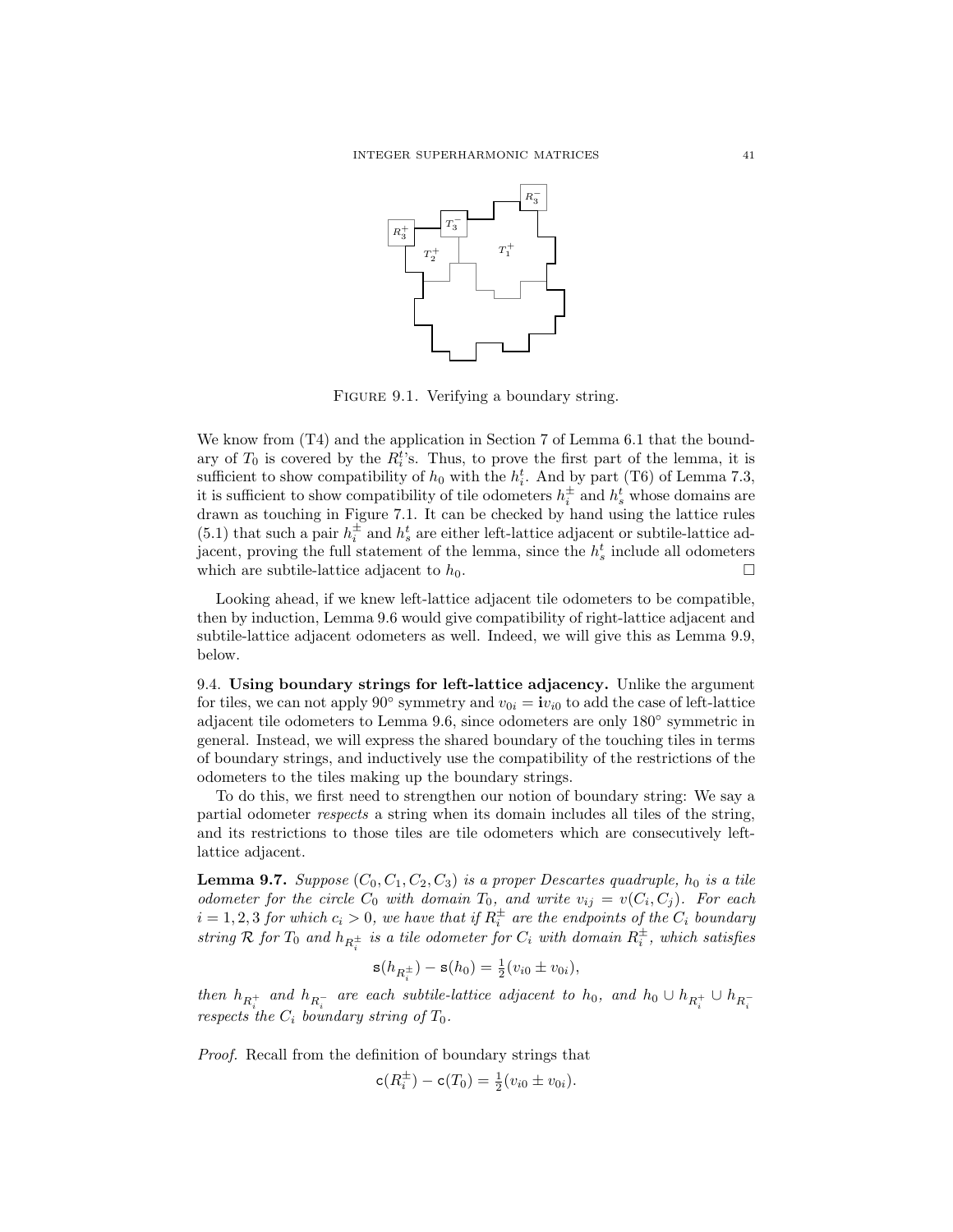Thus each  $h_{R_i^{\pm}}$  is subtile-lattice adjacent to  $h_0$  as claimed. Moreover, Lemma [8.1](#page-35-1) gives

<span id="page-41-1"></span> $c(R_i^+) - c(T_i^-) = v_{ki}$  and  $c(T_i^-) - c(R_i^-) = -v_{ji}.$  (9.4)

In particular, for  $i = 1$ , then our assumption that  $c_1 > c_2, c_3$  implies that  $R_1^-, T_i^-, R_1^+$ are a triple of consecutively touching tiles in a tiling of  $T_1^-$  under the lattice generated by  $\{v_{41}, v_{21}, v_{31}\}$ ; this is already sufficient to imply that they form a string (either from  $R_1^-$  to  $R_1^+$  or vice versa), and the sign in [\(5.1e\)](#page-18-5) implies that they are the string from  $R_1^-$  to  $R_1^+$ . Moreover, since

$$
\mathbf{s}(h_1^-) - \mathbf{s}(h_0) = -\frac{1}{2}(a_{32} + \mathbf{i}a_{32}),
$$

we can calculate using the lattice rules [\(5.1\)](#page-18-6) that

<span id="page-41-2"></span>
$$
\mathbf{s}(h_{R_1^+}) - \mathbf{s}(h_i^-) = a_{31}, \quad \mathbf{s}(h_1^-) - \mathbf{s}(h_{R_1^-}) = -a_{21}, \tag{9.5}
$$

and [\(9.4\)](#page-41-1) and [\(9.5\)](#page-41-2) together give that  $h_{R_i^-}, h_{T_1^-}, h_{R_i^+}$  are consecutively left-lattice adjacent; thus  $h_0 \cup h_{R_i^+} \cup h_{R_i^-}$  respects the string.

The cases  $i = 2, 3$  require the induction hypothesis and, since they are similar, we handle only the case  $i = 3$ . Decomposing  $h_0$  according to tile odometers  $h_i^{\pm}$  on tiles  $T_i^{\pm}$  according to Definition [9.3](#page-37-1) and using the lattice rules [\(5.1\)](#page-18-6), we check that

$$
\begin{aligned}\n\mathbf{c}(R_3^+) - \mathbf{c}(T_2^+) &= \frac{1}{2}(v_{32} - v_{23}) \quad \text{and} \quad \mathbf{c}(T_3^-) - \mathbf{c}(T_2^+) = \frac{1}{2}(v_{32} + v_{23}), \\
\mathbf{s}(h_{R_3^+}) - \mathbf{s}(h_2^+) &= \frac{1}{2}(a_{32} - a_{23}) \quad \text{and} \quad \mathbf{s}(h_3^-) - \mathbf{s}(h_2^+) = \frac{1}{2}(a_{32} + a_{23}),\n\end{aligned}
$$

(see Figure [9.1\)](#page-40-1). In particular, the string  $S'$  from  $T_3^-$  to  $R_3^+$  is the  $C_3$  boundary string of  $T_2^+$ , and by induction,  $h_0 \cup h_{R_i^+} \cup h_{R_i^-}$  respects this string. In exactly the same way, we can check that the string  $S$  from  $R_3^-$  to  $T_3^-$  is the  $C_3$  boundary string of  $T_1^+$ , and is respected by  $h_0 \cup h_{R_i^+} \cup h_{R_i^-}$ . By Lemma [8.1,](#page-35-1) the  $C_3$ -string for  $T_0$ is the concatenation of S and S', and this string is respected by  $h_0 \cup h_{R_i^+} \cup h_{R_i^-}$ since all pairs of consecutive tiles in the concatenation are already consecutive tiles in either  $S$  or  $S'$ .

We now prove the compatibility of left-lattice adjacent odometers:

<span id="page-41-0"></span>**Lemma 9.8.** If the odometer  $h'_0$  for  $C_0$  is left-lattice adjacent to  $h_0$ , then  $h'_0$  and  $h_0$  are compatible. Moreover, if  $c_i > 1$ , where  $c(T(h'_0)) - c(T(h_0)) = \pm v_{i0}$ , then any vertex in  $T(h_0) \cap T(h'_0)$  lies, together with all of its lattice neighbors, in the union of the domains of some pair of proper ancestor odometers of  $h_0$  and  $h'_0$  which are pairwise left-lattice adjacent.

*Proof.* If  $c_i = 0$  then  $C_0$  is a Ford circle and this lemma is easy to verify from the construction in Section [4.2,](#page-9-1) so we may assume  $c_i > 0$ .

From the definition of left-lattice adjacency, we have without loss of generality that  $h'_0(x) = h_0^i(x) = h_0(x - v_{i0}) + a_{i0} \cdot x$  of  $h_0$  with domain  $T_0^i = T_0 + v_{i0}$ , and we let  $R_i$  and  $S_i$  be tiles for  $C_i$  satisfying

$$
\mathbf{c}(R_i) - \mathbf{c}(T_0) = \frac{1}{2}(v_{i0} - v_{0i}),
$$
  

$$
\mathbf{c}(S_i) - \mathbf{c}(T_0) = \frac{1}{2}(v_{i0} + v_{0i}).
$$

From Lemma [7.3,](#page-27-0) we know that  $R_i^-, T_0, T_0^i$  and  $R_i^+, T_0, T_0^i$  are both touching triples; in particular, the intersection of  $T_0$  and  $T_0^i$  is a path from  $S_i$  to  $R_i$ . Therefore, let  $\mathcal{R} = R_i^0, R_i^1, \ldots, R_i^t$  and  $\mathcal{S} = S_i^0, S_i^1, \ldots, S_i^t$  be the string from  $R_i^- = R_i^0$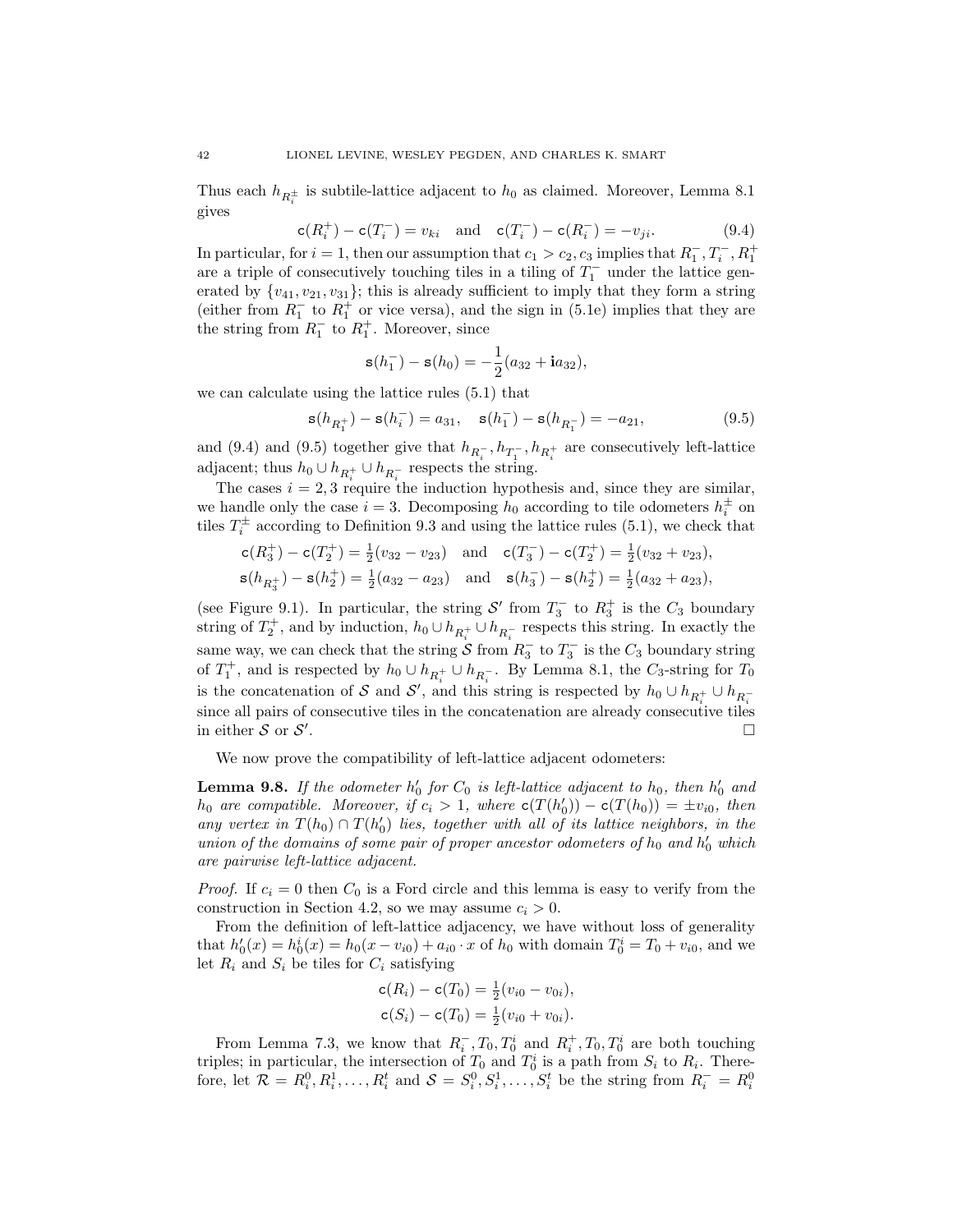

<span id="page-42-0"></span>FIGURE 9.2. Verifying tiling  $T_{C_0}$  by  $\Lambda_{C_0}$  using boundary strings.

to  $R_i^+ = R_i^t$  and the string from  $R_i^+ = S_i^0$  to  $R_i^- = S_i^t$ , respectively; note that they are equivalent under a central reflection (Figure [9.2\)](#page-42-0). Lemma [9.7](#page-40-0) guarantees that the interiors of R and S lie in  $T_0$  and  $T_0 + v_{i0}$ , respectively. By Lemma [8.2,](#page-36-0) the intersection of the interiors of R and S contains a simple path from from  $S_i$  to  $R_i$ , so  $T_0 \cap T_0^i$  equals the intersection of the interiors of R and S. So it suffices to show that each restriction for each pair of touching  $R_i^{\ell_1}, S_i^{\ell_2}$  from R and S that  $h_0|R_i^{\ell_1}$  and  $h_0|S_i^{\ell_2}$  are left-lattice adjacent (thus compatible by induction). Note that  $c_i > 1$  implies that there is no vertex in  $\mathbb{Z}^2$  which lies in the intersection of 4 tiles in a  $T_i + \Lambda_{C_i}$  tiling of  $\mathbb{Z}^2$ , justifying the Moreover clause.

We let  $h_{R_i^{\pm}}$  be defined as in Lemma [9.7,](#page-40-0) and let  $f_0^i = h_0 \cup h_{R_i^-} \cup h_{R_i^+}$  and  $f_1^i = h_0^i \cup h_{R_i^+} \cup h_{R_i^+}$ , which, by Lemma [9.7](#page-40-0) and inductive application of Lemma [9.9,](#page-43-1) below, to the sublattice adjaceny of  $h_{R_i^{\pm}}$  to  $h_0$ , are well-defined partial odometers which respect the strings  $R$  and  $S$ , respectively. Considering now touching tiles  $R_i^{\ell_1}$  and  $S_i^{\ell_2}$  from  $\mathcal R$  and  $\mathcal S$ , respectively, we see that

$$
R_i^{\ell_1}, R_i^{\ell_1 - 1}, \dots, R_i^0 = S_i^t, S_i^{t-1}, \dots, S_i^{\ell_2}
$$

is a sequence of  $(\ell_1 + \ell_2 + 1 - t)$  tiles where each consecutive pair  $U^m, U^{m+1}$  in the sequence forms a two-tile string which is respected either by  $f_0^i$  or  $f_1^i$ . In particular, let  $C_i^1, C_i^2, C_i^3$  be the parents of  $C_i$  in clockwise order. For each pair  $U^m, U^{m+1}$ which is respected by  $f_{q_m}^i$   $(q_m \in \{0,1\})$ , we have for some n (which may vary with  $m$ ) that

$$
\mathbf{s}(f_{q_m}^i | U^{m+1}) - \mathbf{s}(f_{q_m}^i | U^m) = \pm a(C_i, C_i^n), \quad \text{where}
$$
\n(9.6)

$$
c(U^{m+1}) - c(U^m) = \pm v(C_i, C_i^n). \tag{9.7}
$$

We now have

$$
\pm v(C_i, C_i^n) = \mathsf{c}(S_i^{\ell_2}) - \mathsf{c}(R_i^{\ell_1}) = \sum_m (\mathsf{c}(U^{m+1}) - \mathsf{c}(U^m))
$$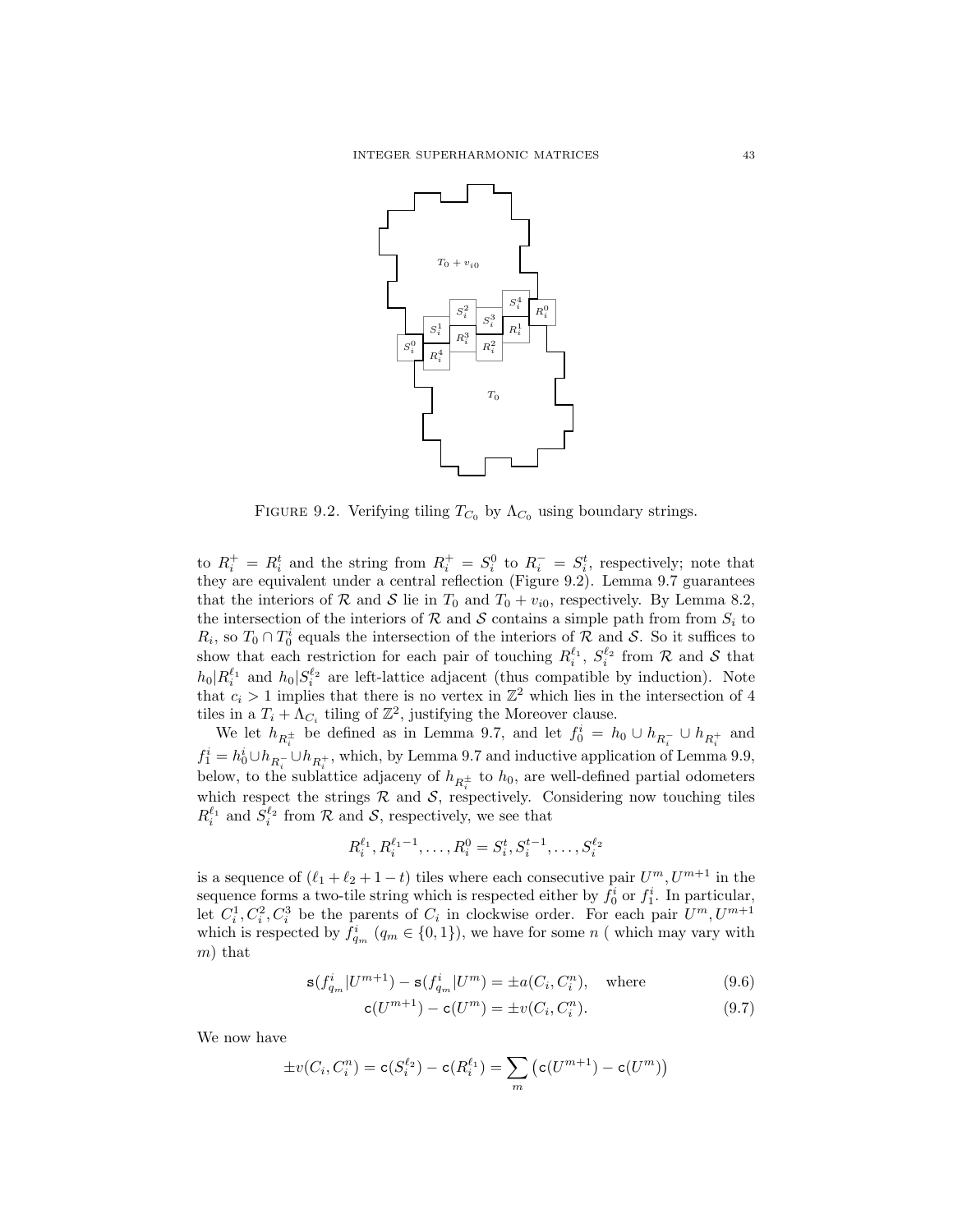implies that

$$
\mathbf{s}(f_1^i|S_i^{\ell_2})-\mathbf{s}(f_0^i|R_i^{\ell_1})=\sum_m\left(\mathbf{s}(f_{q_m}^i|U^{m+1})-\mathbf{s}(f_{q_m}^i|U^m)\right)=\pm a(C_i,C_i^n).
$$

In particular,  $f_1^i | S_i^{\ell_2}$  and  $f_0^i | R_i^{\ell_1}$  are left-lattice adjacent.

As noted earlier, Lemma [9.6](#page-39-0) now gives us the following:

<span id="page-43-1"></span>**Lemma 9.9.** If h is a tile odometer which is right-lattice or subtile-lattice adjacent to the tile odometer  $h_0$ , then h and  $h_0$  are compatible.

9.5. Existence of tile odometers. We conclude with the following.

<span id="page-43-2"></span>**Lemma 9.10.** Every circle  $C_0 \in \mathcal{B}$  has a tile odometer  $h_0 : T_0 \to \mathbb{Z}$ .

*Proof.* In light of Section [4,](#page-9-0) we may assume that  $(C_0, C_1, C_2, C_3)$  is a proper Descartes quadruple with  $c_1 \geq c_2 > 1$ . Copying the proof of Lemma [7.2,](#page-26-1) we easily obtain tile odometers  $h_i^{\pm}$  for each circle  $C_i$  such that

$$
\mathbf{c}(T(h_i^{\pm})) - \mathbf{c}(T_0) = \pm \frac{1}{2}(v_{kj} - \mathbf{i}v_{kj}),
$$

and

$$
c_i = 0
$$
 or  $\mathbf{s}(h_i^{\pm}) - \mathbf{s}(h_0) = \pm \frac{1}{2}(a_{kj} + i a_{kj}),$ 

for all rotations  $(i, j, k)$  of  $(1, 2, 3)$ . The difficulty lies in checking there are height offsets so that the  $h_i^{\pm}$  have a common extension to  $T_0$ .

We know from part [\(T6\)](#page-28-2) of Lemma [7.3](#page-27-0) that the only pairs of subodometers  $h_i^{\pm}$ whose domains intersect are the pairs

$$
(h_i^{\pm}, h_j^{\mp}) \quad \text{for } i \neq j,
$$
  

$$
(h_1^{\pm}, h_2^{\pm}), \text{ and}
$$
  

$$
(h_1^{\pm}, h_1^-).
$$

Thus, as in the proof of Lemma [9.2,](#page-37-3) we only need to check compatibility of these pairs. The tile odometers  $h_i^{\pm}, h_j^{\mp}$  for  $i \neq j$  are easily verified to be subtile-lattice adjacent, and so are compatible by Lemma [9.9.](#page-43-1) It remains to check compatibility for tile odometer pairs corresponding to the tile pairs  $(T_1^-, T_2^-), (T_1^+, T_2^+)$ , and  $(T_1^+, T_1^-)$ . To accomplish this, we decompose  $T_1^+$  and  $T_1^-$  into unions of  $Q_i^{\pm}$  and  $S_i^{\pm}$  for  $i = 2, 3, 4$  according to [\(7.1\)](#page-25-1), as shown in Figure [7.3.](#page-28-1) The second part of [\(T6\)](#page-28-2) implies that it suffices to check compatibility of the restrictions of the odometers  $h_i^{\pm}$  to the pairs  $(S_2^-, T_2^-)$ ,  $(Q_2^+, T_2^+)$ ,  $(Q_2^+, S_3^-)$ , and  $(Q_3^+, S_2^-)$ . Using the lattice rules we verify that these pairs are right-lattice, right-lattice, subtile-lattice, and subtile-lattice adjacent, respectively, so we are done by induction.  $\Box$ 

## 10. Global odometers

<span id="page-43-0"></span>Having constructed tile odometers  $h_C$  for each circle  $C \in \mathcal{B}$  by Lemma [9.10,](#page-43-2) we now check that the  $h_C$  extend to global odometers  $g_C$  satisfying  $\Delta g_C \leq 1$ , and prove our main theorem. We first observe that the partial odometers glue together to form global odometers with the correct periodicity and growth at infinity. (As in the previous section, a tile now is just a subset of  $\mathbb{Z}[i]$ .)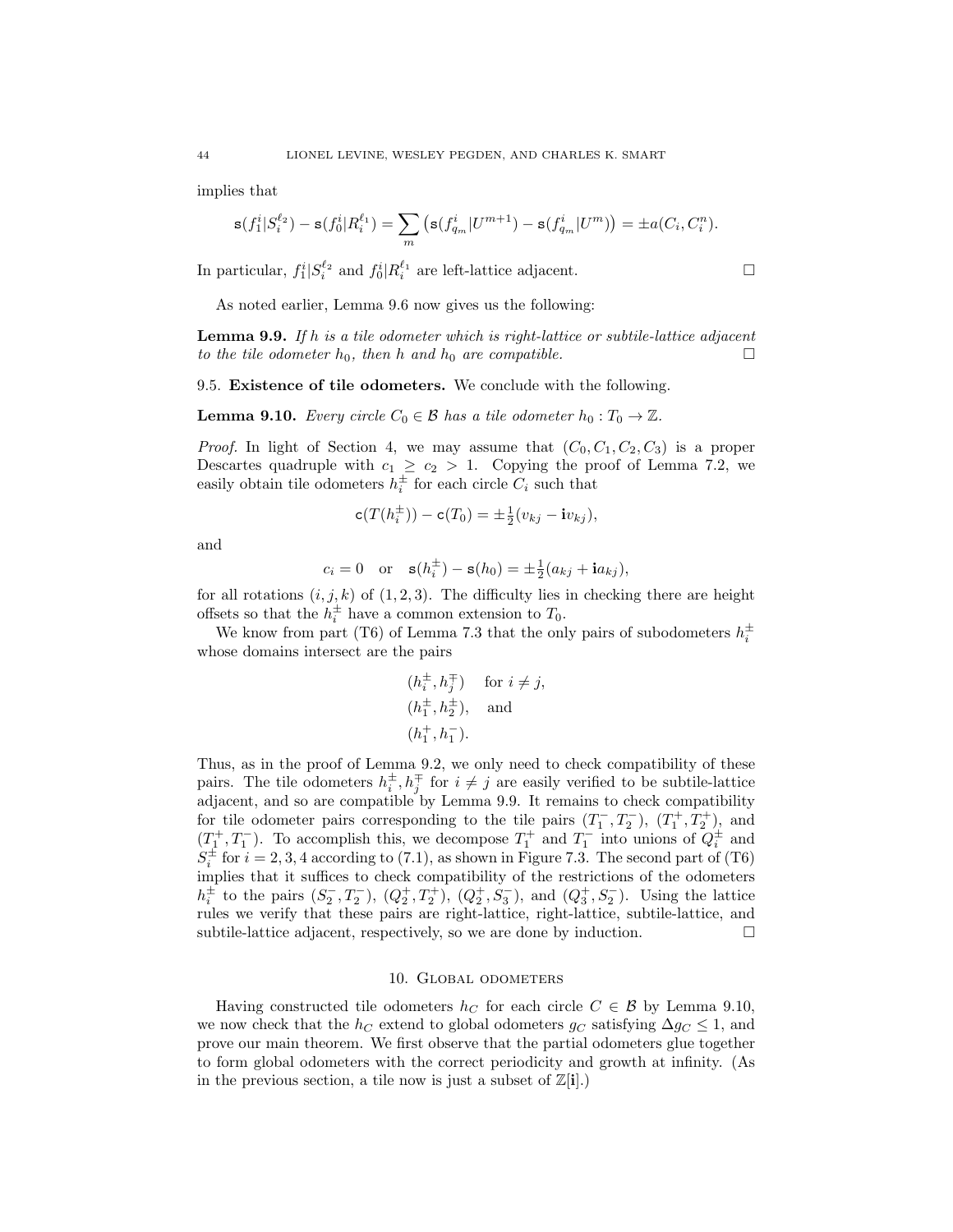<span id="page-44-0"></span>**Lemma 10.1.** For every circle  $C \in \mathcal{B}$ , there is a function  $g_C : \mathbb{Z}^2 \to \mathbb{Z}$  which has a restriction to a tile odometer for  $C$ , for which the periodicity condition  $(1.5)$  holds for  $v \in \Lambda_C$ , and for which

<span id="page-44-1"></span>
$$
x \mapsto g_C(x) - \frac{1}{2}x^t A_C x - b \cdot x,\tag{10.1}
$$

is  $\Lambda_C$ -periodic for some  $b \in \mathbb{R}^2$ .

*Proof.* We may suppose  $C = C_0$  and  $(C_0, C_1, C_2, C_3)$  is a proper Descartes quadruple,  $h_i$  is a tile odometer for  $C_i$  whose domain is the tile  $T_i$ , and write  $v_{ij}$  =  $v(C_i, C_j)$ ,  $a_{ij} = a(C_i, C_j)$ . We write  $h = h_0$  and let  $h(k, \ell)$  be the tile odometer on the domain  $T(h) + kv_{10} + \ell v_{20}$  given by

$$
x \mapsto h(x - kv_{10} - kv_{20}) + (ka_{10} + ka_{20}) \cdot x,
$$

Now any pair of overlapping tile odometers in

$$
\mathcal{H} = \{ h(k,\ell) : k, \ell \in \mathbb{Z} \}
$$

are left-lattice adjacent, and thus compatible. By Lemma [9.2,](#page-37-3) there is a function  $g: \mathbb{Z}^2 \to \mathbb{Z}$  with  $g(0) = 0$  that is compatible with every  $h \in \mathcal{H}$ . Since H is invariant under

$$
h \mapsto (x \mapsto h(x - v_{i0}) + a_{i0} \cdot x)
$$

for each  $i \in \{1, 2, 3\}$ , we see from Lemma [9.2](#page-37-3) that

$$
x \mapsto g(x - v_{i0}) + a_{i0} \cdot x,
$$

differs from  $q$  by some constant:

$$
g(x + v_{i0}) = \beta_i + a_{i0} \cdot x + g(x).
$$

But  $g(0) = 0$  implies that  $g(v_{i0}) = \beta_i$ , so that

$$
g(x + v_{i0}) = g(v_{i0}) + a_{i0} \cdot x + g(x),
$$

for all  $i = 1, 2, 3$  and  $x \in \mathbb{Z}^2$ . Together with  $a_{i0} = A_{C_0} v_{i0}$  from [\(5.2\)](#page-20-2), this implies the periodicity condition [\(1.5\)](#page-2-1) for  $v \in \Lambda_C$  and that [\(10.1\)](#page-44-1) is  $\Lambda_C$ -periodic for some  $b \in \mathbb{R}^2$ .

To prove this criterion for general odometers  $g_C$ , we follow the outline of Propo-sition [4.3.](#page-13-0) To begin, we need to understand the Laplacian  $\Delta q_C$  for all  $C \in \mathcal{B}$ . Let  $N(x)$  and  $\overline{N}(x)$  denote the set  $\{x \pm 1, x \pm i\}$  of lattice neighbors of  $x \in \mathbb{Z}[i]$  and  ${x} \cup N(x)$ , respectively.

<span id="page-44-2"></span>**Lemma 10.2.** Let  $h^1$  and  $h^2$  be compatible tile odometers for (tangent or identical) circles in B, let  $h = h^1 \cup h^2$ , and let x such that  $x \in T(h^1) \cap T(h^2)$  and  $\overline{N}(x) \subseteq$  $T(h^1) \cup T(h^2)$ . If  $h^1, h^2$  are left-lattice adjacent, then  $\Delta h(x) = 1$ . If  $h^1, h^2$  are rightlattice adjacent or subtile-lattice adjacent, then  $\Delta h(x) = 0$  if  $x \in s_y \nsubseteq T(h^1) \cup T(h^2)$ for some y, and  $\Delta h(x) = 1$  otherwise.

*Proof.* The proof is by induction on the areas of  $T(h^1)$  and  $T(h^2)$ . For the cases of right-lattice and subtile-lattice adjacency, the base case occurs when  $h^1$  and  $h^2$  are both tile odometers for a circle of curvature 1, in which case the statement can be checked by hand; it is sufficient to check for the circle  $(1, 1)$ . Thus for the inductive step in this case, we assume (without loss of generality)  $h<sup>1</sup>$  is a tile odometer for a circle of curvature  $> 1$ : in particular, it can be decomposed into subodometers according to Definition [9.3.](#page-37-1)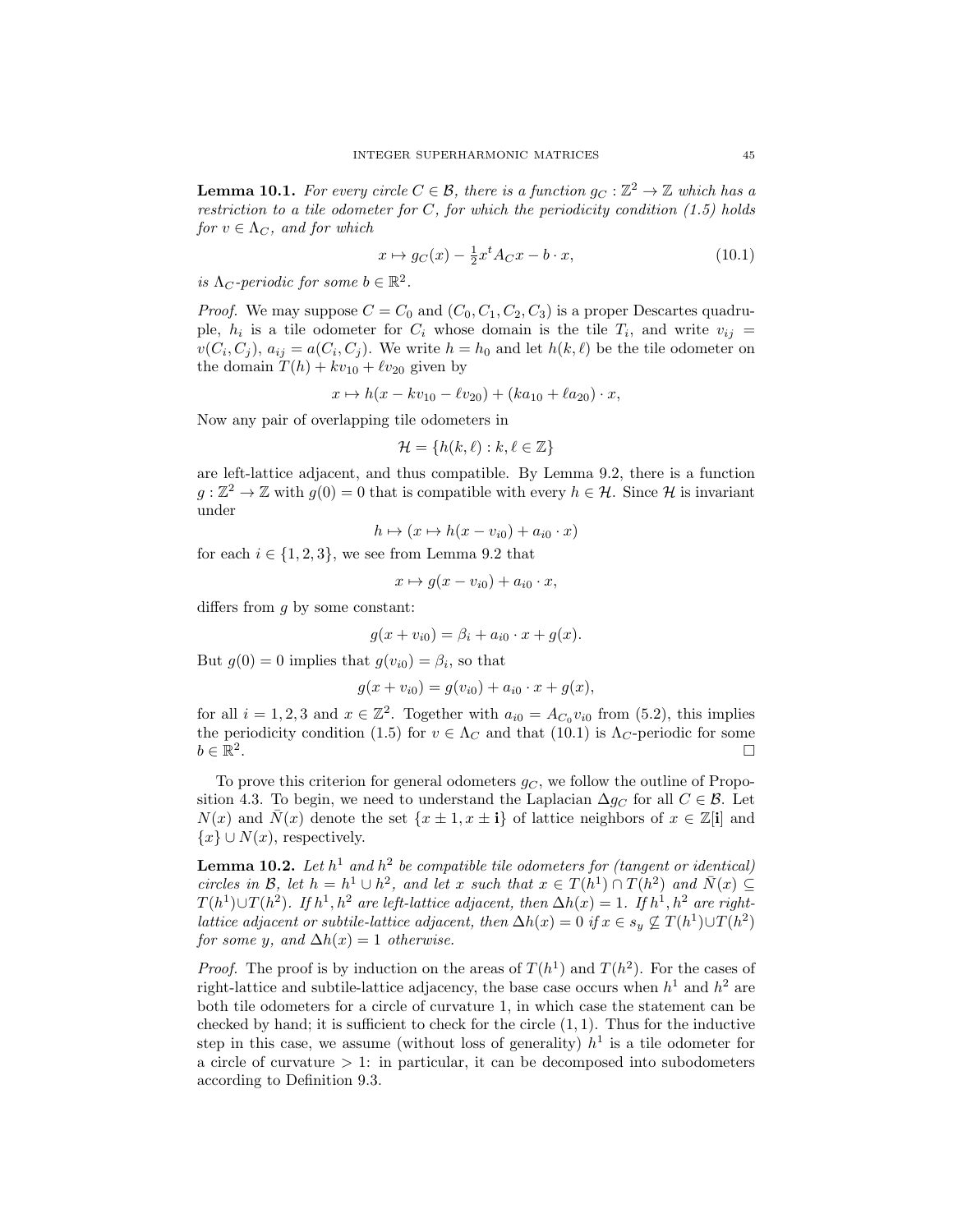For this case we let x be a point such that  $\overline{N}(x) \subseteq T(h^1) \cup T(h^2)$ . We claim that there is a subodometer h' of  $h^1$  such that  $\overline{N}(x) \subseteq T(h') \cup T(h^2)$ . Indeed, the definition of a tile ensures that if  $h^i$  (i = 1,2) covers  $s_x$  and  $s_{x-1-i}$  then it must also cover either  $s_{x-1}$  or  $s_{x-1}$ . (In particular, at least three of the four squares containing x as a vertex are covered by  $h$ .) Thus, without loss of generality, we have that  $s_x$  is covered by  $h^2$  and  $s_{x-1-i}$  is covered by  $h^1$ . In this case we let h' be the subodometer of  $h^1$  whose domain covers  $s_{x-1-i}$ , and we have that  $\overline{N}(x) \subseteq T(h') \cup T(h^2)$ . Lemma [9.6](#page-39-0) now implies that  $h'$  and  $h^2$  are subtile-lattice adjacent or left-lattice adjacent, so we are done by induction (in particular, note that the condition on  $s_y$  which determines whether  $\Delta h(x)$  is 0 or 1 is unchanged with the inductive step).

For the case of left-lattice adjacency, Lemma [9.8](#page-41-0) gives the statement by induction. The base case is when  $h^1$  and  $h^2$  are left-lattice adjacent along a  $v_{i0}$  for which the curvature  $c_i$  of the corresponding parent circle  $C_i$  is 1. In this case, however, the proof of Lemma [9.8](#page-41-0) gives that  $x$  lies, together with all of its neighbors, in the union of four tile odometers for  $C_i = (1, 1 + 2z)$   $(z \in \mathbb{Z}[i])$  which are cyclically left-lattice adjacent, and this case can be checked by hand.

Note that from the case of left-lattice adjacency, Lemma [10.2](#page-44-2) has the crucial consequence that  $\Delta g_C \equiv 1$  on the "web" of its tile boundaries, as seen in Figure [1.2.](#page-2-2) Next, we analyze  $\Delta g_C$  on the interior of  $T_C$ .

<span id="page-45-0"></span>**Lemma 10.3.** Suppose  $(C_0, C_1, C_2, C_3) \in \mathcal{B}^4$  is a proper Descartes quadruple, write  $C_i = (c_i, z_i)$  and  $T_i$  is a tile for  $C_i$ , and decompose  $T_0$  as a union of  $T_i^{\pm}$  as in [\(7.1\)](#page-25-1). Let  $x \in T_0 \setminus \partial T_0$ , and let k denote the number of boundaries  $\partial T_i^{\pm}$  of subtiles that contain x. Then we have

- (1) If  $k = 2$  and  $x \neq c(T_0)$  then  $\Delta g_{C_0}(x) = 1$ .
- (2) If  $k = 2$  and  $x = c(T_0)$  then  $\Delta g_{C_0}(x) = 0$ .
- (3) If  $k = 3$  then  $\Delta g_{C_0}(x) = 0$ .
- <span id="page-45-1"></span>(4) If  $k = 4$  and  $x \neq c(T_0)$  then  $\Delta g_{C_0}(x) = -1$ .
- <span id="page-45-2"></span>(5) If  $k = 4$  and  $x = c(T_0)$  then  $\Delta g_{C_0}(x) = -2$ .

In particular, as 180 degree symmetry precludes  $k = 3$  when  $x = c(T_0)$ , we have

$$
\Delta g_{C_0}(x) = 3 - k - \mathbf{1}_{\{\mathsf{c}(T)\}}(x)
$$

whenever  $k(x) \geq 2$ . Note that cases [\(4\)](#page-45-1) and [\(5\)](#page-45-2) arise only when  $C_0$  is a Ford or Diamond circle, so these cases have been proved already in Section [4.](#page-9-0) These rules can be witnessed in "general" tile decomposition in Figure [1.4.](#page-4-2) (When looking at this figure, keep in mind that the curve surrounding the Soddy twin tile is not the meeting of two borders.)

Remark 10.4. The above lemma provides a fast algorithm for recursively generating tiles with their associated Laplacian patterns; the base case for the recursion is given by the base cases of Definition [9.3.](#page-37-1) The appendix lists all such patterns associated to circles in B of curvature  $1 \leq c \leq 100$ .

One may be tempted to define the odometers using this lemma in place of our complicated recursive construction. Indeed, by Liouville theorem, the Laplacian of the odometer determines the odometer up to a harmonic polynomial. Every periodic Laplacian pattern can be integrated to a function in this way. However, there is no guarantee in general that the function so constructed is integer valued.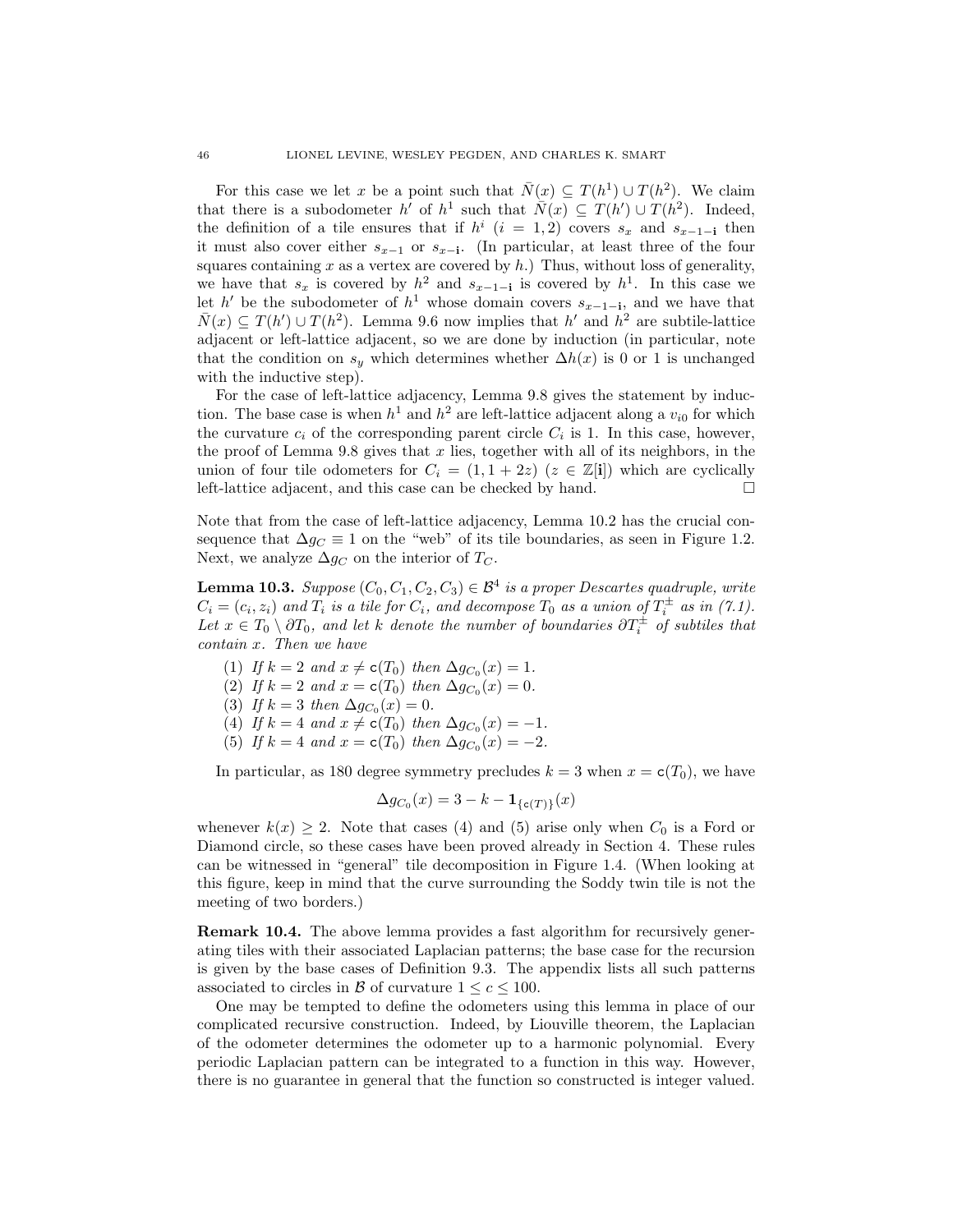Thus in some sense, an important point of the construction in this manuscript is that these particular patterns do integrate to integer valued functions.

Proof of Lemma [10.3.](#page-45-0) For the Ford and Diamond circles, this Lemma has already been verified in Section [4.2.](#page-9-1) Thus, we may assume by induction that the  $c_i$  are distinct and positive, and that the lemma holds for the proper Descartes quadruples  $(C_1, C_4, C_2, C_3)$  and  $(C_2, C_3, C_5, C_6)$  for  $C_4, C_5, C_6 \in \mathcal{B}$ . Since  $c_1 > 1$ , we can decompose  $T_1^+$  and  $T_1^-$  into  $Q_i^{\pm}$  and  $S_i^{\pm}$  as in Claim [7.6](#page-29-1) and Figure [7.3.](#page-28-1)

First consider the case where  $k = 3$ . Definition [9.3](#page-37-1) (and part [\(T6\)](#page-28-2) from Lemma [7.3\)](#page-27-0) give that the two subtiles containing x are subtile-lattice adjacent. Since  $k =$ 3, there exists the square  $s_y$  in the final hypothesis of Lemma [10.2,](#page-44-2) and thus Lemma [10.2](#page-44-2) gives that  $\Delta g_{C_0}(x) = 0$ .

Next consider the case where  $x \neq c(T_0)$  and  $k = 2$ . If the two subtiles whose boundaries contain x are not the pair  $\{T_1^+, T_1^-\}$ , then by Definition [9.3](#page-37-1) (and part [\(T6\)](#page-28-2) from Lemma [7.3\)](#page-27-0), the two subtiles containing  $x$  are subtile-lattice adjacent, and Lemma [10.2](#page-44-2) now gives the result.

If on the other hand  $k = 2$  and  $x \in \partial T_1^+ \cap \partial T_1^-$ , then we use the double decomposition of  $T_1^+, T_1^-$ . As in the proof of Lemma [10.2,](#page-44-2) we are guaranteed that two tiles from among  $S_3^-, Q_3^+, S_2^-, Q_2^+, S_4^+$  cover the neighborhood  $\overline{N}(x)$ . As in the proof of Lemma [9.10,](#page-43-2) all pairs among these tiles are known to have induced tile odometers which are subtile-lattice adjacent or right-lattice adjacent except for the pairs  $\{Q_2^+, S_2^-\}$  and  $\{S_3^-, Q_3^+\}$ . But [\(T6\)](#page-28-2) implies that this case cannot occur unless  $c_i = 0$  for some  $i \in \{3, 4\}$ , in which case  $C_0$  is a Ford circle.

Finally, if  $x = c(T)$ , then  $x \in \partial T_1^+ \cap \partial T_1^-$  implies that  $c_4 = 0$ . In particular,  $C_1 = C_{pq}$  is a Ford circle with Ford circle parents  $C_2 = C_{p_1q_1}$  and  $C_3 = C_{p_2q_2}$ . We have that  $\bar{N}(x)$  is covered by  $T_1^+ \cup T_1^-$ . In this case, the tile odometers  $g_{pq}^{\pm}$ on  $T_1^{\pm}$  are related by  $q_{pq}^{+}(x - (q_2 - q_1, q)) = q_{pq}^{-}(x) + (p, p_2 - p_1) \cdot x + k$  for some constant  $k \in \mathbb{Z}$ . Thus, the explicit formula from Section [4.2](#page-9-1) can be used to verify this case.  $\square$ 

We now generalize the inductive argument in Proposition [4.3](#page-13-0) to obtain maximality of general odometers.

## <span id="page-46-0"></span>**Lemma 10.5.** For each  $C \in \mathcal{B}$ ,  $g_C$  is maximal.

*Proof.* Suppose  $X \subseteq \mathbb{Z}^2$  is connected and infinite and  $\Delta(g_C + \mathbf{1}_X) \leq 1$ . Let Y be a connected component of  $\mathbb{Z}^2 \setminus X$  and observe that  $\Delta(g_C - 1_Y) \leq 1$ . In particular, we may assume that  $Y = \mathbb{Z}^2 \setminus X$ . It is enough to show that Y must be empty. Now, if Y is not contained in  $T \setminus \partial T$  for some  $T \in T_C + \Lambda_C$ , then by Lemma [10.2,](#page-44-2) there is a point  $x \in Y$  such that  $\Delta g_C(x) = 1$  and  $\Delta \mathbf{1}_X(x) > 0$ , since the tile odometers of which  $g_C$  consist are left-lattice adjacent. Thus, we may assume  $Y \subseteq T_C \setminus \partial T_C$ . The lemma is now immediate from the following claim.

*Claim.* Suppose  $Y \subseteq T_C$  is simply connected,  $Y \setminus \partial T_C$  is non-empty,  $Y \cap \partial T$  is connected, and  $Y \cap \partial T_C \cap T_i^{\pm}$  is nonempty for at most one subtile  $T_i^{\pm}$ . Then there is a vertex  $x \in Y \setminus \partial T_C$  such that  $\Delta(g_C - 1_Y)(x) > 1$ .

We prove this by induction on the curvature of  $C$ . Note that, by the proofs of Proposition [4.3](#page-13-0) and Proposition [4.7,](#page-16-2) we may assume that  $C$  is neither a Ford nor a Diamond circle. In particular, each  $T_i^{\pm}$  contains at least one square and the pairwise intersections are exactly what we expect from the picture. We may assume that  $C_1$  is the largest parent. Thus  $T_i^{\pm}$  and  $T_j^{\mp}$  have simply connected intersection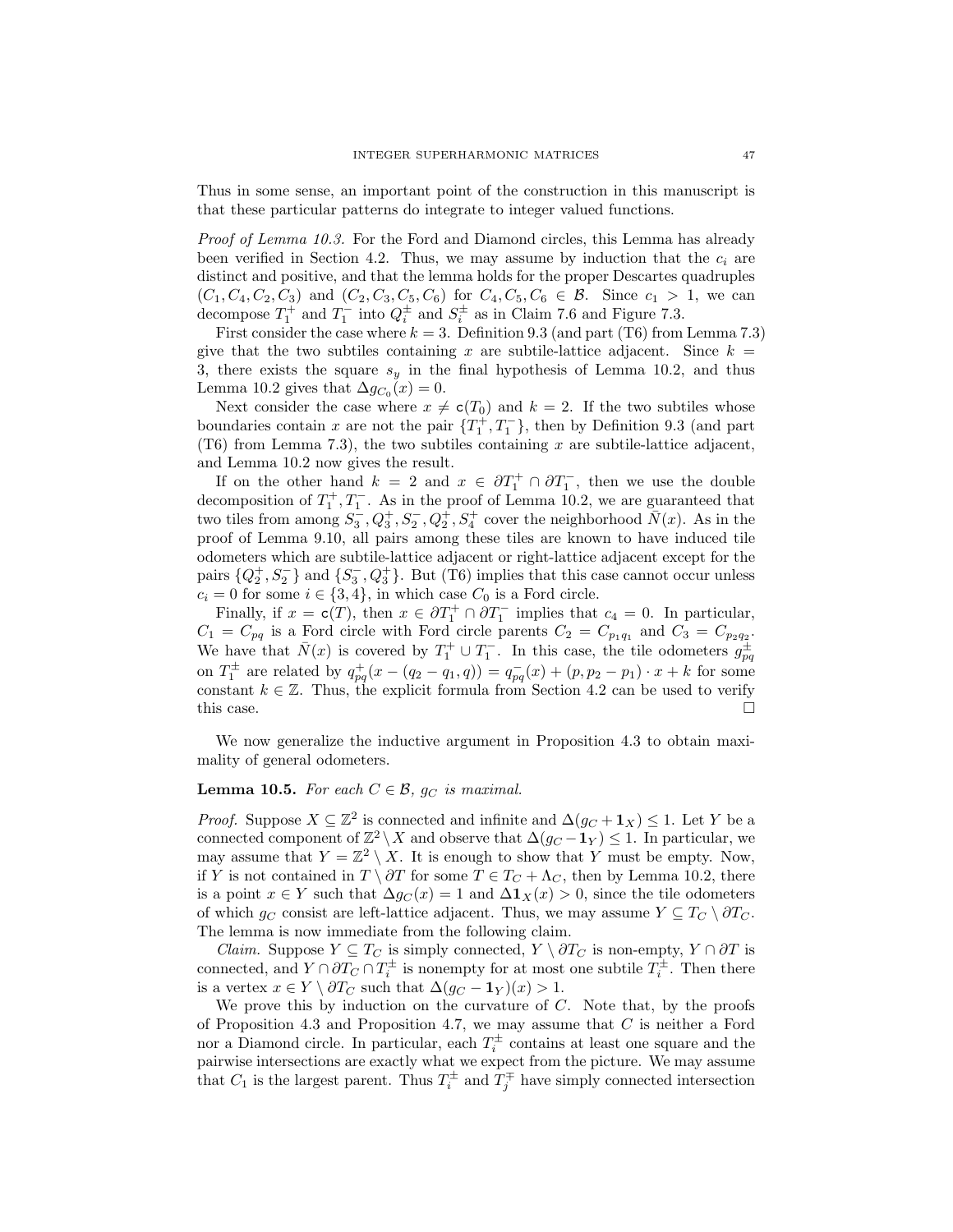when  $i \neq j$  and  $T_i^{\pm}$  and  $T_i^{\mp}$  are disjoint except when  $i = 1$ , in which case the intersection is simply connected.

Case 1. Y is contained in the interior of some  $T_i^{\pm}$ . The claim follows either by induction hypothesis or by the corresponding results for Ford and Diamond circles in Proposition [4.3](#page-13-0) and Proposition [4.7.](#page-16-2)

Case 2. Some  $x \in \partial Y \setminus \partial T$  lies in the boundary of exactly  $T_i^+$  and  $T_j^-$  with  $i \neq j$ . Observe that  $\Delta \mathbf{1}_Y(x) < 0$  and  $x \neq \mathbf{c}(T)$ . Thus Lemma [10.3](#page-45-0) gives the claim.

Case 3. Some  $x \in \partial Y \setminus \partial T$  lies in the boundary of exactly three  $T_i^{\pm}$ . Since case 2 is excluded, we must have  $\Delta 1_Y(x) < -1$  and thus Lemma [10.3](#page-45-0) again gives the claim.

Case  $4$ . In the exclusion of the above three cases, the topology of the tile decomposition implies that Y lies in the union of the interior of  $T_1^+$ , the interior of  $T_1^-$ , and the intersection of one  $T_1^{\pm} \cap \partial T$ . In  $Y \cap T_1^+$  is non-empty, then we can inductively apply the claim to  $Y \cap T_1^+$ . Otherwise, we can inductively apply the claim to  $Y \subseteq T_1^-$ . В последните последните последните последните последните последните последните последните последните последн<br>В последните последните последните последните последните последните последните последните последните последнит

From Lemma [10.1](#page-44-0) and Lemma [10.5,](#page-46-0) we immediately obtain Theorem [1.2,](#page-2-0) modulo checking that  $\Lambda_{C_0}$  and  $L_{C_0}$  are in fact the same lattice.

## <span id="page-47-3"></span>**Theorem 10.6.**  $L_C = \Lambda_C$  for all  $C \in \mathcal{B}$ .

*Proof.* Lemma [5.2](#page-19-0) verified  $\Lambda_C \subseteq L_C$ , thus it remains to verify  $L_C \subseteq \Lambda_C$ . For  $C \in \mathcal{B}$ , let  $g_C$  be the odometer for C, as constructed in Section [10.](#page-43-0) Recall from  $(1.5)$  that  $g_C$  satisfies

$$
g_C(x+v) = g_C(x) + x^t A_C v + g_C(v)
$$

for  $v \in \Lambda_C$ . We will now modify  $g_C$  to produce an odometer for C satisfies the periodicity condition [\(1.5\)](#page-2-1) for the lattice  $L_C$ . In particular, for  $v \in L_C$ , we let

$$
g_C^v(x) = g_C(x + v) - x^t A_C v - g_C(v),
$$

which is an integer since  $A_C v \in \mathbb{Z}^2$  by the definition of  $L_C$ . Note that for  $v \in \Lambda_C$ we have  $g^v(x) = g(x)$ .

We now define

$$
g'(x) := \min_{v \in L_C} g^v(x).
$$

Note that the periodicity  $g^v(x) = g(x)$  for  $v \in \Lambda_C$  implies that this can be interpreted as a finite minimum over the quotient  $L<sub>C</sub>/\Lambda<sub>C</sub>$ .

In particular, up to an additive constant,  $g'(x)$  is still an odometer for  $A_C$ , and now satisfies the periodicity condition  $(1.5)$  for the lattice  $L<sub>C</sub>$ . In particular, we have that the average Laplacian  $\bar{\Delta}g'$  of g' over one period of  $L_C$  must satisfy  $\frac{1}{d} = \text{trace}(A_C) \le \bar{\Delta}g' \le \bar{\Delta}g = \frac{1}{d}$ . But then we must have  $\det(L_C) \ge \frac{1}{d}$ , and thus  $\bar{L}_C = \Lambda_C.$ 

#### **REFERENCES**

- <span id="page-47-2"></span>[1] Per Bak, Chao Tang, and Kurt Wiesenfeld, Self-organized criticality: An explanation of the  $1/f$  noise, Physical Review Letters 59 (1987), 381-384.
- <span id="page-47-0"></span>[2] Jean Bourgain and Elena Fuchs, A proof of the positive density conjecture for integer Apollonian circle packings, Journal of the American Mathematical Society 24 (2011), no. 4, 945–967. [arXiv:1001.3894](http://arxiv.org/abs/1001.3894).
- <span id="page-47-1"></span>[3] Jean Bourgain and Alex Kontorovich, On the local-global conjecture for integral Apollonian gaskets, Inventiones mathematicae (2013), 1–62. [arXiv:1205.4416](http://arxiv.org/abs/1205.4416).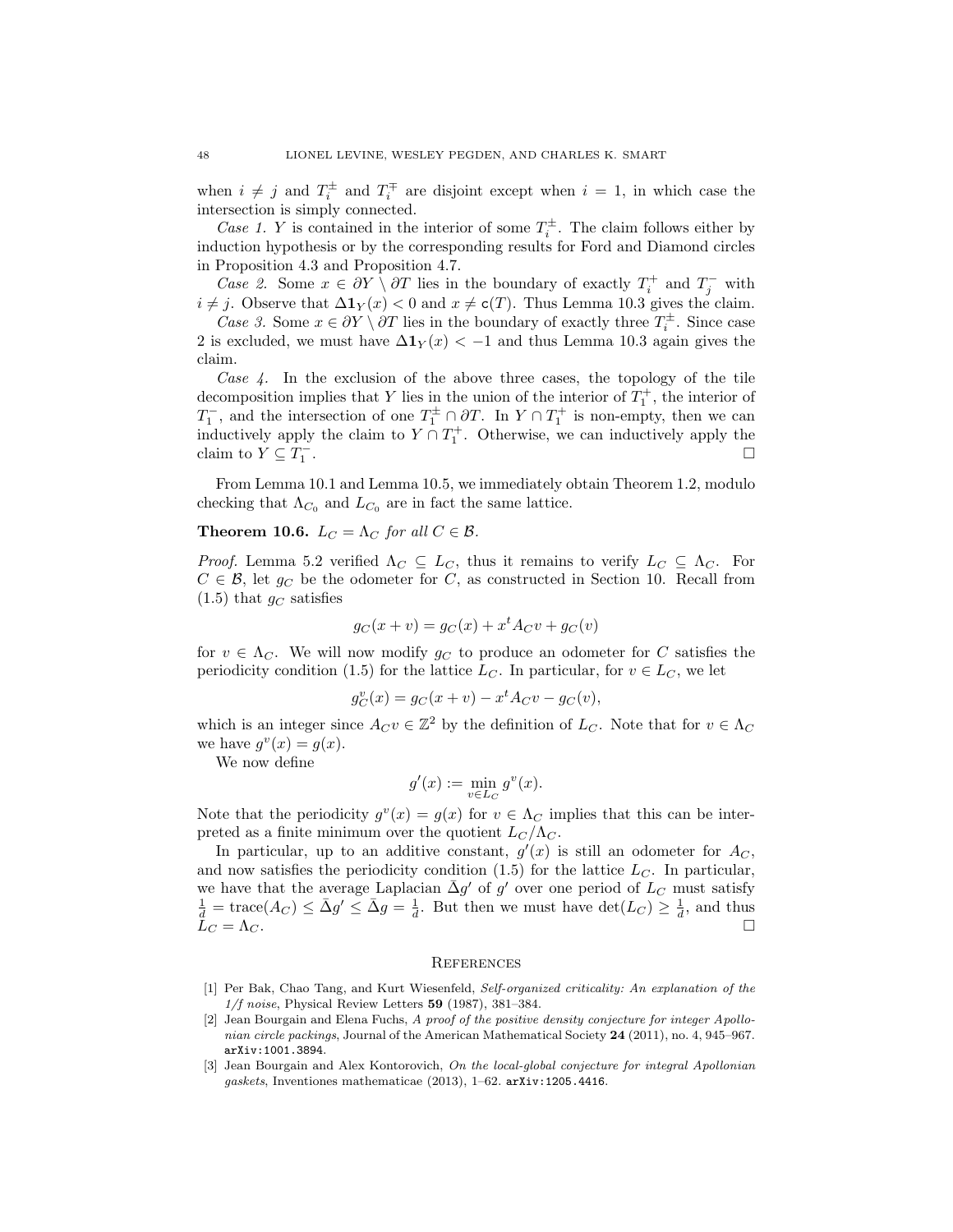- <span id="page-48-7"></span>[4] Sergio Caracciolo, Guglielmo Paoletti, and Andrea Sportiello, Conservation laws for strings in the Abelian Sandpile Model, Europhysics Letters 90 (2010), no. 6, 60003. arXiv: 1002.3974.
- <span id="page-48-19"></span>[5] John H. Conway, The sensual (quadratic) form, Carus Mathematical Monographs, vol. 26, Mathematical Association of America, Washington, DC, 1997. With the assistance of Francis Y. C. Fung.
- <span id="page-48-6"></span>[6] Deepak Dhar, Self-organized critical state of sandpile automaton models, Physical Review Letters 64 (1990), no. 14, 1613–1616.
- <span id="page-48-8"></span>[7] Deepak Dhar, Tridib Sadhu, and Samarth Chandra, Pattern formation in growing sandpiles, Europhysics Letters 85 (2009), no. 4, 48002. [arXiv:0808.1732](http://arxiv.org/abs/0808.1732).
- <span id="page-48-11"></span>[8] Deepak Dhar and Tridib Sadhu, A sandpile model for proportionate growth, Journal of Statistical Mechanics: Theory and Experiment 11 (2013), P11006. [arXiv:1310.1359](http://arxiv.org/abs/1310.1359).
- <span id="page-48-17"></span>L. R. Ford, *Fractions*, American Mathematical Monthly 45 (1938), no. 9, 586–601.
- <span id="page-48-4"></span>[10] Elena Fuchs, Counting problems in Apollonian packings, Bulletin of the American Mathematical Society 50 (2013), no. 2, 229–266.
- <span id="page-48-1"></span>[11] Ronald L. Graham, Jeffrey C. Lagarias, Colin L. Mallows, Allan R. Wilks, and Catherine H. Yan, Apollonian circle packings: geometry and group theory. I. The Apollonian group, Discrete and Computational Geometry 34 (2005), no. 4, 547–585.
- <span id="page-48-2"></span>[12] Alex Kontorovich and Hee Oh, Apollonian circle packings and closed horospheres on hyperbolic 3-manifolds, Journal of the American Mathematical Society 24 (2011), no. 3, 603–648. [arXiv:0811.2236](http://arxiv.org/abs/0811.2236).
- <span id="page-48-16"></span>[13] Hung-Ju Kuo and Neil S. Trudinger, Positive difference operators on general meshes, Duke Math. J. 83 (1996), no. 2, 415–433, DOI 10.1215/S0012-7094-96-08314-3. MR1390653
- <span id="page-48-0"></span>[14] Jeffrey C. Lagarias, Colin L. Mallows, and Allan R. Wilks, *Beyond the Descartes circle* theorem, American Mathematical Monthly 109 (2002), no. 4, 338–361.
- <span id="page-48-13"></span>[15] Lionel Levine, Wesley Pegden, and Charles K Smart, Apollonian structure in the Abelian sandpile, Geometric and Functional Analysis 26 (2016), no. 1, 306-336. arXiv: 1208.4839.
- <span id="page-48-18"></span>[16] Peter J. Nicholls, Diophantine approximation via the modular group, Journal of the London Mathematical Society 17 (1978), no. 1, 11–17.
- <span id="page-48-9"></span>[17] Srdjan Ostojic, Patterns formed by addition of grains to only one site of an abelian sandpile, Physica A: Statistical Mechanics and its Applications 318 (2003), no. 1, 187–199.
- <span id="page-48-15"></span>[18] Guglielmo Paoletti, *Deterministic Abelian Sandpile Models and Patterns*, 2012. Ph.D. thesis, Department of Physics, Universita di Pisa. [http://pcteserver.mi.infn.it/~caraccio/PhD/](http://pcteserver.mi.infn.it/~caraccio/PhD/Paoletti.pdf) [Paoletti.pdf](http://pcteserver.mi.infn.it/~caraccio/PhD/Paoletti.pdf).
- <span id="page-48-14"></span>[19] Wesley Pegden, Sandpile galleries. <http://www.math.cmu.edu/~wes/sandgallery.html>.
- <span id="page-48-12"></span>[20] Wesley Pegden and Charles K Smart, Convergence of the Abelian Sandpile, Duke Mathematical Journal 162 (2013), no. 4, 627–642. [arXiv:1105.0111](http://arxiv.org/abs/1105.0111).
- [21] Tridib Sadhu and Deepak Dhar, Pattern formation in growing sandpiles with multiple sources or sinks, Journal of Statistical Physics  $138$  (2010), no. 4-5, 815–837. [arXiv:0909.3192](http://arxiv.org/abs/0909.3192).
- <span id="page-48-10"></span>[22]  $\_\_\_\_\_\_\_\_\$ The effect of noise on patterns formed by growing sandpiles, Journal of Statistical Mechanics: Theory and Experiment 2011 (2011), no. 03, P03001. [arXiv:1012.4809](http://arxiv.org/abs/1012.4809).
- <span id="page-48-3"></span>[23] Peter Sarnak, Letter to J. Lagarias about integral Apollonian packings. [http://web.math.](http://web.math.princeton.edu/sarnak/AppolonianPackings.pdf) [princeton.edu/sarnak/AppolonianPackings.pdf](http://web.math.princeton.edu/sarnak/AppolonianPackings.pdf).
- <span id="page-48-5"></span>[24] Katherine E. Stange, The sensual Apollonian circle packing, Expositiones Mathematicae (2016). [arXiv:1208.4836](http://arxiv.org/abs/1208.4836).

## Appendix A. Table of Odometer Patterns

Here we display proper Descartes quadruples  $(C_0, C_1, C_2, C_3) \in \mathcal{B}$ , along with the Soddy precursor  $C_4 = 2(C_1 + C_2 + C_3) - C_0$  of  $C_0$ , the vectors  $v(C_i, C_0)$ and  $a(C_i, C_0)$   $(i = 1, 2, 3)$ , the tile odometer for  $C_0$ , and a tiling neighborhood in  $T_C + L_C$ . We display quadruples up to symmetry for  $1 \leq c_0 \leq 156$ . An extended appendix with more circles is available as an ancillary file for this manuscript at <arXiv.org>.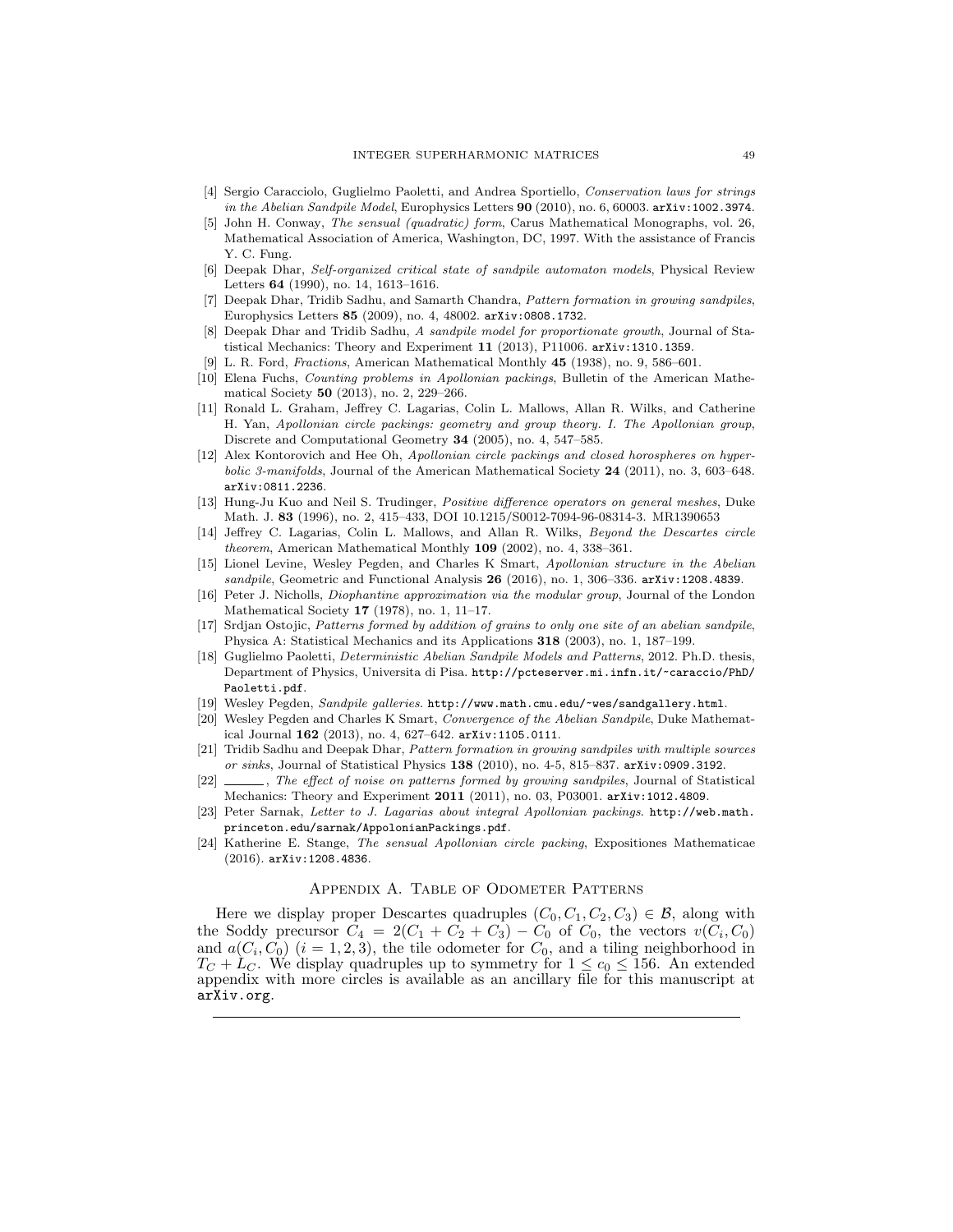| $C_0$<br>$C_1$<br>$C_2$<br>$C_3$<br>$C_4$                                      | $v(C_1, C_0)$<br>$v(C_2, C_0)$ | $a(C_1, C_0)$<br>$a(C_2, C_0)$<br>$v(C_3, C_0)$ $a(C_3, C_0)$ | tile odometer | One neighborhood of<br>$T_C$ in $T_C + L_C$ . |
|--------------------------------------------------------------------------------|--------------------------------|---------------------------------------------------------------|---------------|-----------------------------------------------|
| $(4, 1 + 4i)$<br>$(1, 1 + 2i)$<br>(1, 1)<br>$(0,-1)$<br>(0, 1)                 | $2+1i$<br>$-2 + 1i$<br>$-2i$   | $1+1i$<br>$-1i$<br>$-1$                                       |               |                                               |
| $(9, 1 + 6i)$<br>$(4, 1 + 4i)$<br>(1,1)<br>$(0,-1)$<br>$(1, 1 + 2i)$           | $3+2i$<br>$-3i$                | $1+1i$<br>$-3+1i$ $-1i$<br>$-1$                               | al<br>M       |                                               |
| $(12, 7 + 12i)$<br>$(4, 1 + 4i)$<br>$(1, 1 + 2i)$<br>(1,1)<br>$(0,-1)$         | $-4i$<br>$3+2i$<br>$-3 + 2i$   | $-2 + 1i$<br>$2+1i$<br>$-2i$                                  |               |                                               |
| $(16, 1 + 8i)$<br>$(9, 1 + 6i)$<br>(1,1)<br>$(0,-1)$<br>$(4, 1 + 4i)$          | $4+3i$<br>$-4+1i$<br>$-4i$     | $1+1i$<br>$-1i$<br>$-1$<br>$-1\,$                             |               |                                               |
| $(24, 17 + 24i)$<br>$(12, 7 + 12i)$<br>$(1, 1 + 2i)$<br>(1,1)<br>$(4, 1 + 4i)$ | $-6i$<br>$4+3i$<br>$-4+3i$     | $-3+2i$<br>$3+1i$<br>$-3i$                                    |               |                                               |
| $(25, 1 + 10i)$<br>$(16, 1 + 8i)$<br>(1,1)<br>$(0,-1)$<br>$(9, 1 + 6i)$        | $5+4i$<br>$-5+1i$<br>$-5i$     | $1+1i$<br>$-1i$<br>$-1$                                       |               |                                               |
| $(25, 1 + 20i)$<br>$(9, 1 + 6i)$<br>$(0,-1)$<br>$(4, 1 + 4i)$<br>(1,1)         | $-5+3i$<br>$-5i$<br>$5+2i$     | $1-2i$<br>$^{-2}$<br>$1+2i$                                   |               |                                               |
| $(28, 7 + 20i)$<br>$(9, 1 + 6i)$<br>$(4, 1 + 4i)$<br>(1, 1)<br>$(0,-1)$        | $1-6i$<br>$4+4i$<br>$-5+2i$    | $-2 + 1i$<br>$2+1i$<br>$-2i$                                  |               |                                               |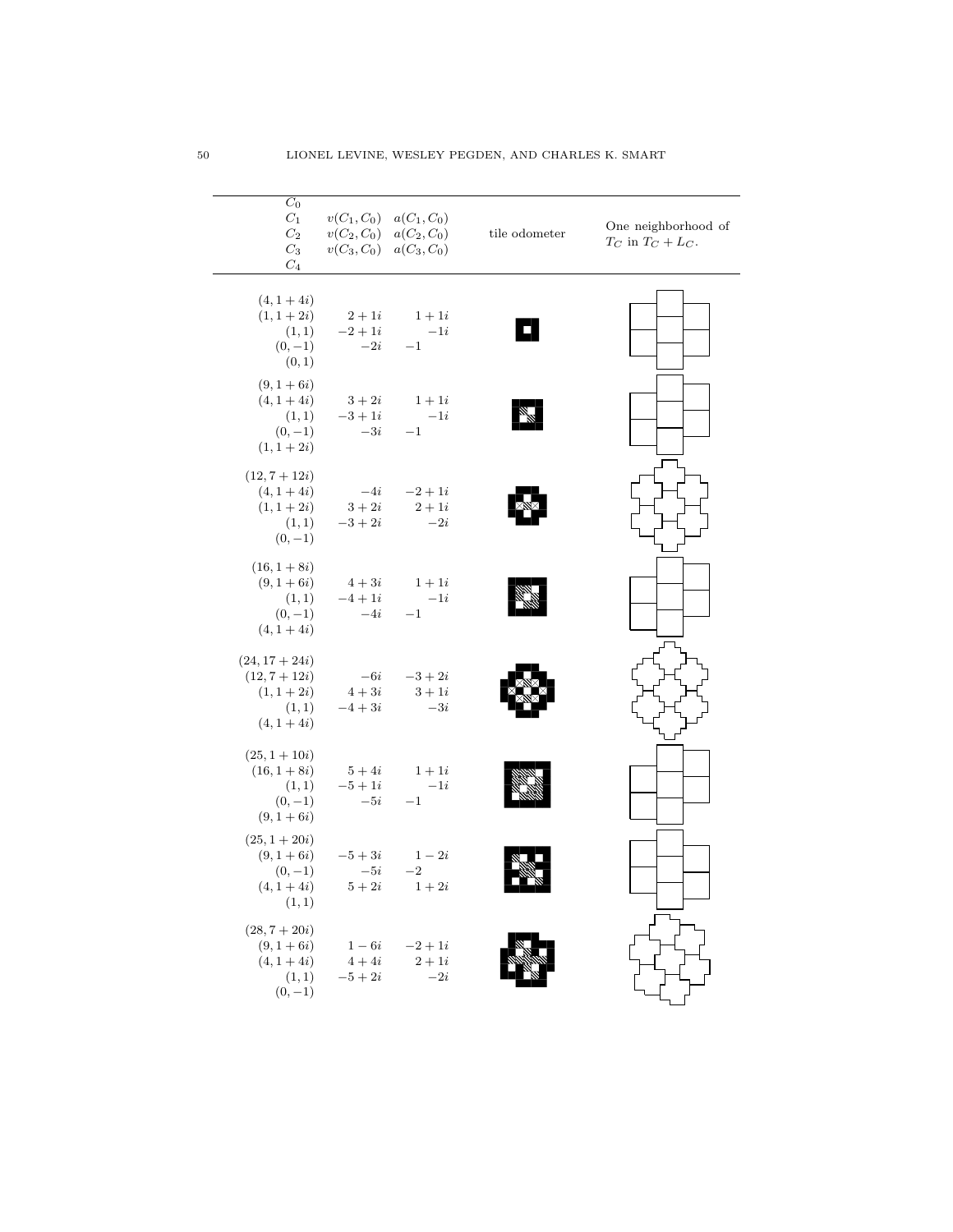# $\begin{minipage}{0.9\linewidth} \textbf{INTEGR} \textbf{ SUPERHARMONIC MATRICES} \end{minipage} \begin{minipage}{0.9\linewidth} \textbf{SUPERHARMONIC} \end{minipage} \begin{minipage}{0.9\linewidth} \textbf{SUPERHARMONIC} \end{minipage} \begin{minipage}{0.9\linewidth} \textbf{SVDERHARMONIC} \end{minipage} \begin{minipage}{0.9\linewidth} \textbf{SVDERHARMONIC} \end{minipage} \begin{minipage}{0.9\linewidth} \textbf{SVDERHARMONIC} \end{minipage} \begin{minipage}{0.9\linewidth} \textbf{SVD$

| $(33, 17 + 30i)$<br>$(12, 7 + 12i)$<br>(1, 1)<br>$(4, 1 + 4i)$                             | $6+3i$<br>$-5+3i$<br>$-1-6i$  | $3+2i$<br>$-3i$<br>$-3+1i$   |  |
|--------------------------------------------------------------------------------------------|-------------------------------|------------------------------|--|
| $(1, 1 + 2i)$<br>$(36, 1 + 12i)$<br>$(25, 1 + 10i)$<br>(1,1)<br>$(0,-1)$<br>$(16, 1 + 8i)$ | $6+5i$<br>$-6 + 1i$<br>$-6i$  | $1+1i$<br>$-1i$<br>$-1$      |  |
| $(40, 31 + 40i)$<br>$(24, 17 + 24i)$<br>$(1, 1 + 2i)$<br>(1,1)<br>$(12, 7 + 12i)$          | $-8i$<br>$5+4i$<br>$-5+4i$    | $-4+3i$<br>$4+1i$<br>$-4i$   |  |
| $(49, 1 + 14i)$<br>$(36, 1 + 12i)$<br>(1,1)<br>$(0,-1)$<br>$(25, 1 + 10i)$                 | $7+6i$<br>$-7+1i$<br>$-7i$    | $1+1i$<br>$-1i$<br>$^{-1}$   |  |
| $(49, 1 + 28i)$<br>$(16, 1 + 8i)$<br>$(0,-1)$<br>$(9, 1 + 6i)$<br>(1,1)                    | $-7 + 4i$<br>$-7i$<br>$7+3i$  | $1-2i$<br>$-2$<br>$1+2i$     |  |
| $(49, 1 + 42i)$<br>$(25, 1 + 20i)$<br>$(0,-1)$<br>$(4, 1 + 4i)$<br>$(9, 1 + 6i)$           | $-7+5i$<br>$-7i$<br>$7+2i$    | $2-3i$<br>$-3$<br>$1+3i$     |  |
| $(52, 7 + 28i)$<br>$(16, 1 + 8i)$<br>$(9, 1 + 6i)$<br>(1,1)<br>$(0,-1)$                    | $2-8i$<br>$5+6i$<br>$-7 + 2i$ | $-2+1i$<br>$2+1i$<br>$-2i$   |  |
| $(57, 17 + 42i)$<br>$(28, 7 + 20i)$<br>$(4, 1 + 4i)$<br>(1,1)<br>$(9, 1 + 6i)$             | $2-9i$<br>$5+6i$<br>$7+3i$    | $-3 + 2i$<br>$3+1i$<br>$-3i$ |  |
| $(60, 49 + 60i)$<br>$(40, 31 + 40i)$<br>$(1, 1 + 2i)$<br>(1,1)<br>$(24, 17 + 24i)$         | $-10i$<br>$6+5i$<br>$-6+5i$   | $-5+4i$<br>$5+1i$<br>$-i$    |  |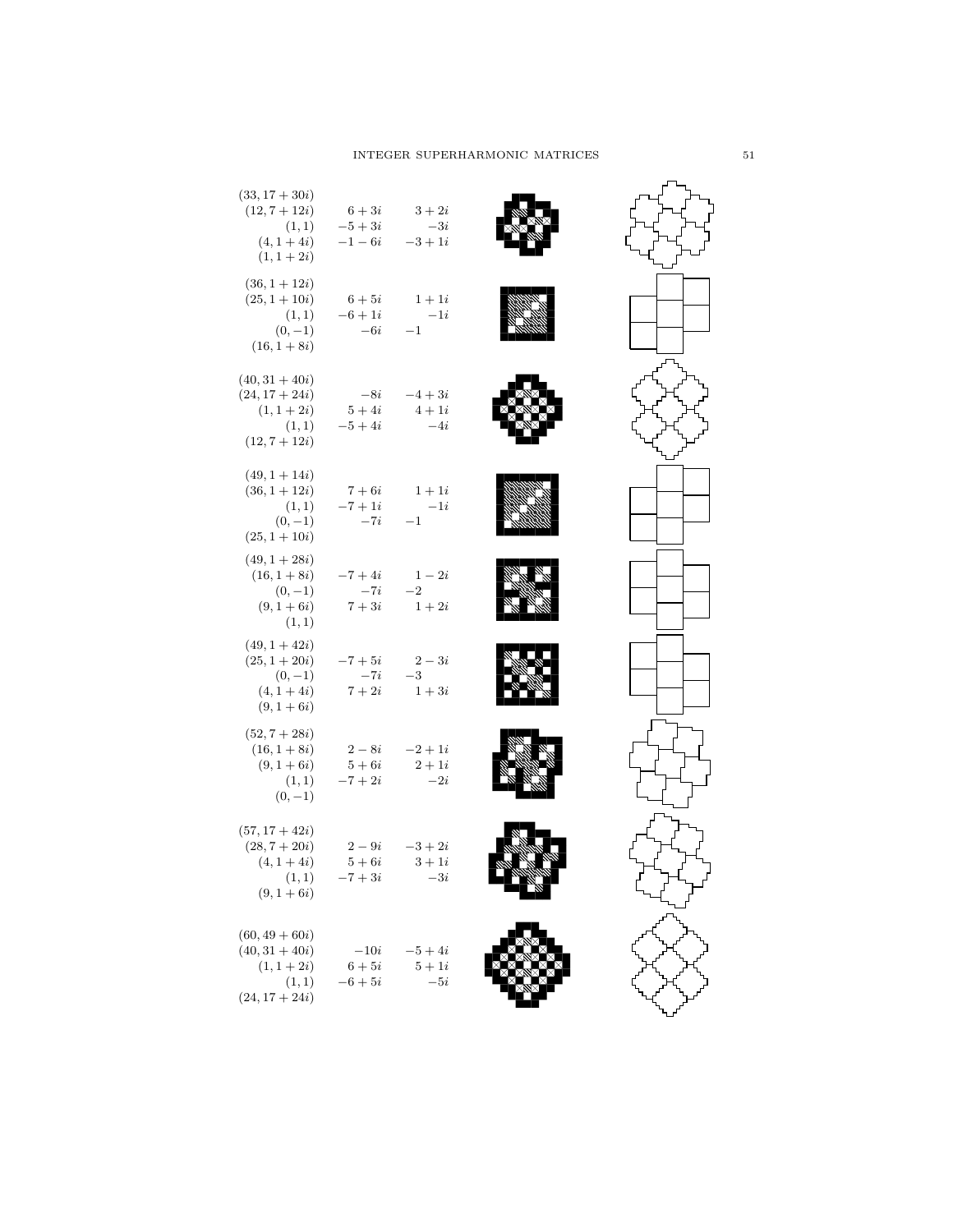| $(64, 1 + 16i)$<br>$(49, 1 + 14i)$<br>(1,1)<br>$(0,-1)$<br>$(36, 1 + 12i)$         | $8+7i$<br>$-8+1i$<br>$-8i$        | $1+1i$<br>$-1i$<br>$^{-1}$     |                                     |  |
|------------------------------------------------------------------------------------|-----------------------------------|--------------------------------|-------------------------------------|--|
| $(64, 1 + 48i)$<br>$(25, 1 + 20i)$<br>$(9, 1 + 6i)$<br>$(0,-1)$<br>$(4, 1 + 4i)$   | $8+5i$<br>$-8+3i$<br>$-8i$        | $2+3i$<br>$1-3i$<br>$^{-3}$    |                                     |  |
| $(64, 31 + 56i)$<br>$(33, 17 + 30i)$<br>(1,1)<br>$(4, 1 + 4i)$<br>$(12, 7 + 12i)$  | $9+4i$<br>$-7+4i$<br>$-2-8i$      | $4+3i$<br>$-4i$<br>$-4+1i$     |                                     |  |
| $(72, 17 + 48i)$<br>$(28, 7 + 20i)$<br>(1,1)<br>$(9, 1 + 6i)$<br>$(4, 1 + 4i)$     | $8+6i$<br>$-8+3i$<br>$-9i$        | $3+2i$<br>$-3i$<br>$-3+1i$     |                                     |  |
| $(73, 49 + 70i)$<br>$(24, 17 + 24i)$<br>(1,1)<br>$(12, 7 + 12i)$<br>$(1, 1 + 2i)$  | $9+4i$<br>$-7+5i$<br>$-2-9i$      | $5+3i$<br>$-5i$<br>$-5+2i$     |                                     |  |
| $(76, 7 + 60i)$<br>$(25, 1 + 20i)$<br>$(4, 1 + 4i)$<br>$(9, 1 + 6i)$<br>$(0,-1)$   | $-1 - 10i$<br>$8+4i$<br>$-7 + 6i$ | $-4$<br>$2+3i$<br>$2-3i$       |                                     |  |
| $(81, 1 + 18i)$<br>$(64, 1 + 16i)$<br>(1,1)<br>$(0,-1)$<br>$(49, 1 + 14i)$         | $-9+1i$<br>$-9i$                  | $9+8i$ $1+1i$<br>$-1i$<br>$-1$ |                                     |  |
| $(81, 1 + 36i)$<br>$(25, 1 + 10i)$<br>$(0,-1)$<br>$(16, 1 + 8i)$<br>(1, 1)         | $-9+5i$<br>$-9i$<br>$9+4i$        | $1-2i$<br>$^{-2}$<br>$1+2i$    | Mad <sup>in</sup> Mal <sup>in</sup> |  |
| $(81, 17 + 60i)$<br>$(28, 7 + 20i)$<br>$(9, 1 + 6i)$<br>$(4, 1 + 4i)$<br>(1, 1)    | $-10+3i$<br>$3-9i$<br>$7+6i$      | $-i$<br>$-3 + 2i$<br>$3+2i$    |                                     |  |
| $(81, 1 + 72i)$<br>$(49, 1 + 42i)$<br>$(0,-1)$<br>$(4, 1 + 4i)$<br>$(25, 1 + 20i)$ | $-9+7i$<br>$-9i$<br>$9+2i$        | $3-4i$<br>$-4$<br>$1+4i$       |                                     |  |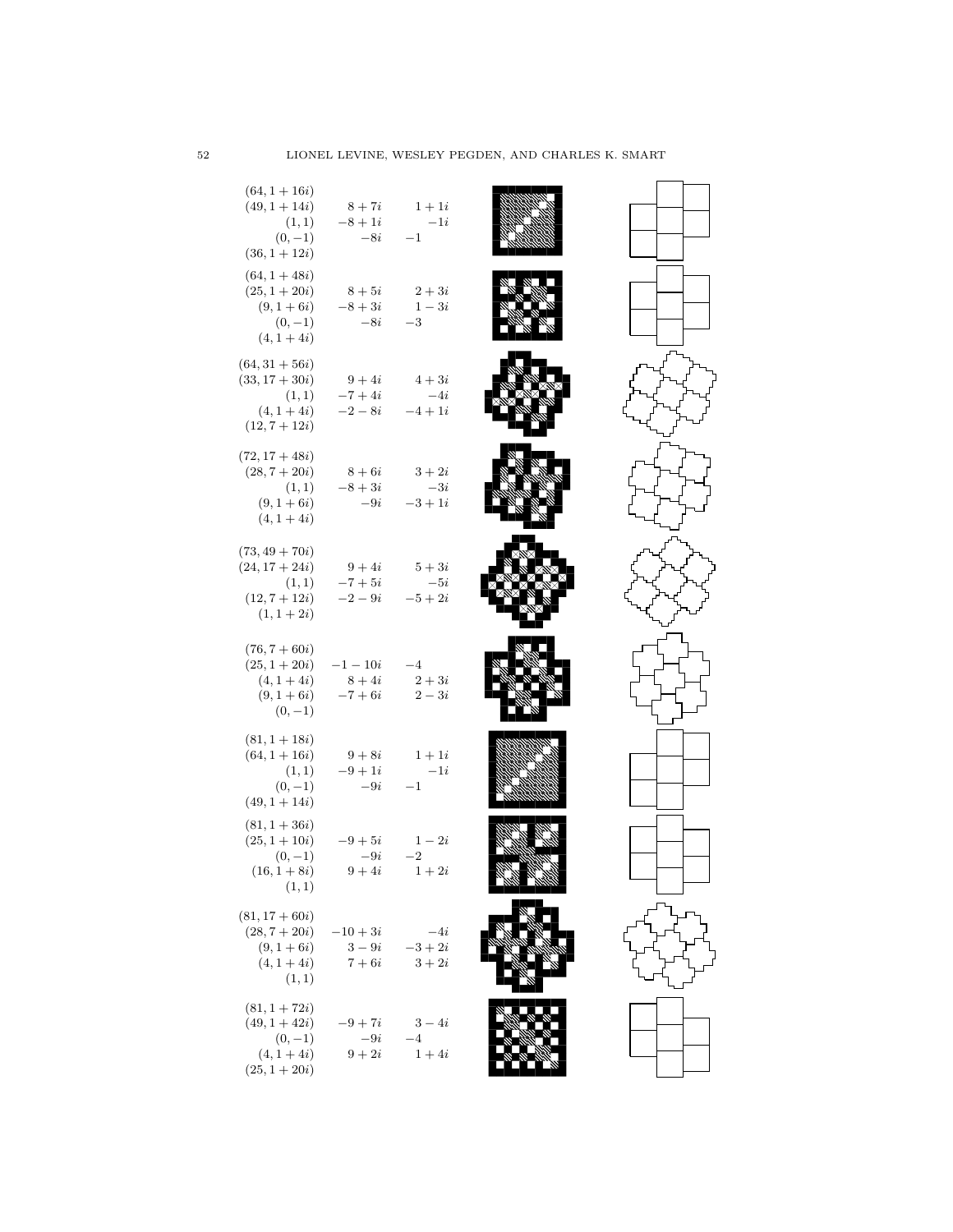| $(84, 7 + 36i)$<br>$(25, 1 + 10i)$<br>$(16, 1 + 8i)$<br>(1, 1)<br>$(0,-1)$           | $3 - 10i$<br>$6+8i$<br>$-9+2i$     | $-2 + 1i$<br>$2+1i$<br>$-2i$ |  |
|--------------------------------------------------------------------------------------|------------------------------------|------------------------------|--|
| $(84, 71 + 84i)$<br>$(60, 49 + 60i)$<br>$(1, 1 + 2i)$<br>(1,1)<br>$(40, 31 + 40i)$   | $-12i$<br>$7+6i$<br>$-7 + 6i$      | $-6+5i$<br>$6+1i$<br>$-6i$   |  |
| $(88, 49 + 80i)$<br>$(33, 17 + 30i)$<br>$(12, 7 + 12i)$<br>(1,1)<br>$(4, 1 + 4i)$    | $-11i$<br>$8+6i$<br>$-8+5i$        | $-5+3i$<br>$5+2i$<br>$-5i$   |  |
| $(96, 31 + 72i)$<br>$(57, 17 + 42i)$<br>$(4, 1 + 4i)$<br>(1,1)<br>$(28, 7 + 20i)$    | $3-12i$<br>$6+8i$<br>$-9+4i$       | $-4+3i$<br>$4+1i$<br>$-4i$   |  |
| $(97, 49 + 92i)$<br>$(33, 17 + 30i)$<br>$(4, 1 + 4i)$<br>$(12, 7 + 12i)$<br>(1, 1)   | $-9+7i$<br>$-1 - 10i$<br>$10+3i$   | $1-6i$<br>$-5+2i$<br>$4+4i$  |  |
| $(100, 1 + 20i)$<br>$(81, 1 + 18i)$<br>(1,1)<br>$(0,-1)$<br>$(64, 1 + 16i)$          | $10 + 9i$<br>$-10 + 1i$<br>$-10i$  | $1+1i$<br>$-1i$<br>$-1$      |  |
| $(100, 1 + 60i)$<br>$(49, 1 + 28i)$<br>$(0,-1)$<br>$(9, 1 + 6i)$<br>$(16, 1 + 8i)$   | $-10 + 7i$<br>$-10i$<br>$10 + 3i$  | $2-3i$<br>$-3$<br>$1+3i$     |  |
| $(105, 49 + 90i)$<br>$(64, 31 + 56i)$<br>(1, 1)<br>$(4, 1 + 4i)$<br>$(33, 17 + 30i)$ | $12 + 5i$<br>$-9+5i$<br>$-3 - 10i$ | $5+4i$<br>$-5i$<br>$-5+1i$   |  |
| $(108, 17 + 60i)$<br>$(52, 7 + 28i)$<br>$(9, 1 + 6i)$<br>(1, 1)<br>$(16, 1 + 8i)$    | $4-12i$<br>$6+9i$<br>$-10+3i$      | $-3 + 2i$<br>$3+1i$<br>$-3i$ |  |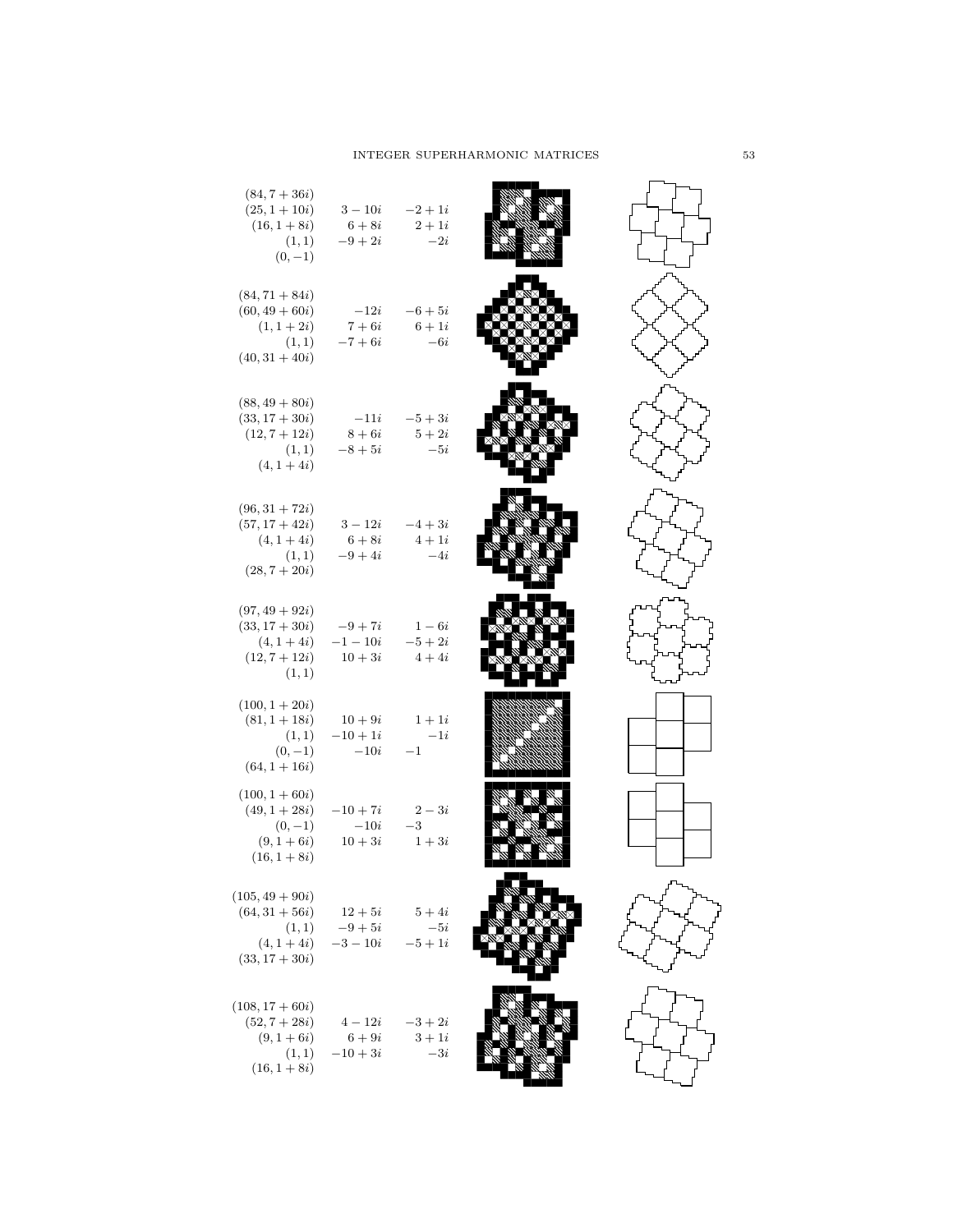| $(112, 97 + 112i)$<br>$(84, 71 + 84i)$<br>$(1, 1 + 2i)$<br>(1, 1)<br>$(60, 49 + 60i)$     | $-14i -7 + 6i$<br>$8 + 7i$ $7 + 1i$<br>$-8 + 7i$        | $-7i$                        |  |
|-------------------------------------------------------------------------------------------|---------------------------------------------------------|------------------------------|--|
| $(121, 1 + 22i)$<br>$(100, 1 + 20i)$<br>(1,1)<br>$(0,-1)$<br>$(81, 1 + 18i)$              | $11 + 10i$<br>$-11 + 1i$<br>$-11i$                      | $1+1i$<br>$-1i$<br>$-1$      |  |
| $(121, 1 + 44i)$<br>$(36, 1 + 12i)$<br>$(0,-1)$<br>$(25, 1 + 10i)$<br>(1,1)               | $-11+6i$ $1-2i$<br>$-11i$<br>$11+5i$                    | $-2$<br>$1+2i$               |  |
| $(121, 1 + 66i)$<br>$(49, 1 + 28i)$<br>$(16, 1+8i)$ $-11+4i$<br>$(0,-1)$<br>$(9, 1 + 6i)$ | $11+7i$<br>$-11i$                                       | $2+3i$<br>$1-3i$<br>$-3$     |  |
| $(121, 1 + 88i)$<br>$(64, 1 + 48i)$<br>$(0,-1)$<br>$(25, 1 + 20i)$                        | $11+8i$ $3+4i$<br>$(9, 1+6i)$ $-11+3i$ $1-4i$<br>$-11i$ | $-4$                         |  |
| $(121, 1 + 110i)$<br>$(81, 1 + 72i)$<br>$(0,-1)$<br>$(4, 1 + 4i)$<br>$(49, 1 + 42i)$      | $-11+9i$<br>$-11i$<br>$11 + 2i$                         | $4-5i$<br>$-5$<br>$1+5i$     |  |
| $(124, 7 + 44i)$<br>$(36, 1 + 12i)$<br>$(25, 1 + 10i)$<br>(1, 1)<br>$(0,-1)$              | $4-12i$<br>$7+10i$<br>$-11 + 2i$                        | $-2+1i$<br>$2+1i$<br>$-2i$   |  |
| $(129, 17 + 66i)$<br>$(52, 7 + 28i)$<br>(1, 1)<br>$(16, 1 + 8i)$<br>$(9, 1 + 6i)$         | $10 + 9i$<br>$-11+3i$<br>$1 - 12i$                      | $3+2i$<br>$-3i$<br>$-3 + 1i$ |  |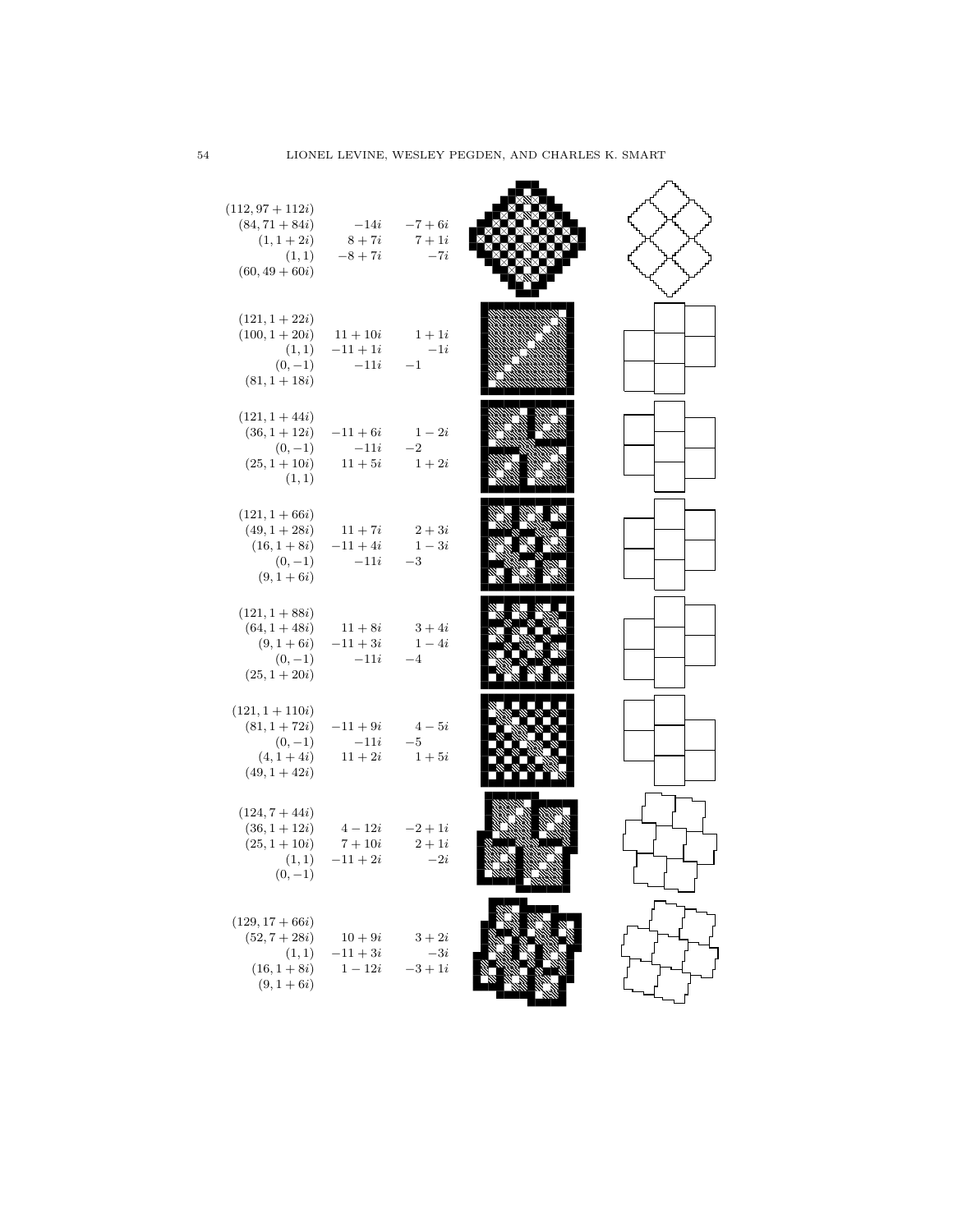